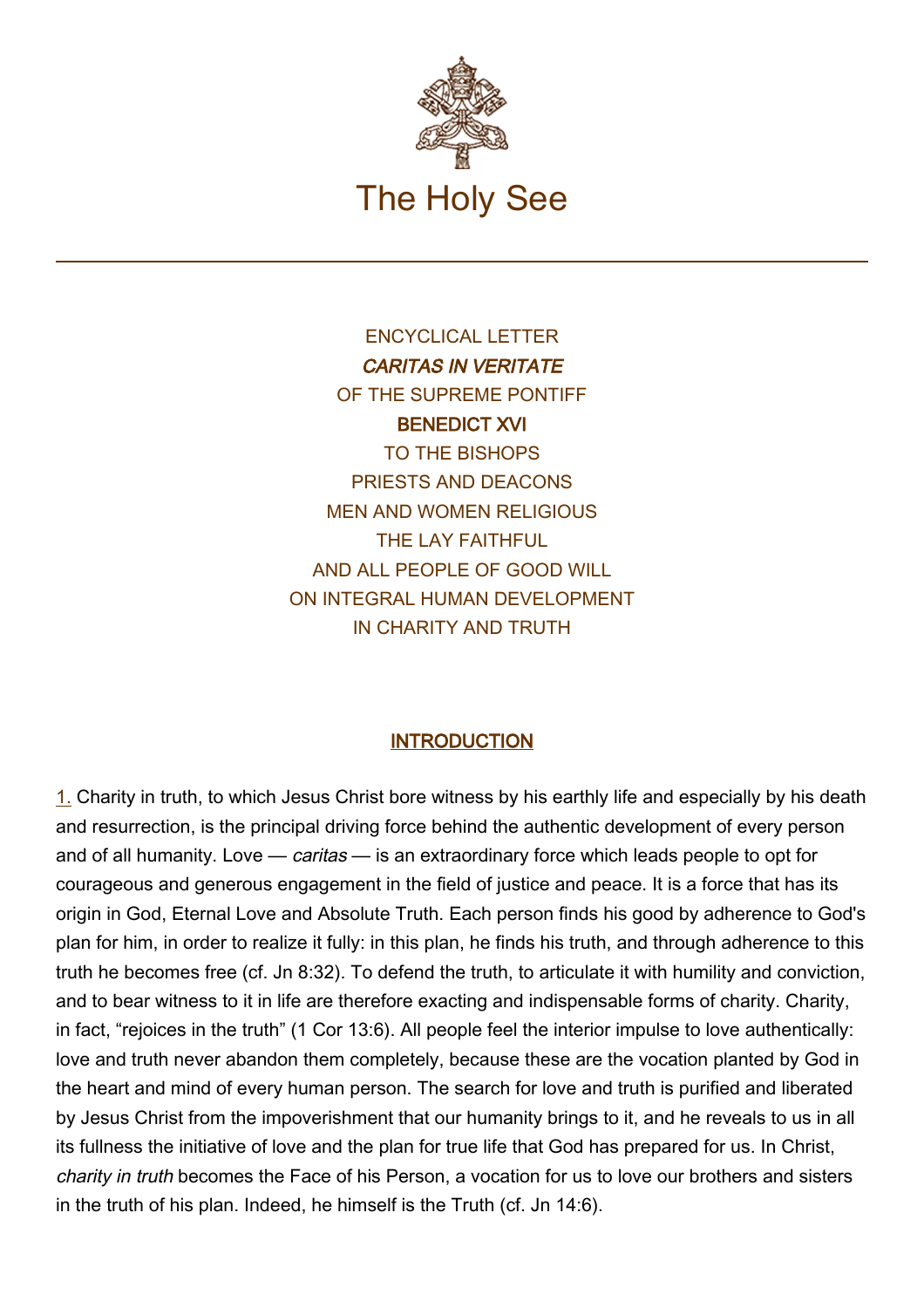2. Charity is at the heart of the Church's social doctrine. Every responsibility and every commitment spelt out by that doctrine is derived from charity which, according to the teaching of Jesus, is the synthesis of the entire Law (cf. Mt 22:36- 40). It gives real substance to the personal relationship with God and with neighbour; it is the principle not only of micro-relationships (with friends, with family members or within small groups) but also of macro-relationships (social, economic and political ones). For the Church, instructed by the Gospel, charity is everything because, as Saint John teaches (cf. 1 Jn 4:8, 16) and as I recalled in my first [Encyclical Letter,](http://w2.vatican.va/content/benedict-xvi/en/encyclicals/documents/hf_ben-xvi_enc_20051225_deus-caritas-est.html) "God is love" ([Deus Caritas Est](http://w2.vatican.va/content/benedict-xvi/en/encyclicals/documents/hf_ben-xvi_enc_20051225_deus-caritas-est.html)): everything has its origin in God's love, everything is shaped by it, everything is directed towards it. Love is God's greatest gift to humanity, it is his promise and our hope.

I am aware of the ways in which charity has been and continues to be misconstrued and emptied of meaning, with the consequent risk of being misinterpreted, detached from ethical living and, in any event, undervalued. In the social, juridical, cultural, political and economic fields — the contexts, in other words, that are most exposed to this danger — it is easily dismissed as irrelevant for interpreting and giving direction to moral responsibility. Hence the need to link charity with truth not only in the sequence, pointed out by Saint Paul, of veritas in caritate (Eph 4:15), but also in the inverse and complementary sequence of *caritas in veritate*. Truth needs to be sought, found and expressed within the "economy" of charity, but charity in its turn needs to be understood, confirmed and practised in the light of truth. In this way, not only do we do a service to charity enlightened by truth, but we also help give credibility to truth, demonstrating its persuasive and authenticating power in the practical setting of social living. This is a matter of no small account today, in a social and cultural context which relativizes truth, often paying little heed to it and showing increasing reluctance to acknowledge its existence.

3. Through this close link with truth, charity can be recognized as an authentic expression of humanity and as an element of fundamental importance in human relations, including those of a public nature. Only in truth does charity shine forth, only in truth can charity be authentically lived. Truth is the light that gives meaning and value to charity. That light is both the light of reason and the light of faith, through which the intellect attains to the natural and supernatural truth of charity: it grasps its meaning as gift, acceptance, and communion. Without truth, charity degenerates into sentimentality. Love becomes an empty shell, to be filled in an arbitrary way. In a culture without truth, this is the fatal risk facing love. It falls prey to contingent subjective emotions and opinions, the word "love" is abused and distorted, to the point where it comes to mean the opposite. Truth frees charity from the constraints of an emotionalism that deprives it of relational and social content, and of a fideism that deprives it of human and universal breathing-space. In the truth, charity reflects the personal yet public dimension of faith in the God of the Bible, who is both Agápe and Lógos: Charity and Truth, Love and Word.

4. Because it is filled with truth, charity can be understood in the abundance of its values, it can be shared and communicated. Truth, in fact, is *lógos* which creates *diá-logos*, and hence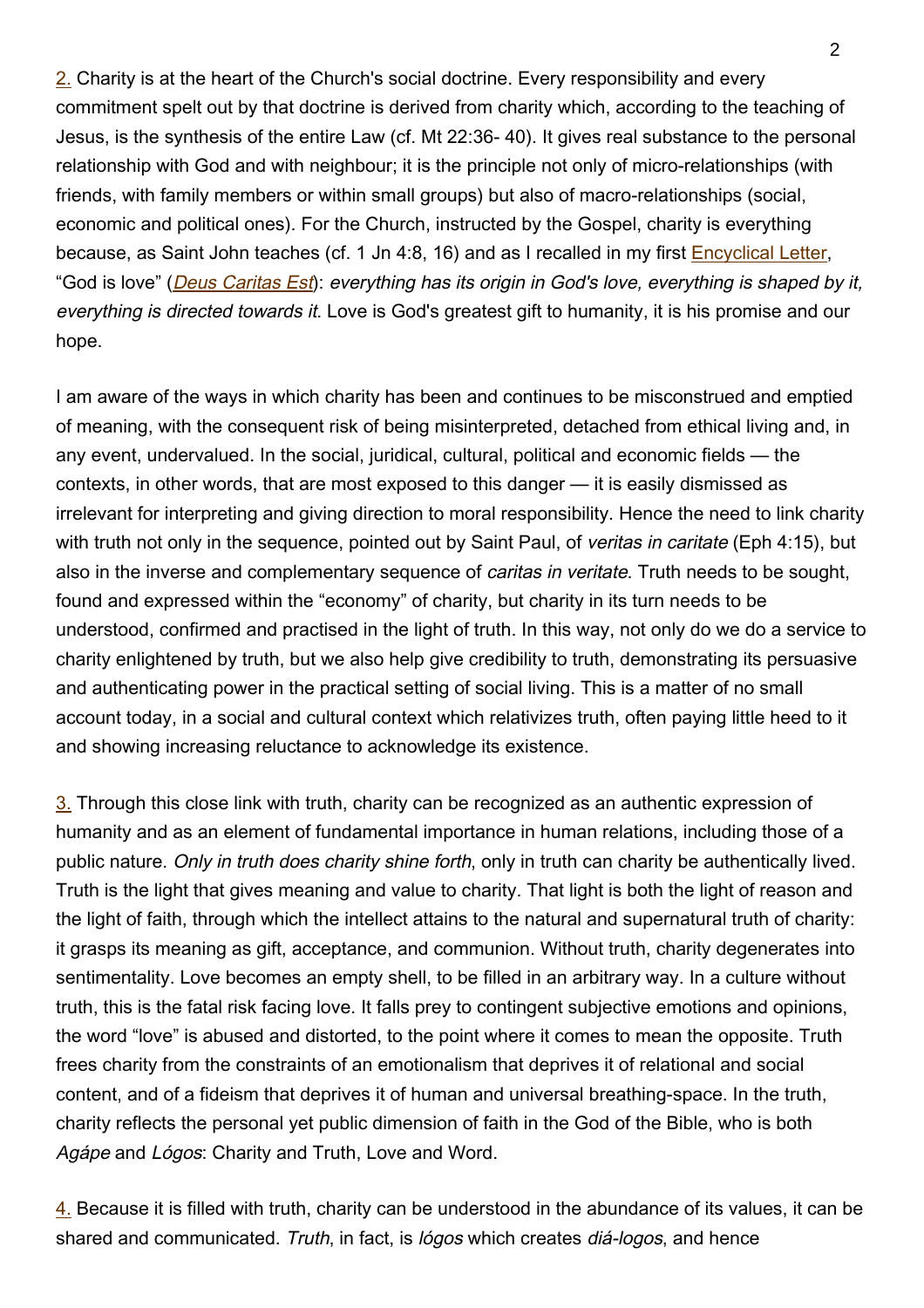communication and communion. Truth, by enabling men and women to let go of their subjective opinions and impressions, allows them to move beyond cultural and historical limitations and to come together in the assessment of the value and substance of things. Truth opens and unites our minds in the *lógos* of love: this is the Christian proclamation and testimony of charity. In the present social and cultural context, where there is a widespread tendency to relativize truth, practising charity in truth helps people to understand that adhering to the values of Christianity is not merely useful but essential for building a good society and for true integral human development. A Christianity of charity without truth would be more or less interchangeable with a pool of good sentiments, helpful for social cohesion, but of little relevance. In other words, there would no longer be any real place for God in the world. Without truth, charity is confined to a narrow field devoid of relations. It is excluded from the plans and processes of promoting human development of universal range, in dialogue between knowledge and praxis.

5. Charity is love received and given. It is "grace" (cháris). Its source is the wellspring of the Father's love for the Son, in the Holy Spirit. Love comes down to us from the Son. It is creative love, through which we have our being; it is redemptive love, through which we are recreated. Love is revealed and made present by Christ (cf. Jn 13:1) and "poured into our hearts through the Holy Spirit" (Rom 5:5). As the objects of God's love, men and women become subjects of charity, they are called to make themselves instruments of grace, so as to pour forth God's charity and to weave networks of charity.

This dynamic of charity received and given is what gives rise to the Church's social teaching, which is *caritas in veritate in re sociali*: the proclamation of the truth of Christ's love in society. This doctrine is a service to charity, but its locus is truth. Truth preserves and expresses charity's power to liberate in the ever-changing events of history. It is at the same time the truth of faith and of reason, both in the distinction and also in the convergence of those two cognitive fields. Development, social well-being, the search for a satisfactory solution to the grave socio-economic problems besetting humanity, all need this truth. What they need even more is that this truth should be loved and demonstrated. Without truth, without trust and love for what is true, there is no social conscience and responsibility, and social action ends up serving private interests and the logic of power, resulting in social fragmentation, especially in a globalized society at difficult times like the present.

6. "Caritas in veritate" is the principle around which the Church's social doctrine turns, a principle that takes on practical form in the criteria that govern moral action. I would like to consider two of these in particular, of special relevance to the commitment to development in an increasingly globalized society: justice and the common good.

First of all, justice. Ubi societas, ibi ius: every society draws up its own system of justice. Charity goes beyond justice, because to love is to give, to offer what is "mine" to the other; but it never lacks justice, which prompts us to give the other what is "his", what is due to him by reason of his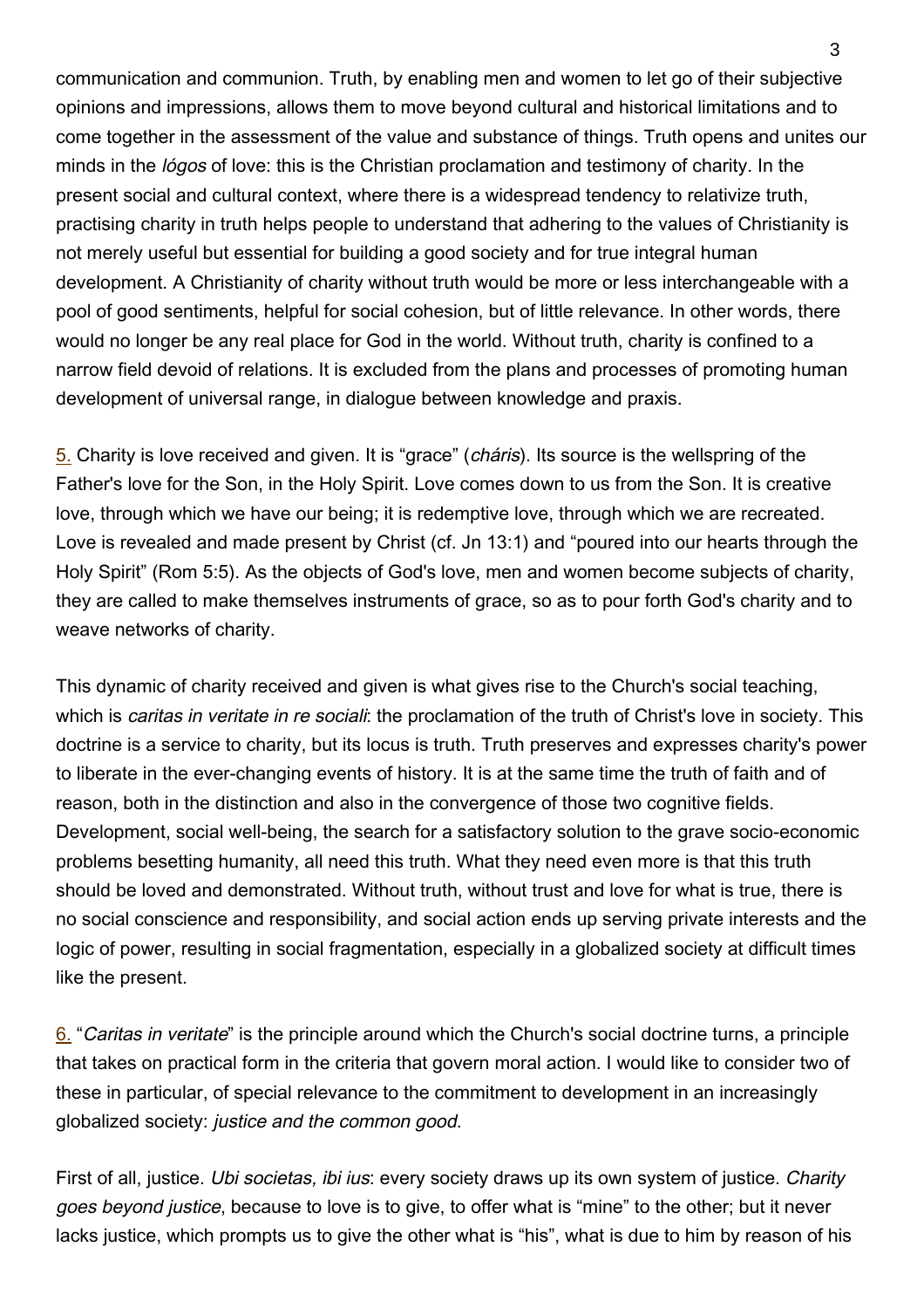being or his acting. I cannot "give" what is mine to the other, without first giving him what pertains to him in justice. If we love others with charity, then first of all we are just towards them. Not only is justice not extraneous to charity, not only is it not an alternative or parallel path to charity: justice is inseparable from charity[1], and intrinsic to it. Justice is the primary way of charity or, in Paul VI's words, "the minimum measure" of it<sup>[2]</sup>, an integral part of the love "in deed and in truth" (1 Jn 3:18), to which Saint John exhorts us. On the one hand, charity demands justice: recognition and respect for the legitimate rights of individuals and peoples. It strives to build the earthly city according to law and justice. On the other hand, charity transcends justice and completes it in the logic of giving and forgiving 3. The earthly city is promoted not merely by relationships of rights and duties, but to an even greater and more fundamental extent by relationships of gratuitousness, mercy and communion. Charity always manifests God's love in human relationships as well, it gives theological and salvific value to all commitment for justice in the world.

7. Another important consideration is the common good. To love someone is to desire that person's good and to take effective steps to secure it. Besides the good of the individual, there is a good that is linked to living in society: the common good. It is the good of "all of us", made up of individuals, families and intermediate groups who together constitute society<sup>[4]</sup>. It is a good that is sought not for its own sake, but for the people who belong to the social community and who can only really and effectively pursue their good within it. To desire the *common good* and strive towards it is a requirement of justice and charity. To take a stand for the common good is on the one hand to be solicitous for, and on the other hand to avail oneself of, that complex of institutions that give structure to the life of society, juridically, civilly, politically and culturally, making it the pólis, or "city". The more we strive to secure a common good corresponding to the real needs of our neighbours, the more effectively we love them. Every Christian is called to practise this charity, in a manner corresponding to his vocation and according to the degree of influence he wields in the *pólis*. This is the institutional path — we might also call it the political path — of charity, no less excellent and effective than the kind of charity which encounters the neighbour directly, outside the institutional mediation of the *pólis*. When animated by charity, commitment to the common good has greater worth than a merely secular and political stand would have. Like all commitment to justice, it has a place within the testimony of divine charity that paves the way for eternity through temporal action. Man's earthly activity, when inspired and sustained by charity, contributes to the building of the universal *city of God*, which is the goal of the history of the human family. In an increasingly globalized society, the common good and the effort to obtain it cannot fail to assume the dimensions of the whole human family, that is to say, the community of peoples and nations[5], in such a way as to shape the *earthly city* in unity and peace, rendering it to some degree an anticipation and a prefiguration of the undivided city of God.

8. In 1967, when he issued the Encyclical *[Populorum Progressio](http://w2.vatican.va/content/paul-vi/en/encyclicals/documents/hf_p-vi_enc_26031967_populorum.html)*, my venerable predecessor Pope Paul VI illuminated the great theme of the development of peoples with the splendour of truth and the gentle light of Christ's charity. He taught that life in Christ is the first and principal factor of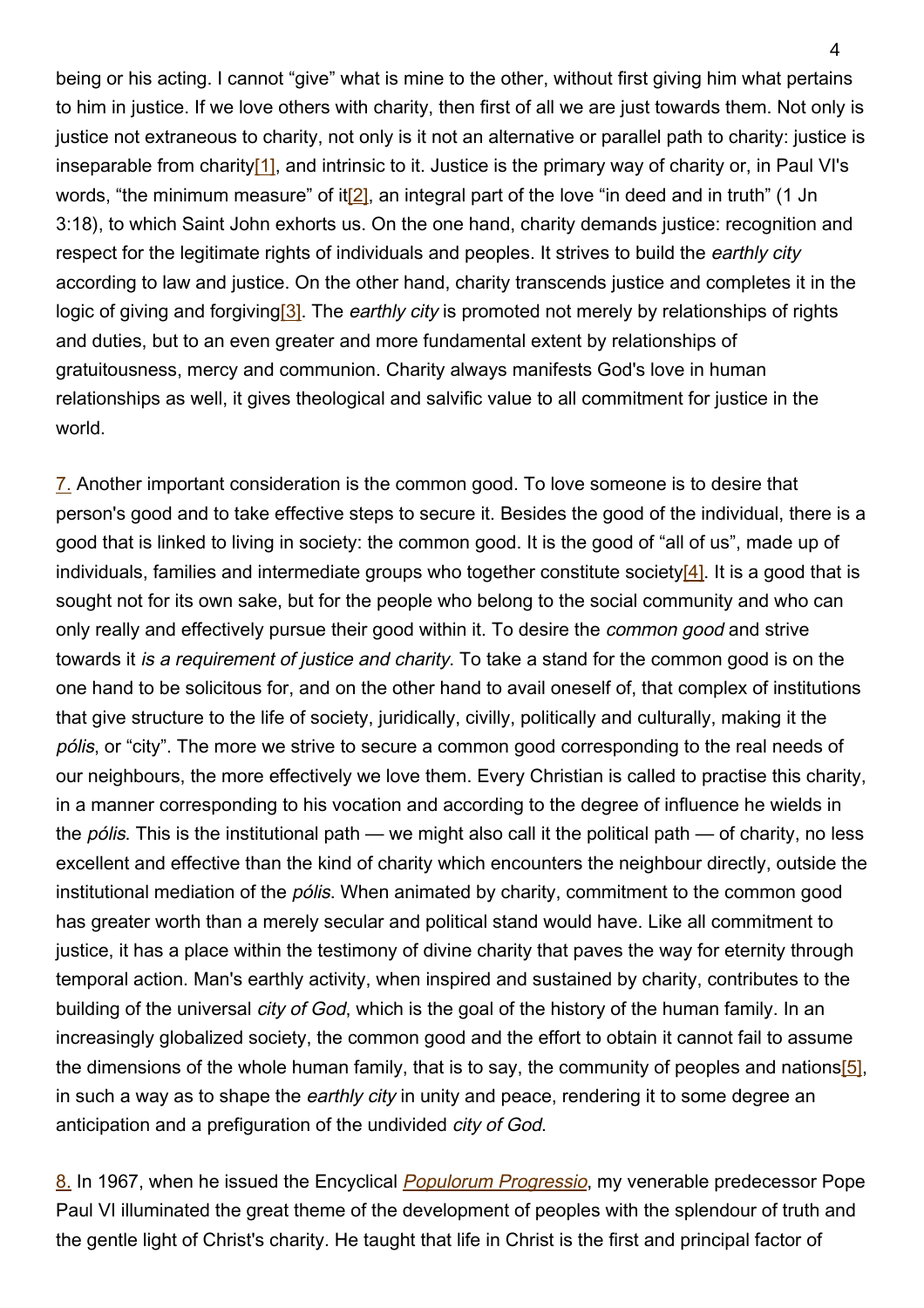development<sup>[6]</sup> and he entrusted us with the task of travelling the path of development with all our heart and all our intelligence<sup>[7]</sup>, that is to say with the ardour of charity and the wisdom of truth. It is the primordial truth of God's love, grace bestowed upon us, that opens our lives to gift and makes it possible to hope for a "development of the whole man and of all men"[8], to hope for progress "from less human conditions to those which are more human"[9], obtained by overcoming the difficulties that are inevitably encountered along the way.

At a distance of over forty years from the Encyclical's publication, I intend to pay tribute and to honour the memory of the great Pope Paul VI, revisiting his teachings on integral human development and taking my place within the path that they marked out, so as to apply them to the present moment. This continual application to contemporary circumstances began with the Encyclical *[Sollicitudo Rei Socialis](http://w2.vatican.va/content/john-paul-ii/en/encyclicals/documents/hf_jp-ii_enc_30121987_sollicitudo-rei-socialis.html)*, with which the Servant of God Pope John Paul II chose to mark the twentieth anniversary of the publication of [Populorum Progressio](http://w2.vatican.va/content/paul-vi/en/encyclicals/documents/hf_p-vi_enc_26031967_populorum.html). Until that time, only [Rerum](http://w2.vatican.va/content/leo-xiii/en/encyclicals/documents/hf_l-xiii_enc_15051891_rerum-novarum.html) [Novarum](http://w2.vatican.va/content/leo-xiii/en/encyclicals/documents/hf_l-xiii_enc_15051891_rerum-novarum.html) had been commemorated in this way. Now that a further twenty years have passed, I express my conviction that *[Populorum Progressio](http://w2.vatican.va/content/paul-vi/en/encyclicals/documents/hf_p-vi_enc_26031967_populorum.html)* deserves to be considered "the *[Rerum Novarum](http://w2.vatican.va/content/leo-xiii/en/encyclicals/documents/hf_l-xiii_enc_15051891_rerum-novarum.html)* of the present age", shedding light upon humanity's journey towards unity.

9. Love in truth — *caritas in veritate* — is a great challenge for the Church in a world that is becoming progressively and pervasively globalized. The risk for our time is that the de facto interdependence of people and nations is not matched by ethical interaction of consciences and minds that would give rise to truly human development. Only in *charity, illumined by the light of* reason and faith, is it possible to pursue development goals that possess a more humane and humanizing value. The sharing of goods and resources, from which authentic development proceeds, is not guaranteed by merely technical progress and relationships of utility, but by the potential of love that overcomes evil with good (cf. Rom 12:21), opening up the path towards reciprocity of consciences and liberties.

The Church does not have technical solutions to offer<sup>[10]</sup> and does not claim "to interfere in any way in the politics of States."[11] She does, however, have a mission of truth to accomplish, in every time and circumstance, for a society that is attuned to man, to his dignity, to his vocation. Without truth, it is easy to fall into an empiricist and sceptical view of life, incapable of rising to the level of praxis because of a lack of interest in grasping the values — sometimes even the meanings — with which to judge and direct it. Fidelity to man requires fidelity to the truth, which alone is the guarantee of freedom (cf. Jn 8:32) and of the possibility of integral human development. For this reason the Church searches for truth, proclaims it tirelessly and recognizes it wherever it is manifested. This mission of truth is something that the Church can never renounce. Her social doctrine is a particular dimension of this proclamation: it is a service to the truth which sets us free. Open to the truth, from whichever branch of knowledge it comes, the Church's social doctrine receives it, assembles into a unity the fragments in which it is often found, and mediates it within the constantly changing life-patterns of the society of peoples and nations[12].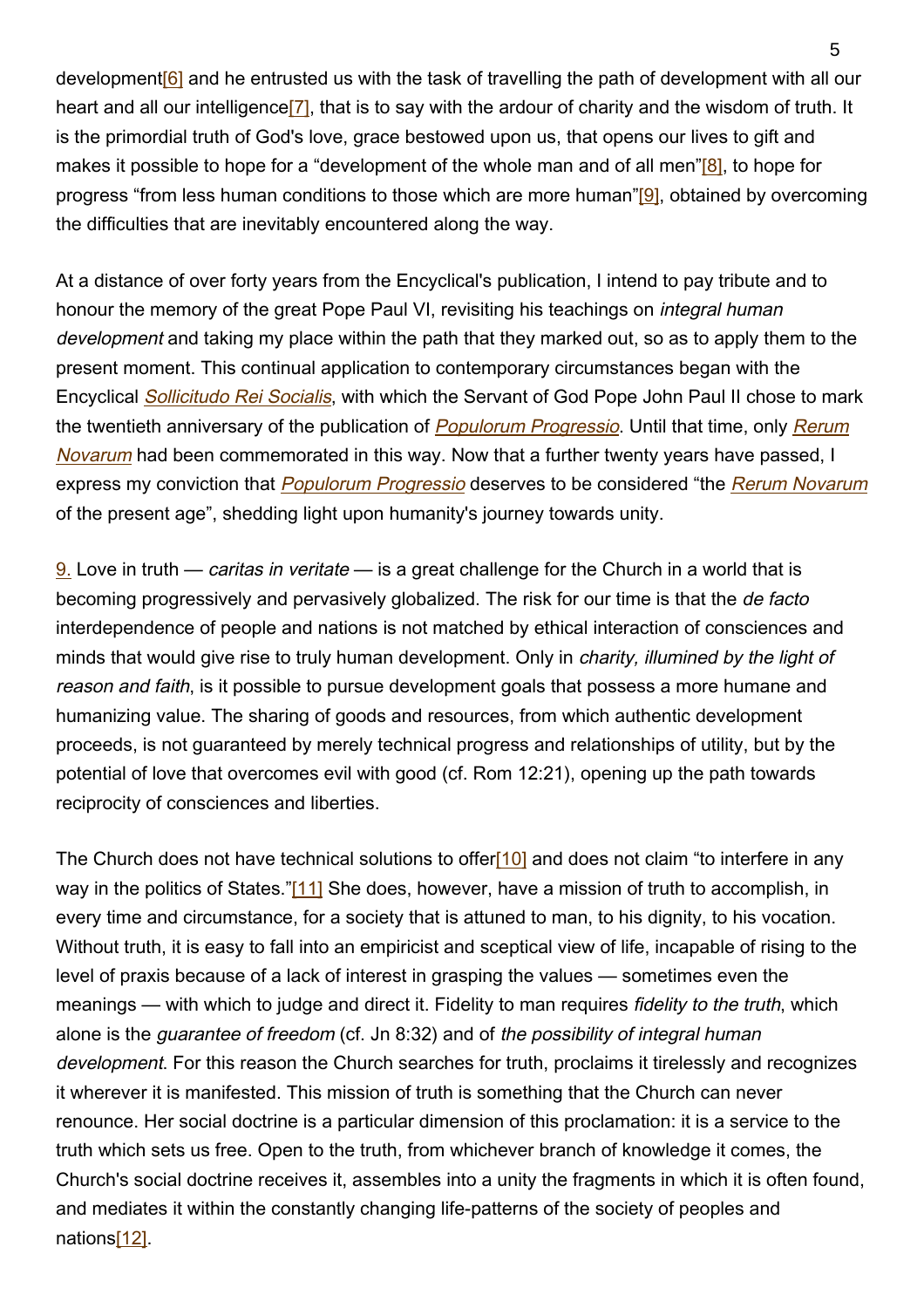#### CHAPTER ONE

## THE MESSAGE OF POPULORUM PROGRESSIO

10. A fresh reading of [Populorum Progressio](http://w2.vatican.va/content/paul-vi/en/encyclicals/documents/hf_p-vi_enc_26031967_populorum.html), more than forty years after its publication, invites us to remain faithful to its message of charity and truth, viewed within the overall context of Paul VI's specific magisterium and, more generally, within the tradition of the Church's social doctrine. Moreover, an evaluation is needed of the different terms in which the problem of development is presented today, as compared with forty years ago. The correct viewpoint, then, is that of the Tradition of the apostolic faith<sup>[13]</sup>, a patrimony both ancient and new, outside of which *[Populorum](http://w2.vatican.va/content/paul-vi/en/encyclicals/documents/hf_p-vi_enc_26031967_populorum.html)* **[Progressio](http://w2.vatican.va/content/paul-vi/en/encyclicals/documents/hf_p-vi_enc_26031967_populorum.html)** would be a document without roots — and issues concerning development would be reduced to merely sociological data.

11. The publication of *[Populorum Progressio](http://w2.vatican.va/content/paul-vi/en/encyclicals/documents/hf_p-vi_enc_26031967_populorum.html)* occurred immediately after the conclusion of the Second Vatican Ecumenical Council, and in its opening paragraphs it clearly indicates its close connection with the Council<sup>[14]</sup>. Twenty years later, in *[Sollicitudo Rei Socialis](http://w2.vatican.va/content/john-paul-ii/en/encyclicals/documents/hf_jp-ii_enc_30121987_sollicitudo-rei-socialis.html)*, John Paul II, in his turn, emphasized the earlier Encyclical's fruitful relationship with the Council, and especially with the Pastoral Constitution *[Gaudium et Spes](http://www.vatican.va/archive/hist_councils/ii_vatican_council/documents/vat-ii_const_19651207_gaudium-et-spes_en.html)*<sup>[15]</sup>. I too wish to recall here the importance of the Second Vatican Council for Paul VI's Encyclical and for the whole of the subsequent social Magisterium of the Popes. The Council probed more deeply what had always belonged to the truth of the faith, namely that the Church, being at God's service, is at the service of the world in terms of love and truth. Paul VI set out from this vision in order to convey two important truths. The first is that the whole Church, in all her being and acting — when she proclaims, when she celebrates, when she performs works of charity — is engaged in promoting integral human development. She has a public role over and above her charitable and educational activities: all the energy she brings to the advancement of humanity and of universal fraternity is manifested when she is able to operate in a climate of freedom. In not a few cases, that freedom is impeded by prohibitions and persecutions, or it is limited when the Church's public presence is reduced to her charitable activities alone. The second truth is that authentic human development concerns the whole of the person in every single dimension<sup>[16]</sup>. Without the perspective of eternal life, human progress in this world is denied breathing-space. Enclosed within history, it runs the risk of being reduced to the mere accumulation of wealth; humanity thus loses the courage to be at the service of higher goods, at the service of the great and disinterested initiatives called forth by universal charity. Man does not develop through his own powers, nor can development simply be handed to him. In the course of history, it was often maintained that the creation of institutions was sufficient to guarantee the fulfilment of humanity's right to development. Unfortunately, too much confidence was placed in those institutions, as if they were able to deliver the desired objective automatically. In reality, institutions by themselves are not enough, because integral human development is primarily a vocation, and therefore it involves a free assumption of responsibility in solidarity on the part of everyone. Moreover, such development requires a transcendent vision of the person, it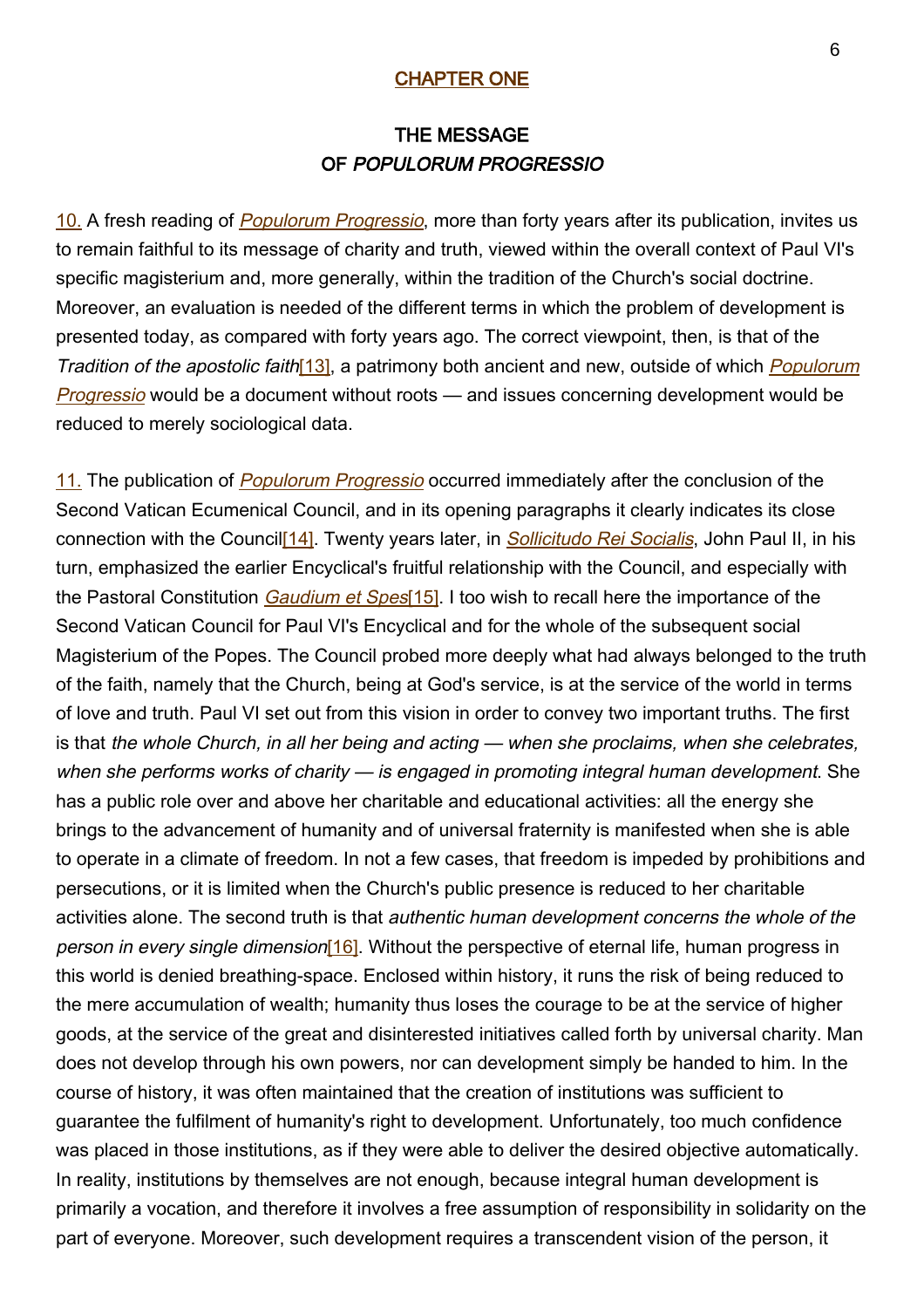needs God: without him, development is either denied, or entrusted exclusively to man, who falls into the trap of thinking he can bring about his own salvation, and ends up promoting a dehumanized form of development. Only through an encounter with God are we able to see in the other something more than just another creature<sup>[17]</sup>, to recognize the divine image in the other, thus truly coming to discover him or her and to mature in a love that "becomes concern and care for the other."[18]

12. The link between *[Populorum Progressio](http://w2.vatican.va/content/paul-vi/en/encyclicals/documents/hf_p-vi_enc_26031967_populorum.html)* and the Second Vatican Council does not mean that Paul VI's social magisterium marked a break with that of previous Popes, because the Council constitutes a deeper exploration of this magisterium within the continuity of the Church's life[19]. In this sense, clarity is not served by certain abstract subdivisions of the Church's social doctrine, which apply categories to Papal social teaching that are extraneous to it. It is not a case of two typologies of social doctrine, one pre-conciliar and one post-conciliar, differing from one another: on the contrary, there is a single teaching, consistent and at the same time ever new[20]. It is one thing to draw attention to the particular characteristics of one Encyclical or another, of the teaching of one Pope or another, but quite another to lose sight of the coherence of the overall doctrinal corpus[21]. Coherence does not mean a closed system: on the contrary, it means dynamic faithfulness to a light received. The Church's social doctrine illuminates with an unchanging light the new problems that are constantly emerging<sup>[22]</sup>. This safeguards the permanent and historical character of the doctrinal "patrimony" $[23]$  which, with its specific characteristics, is part and parcel of the Church's ever-living Tradition<sup>[24]</sup>. Social doctrine is built on the foundation handed on by the Apostles to the Fathers of the Church, and then received and further explored by the great Christian doctors. This doctrine points definitively to the New Man, to the "last Adam [who] became a life-giving spirit" (1 Cor 15:45), the principle of the charity that "never ends" (1 Cor 13:8). It is attested by the saints and by those who gave their lives for Christ our Saviour in the field of justice and peace. It is an expression of the prophetic task of the Supreme Pontiffs to give apostolic guidance to the Church of Christ and to discern the new demands of evangelization. For these reasons, [Populorum Progressio](http://w2.vatican.va/content/paul-vi/en/encyclicals/documents/hf_p-vi_enc_26031967_populorum.html), situated within the great current of Tradition, can still speak to us today.

13. In addition to its important link with the entirety of the Church's social doctrine, *[Populorum](http://w2.vatican.va/content/paul-vi/en/encyclicals/documents/hf_p-vi_enc_26031967_populorum.html)* **[Progressio](http://w2.vatican.va/content/paul-vi/en/encyclicals/documents/hf_p-vi_enc_26031967_populorum.html)** is closely connected to the overall magisterium of Paul VI, especially his social magisterium. His was certainly a social teaching of great importance: he underlined the indispensable importance of the Gospel for building a society according to freedom and justice, in the ideal and historical perspective of a civilization animated by love. Paul VI clearly understood that the social question had become worldwide  $[25]$  and he grasped the interconnection between the impetus towards the unification of humanity and the Christian ideal of a single family of peoples in solidarity and fraternity. In the notion of development, understood in human and Christian terms, he identified the heart of the Christian social message, and he proposed Christian charity as the principal force at the service of development. Motivated by the wish to make Christ's love fully visible to contemporary men and women, Paul VI addressed important ethical questions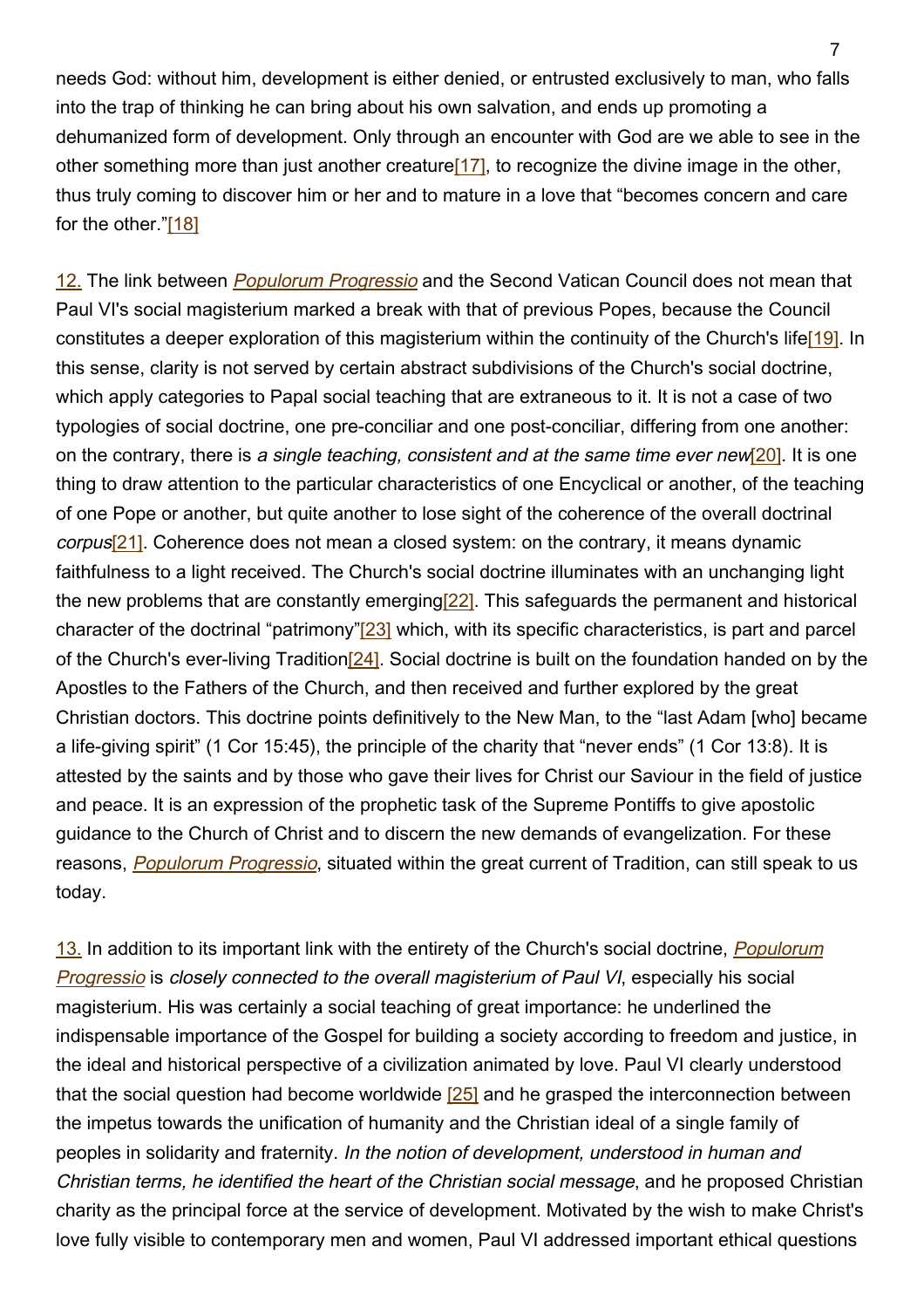robustly, without yielding to the cultural weaknesses of his time.

14. In his Apostolic Letter [Octogesima Adveniens](http://w2.vatican.va/content/paul-vi/en/apost_letters/documents/hf_p-vi_apl_19710514_octogesima-adveniens.html) of 1971, Paul VI reflected on the meaning of politics, and the danger constituted by utopian and ideological visions that place its ethical and human dimensions in jeopardy. These are matters closely connected with development. Unfortunately the negative ideologies continue to flourish. Paul VI had already warned against the technocratic ideology so prevalent today<sup>[26]</sup>, fully aware of the great danger of entrusting the entire process of development to technology alone, because in that way it would lack direction. Technology, viewed in itself, is ambivalent. If on the one hand, some today would be inclined to entrust the entire process of development to technology, on the other hand we are witnessing an upsurge of ideologies that deny in toto the very value of development, viewing it as radically antihuman and merely a source of degradation. This leads to a rejection, not only of the distorted and unjust way in which progress is sometimes directed, but also of scientific discoveries themselves, which, if well used, could serve as an opportunity of growth for all. The idea of a world without development indicates a lack of trust in man and in God. It is therefore a serious mistake to undervalue human capacity to exercise control over the deviations of development or to overlook the fact that man is constitutionally oriented towards "being more". Idealizing technical progress, or contemplating the utopia of a return to humanity's original natural state, are two contrasting ways of detaching progress from its moral evaluation and hence from our responsibility.

15. Two further documents by Paul VI without any direct link to social doctrine — the Encyclical [Humanae Vitae](http://w2.vatican.va/content/paul-vi/en/encyclicals/documents/hf_p-vi_enc_25071968_humanae-vitae.html) (25 July 1968) and the Apostolic Exhortation [Evangelii Nuntiandi](http://w2.vatican.va/content/paul-vi/en/apost_exhortations/documents/hf_p-vi_exh_19751208_evangelii-nuntiandi.html) (8 December 1975) — are highly important for delineating the fully human meaning of the development that the Church proposes. It is therefore helpful to consider these texts too in relation to [Populorum](http://w2.vatican.va/content/paul-vi/en/encyclicals/documents/hf_p-vi_enc_26031967_populorum.html) [Progressio](http://w2.vatican.va/content/paul-vi/en/encyclicals/documents/hf_p-vi_enc_26031967_populorum.html).

The Encyclical [Humanae Vitae](http://w2.vatican.va/content/paul-vi/en/encyclicals/documents/hf_p-vi_enc_25071968_humanae-vitae.html) emphasizes both the unitive and the procreative meaning of sexuality, thereby locating at the foundation of society the married couple, man and woman, who accept one another mutually, in distinction and in complementarity: a couple, therefore, that is open to life<sup>[27]</sup>. This is not a question of purely individual morality: *[Humanae Vitae](http://w2.vatican.va/content/paul-vi/en/encyclicals/documents/hf_p-vi_enc_25071968_humanae-vitae.html)* indicates the strong links between life ethics and social ethics, ushering in a new area of magisterial teaching that has gradually been articulated in a series of documents, most recently John Paul II's Encyclical *[Evangelium Vitae](http://w2.vatican.va/content/john-paul-ii/en/encyclicals/documents/hf_jp-ii_enc_25031995_evangelium-vitae.html)*<sup>[28]</sup>. The Church forcefully maintains this link between life ethics and social ethics, fully aware that "a society lacks solid foundations when, on the one hand, it asserts values such as the dignity of the person, justice and peace, but then, on the other hand, radically acts to the contrary by allowing or tolerating a variety of ways in which human life is devalued and violated, especially where it is weak or marginalized."[29]

The Apostolic Exhortation *[Evangelii Nuntiandi](http://w2.vatican.va/content/paul-vi/en/apost_exhortations/documents/hf_p-vi_exh_19751208_evangelii-nuntiandi.html)*, for its part, is very closely linked with development, given that, in Paul VI's words, "evangelization would not be complete if it did not take account of the unceasing interplay of the Gospel and of man's concrete life, both personal and social."[30]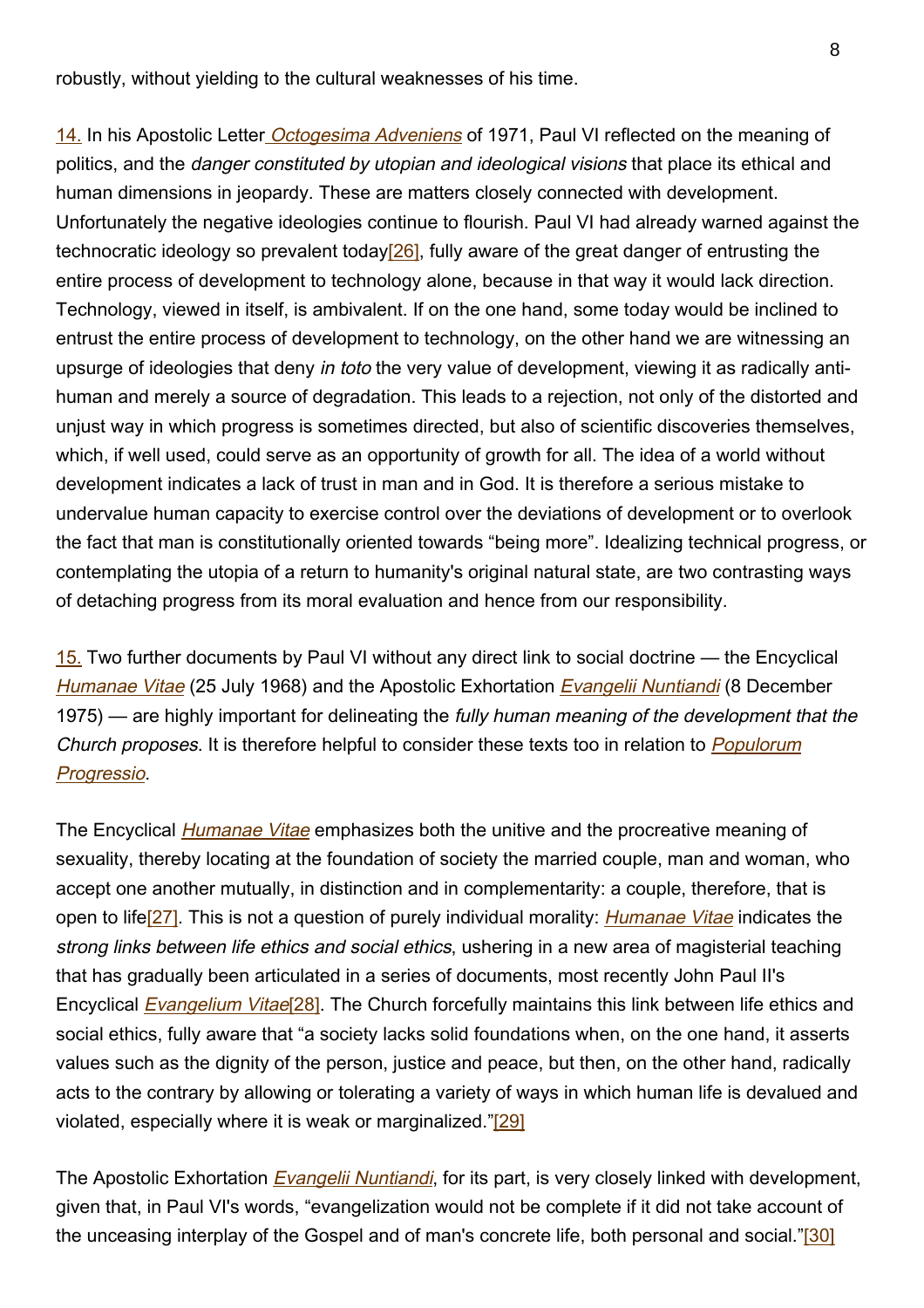"Between evangelization and human advancement — development and liberation — there are in fact profound links"[31]: on the basis of this insight, Paul VI clearly presented the relationship between the proclamation of Christ and the advancement of the individual in society. Testimony to Christ's charity, through works of justice, peace and development, is part and parcel of evangelization, because Jesus Christ, who loves us, is concerned with the whole person. These important teachings form the basis for the missionary aspect[32] of the Church's social doctrine, which is an essential element of evangelization<sup>[33]</sup>. The Church's social doctrine proclaims and bears witness to faith. It is an instrument and an indispensable setting for formation in faith.

16. In [Populorum Progressio](http://w2.vatican.va/content/paul-vi/en/encyclicals/documents/hf_p-vi_enc_26031967_populorum.html), Paul VI taught that progress, in its origin and essence, is first and foremost a vocation: "in the design of God, every man is called upon to develop and fulfil himself, for every life is a vocation."[34] This is what gives legitimacy to the Church's involvement in the whole question of development. If development were concerned with merely technical aspects of human life, and not with the meaning of man's pilgrimage through history in company with his fellow human beings, nor with identifying the goal of that journey, then the Church would not be entitled to speak on it. Paul VI, like Leo XIII before him in [Rerum Novarum](http://w2.vatican.va/content/leo-xiii/en/encyclicals/documents/hf_l-xiii_enc_15051891_rerum-novarum.html)<sup>[35]</sup>, knew that he was carrying out a duty proper to his office by shedding the light of the Gospel on the social questions of his time[36].

To regard *development as a vocation* is to recognize, on the one hand, that it derives from a transcendent call, and on the other hand that it is incapable, on its own, of supplying its ultimate meaning. Not without reason the word "vocation" is also found in another passage of the Encyclical, where we read: "There is no true humanism but that which is open to the Absolute, and is conscious of a vocation which gives human life its true meaning."[37] This vision of development is at the heart of [Populorum Progressio](http://w2.vatican.va/content/paul-vi/en/encyclicals/documents/hf_p-vi_enc_26031967_populorum.html), and it lies behind all Paul VI's reflections on freedom, on truth and on charity in development. It is also the principal reason why that Encyclical is still timely in our day.

17. A vocation is a call that requires a free and responsible answer. *Integral human development* presupposes the responsible freedom of the individual and of peoples: no structure can guarantee this development over and above human responsibility. The "types of messianism which give promises but create illusions"[38] always build their case on a denial of the transcendent dimension of development, in the conviction that it lies entirely at their disposal. This false security becomes a weakness, because it involves reducing man to subservience, to a mere means for development, while the humility of those who accept a vocation is transformed into true autonomy, because it sets them free. Paul VI was in no doubt that obstacles and forms of conditioning hold up development, but he was also certain that "each one remains, whatever be these influences affecting him, the principal agent of his own success or failure."[39] This freedom concerns the type of development we are considering, but it also affects situations of underdevelopment which are not due to chance or historical necessity, but are attributable to human responsibility. This is why "the peoples in hunger are making a dramatic appeal to the peoples blessed with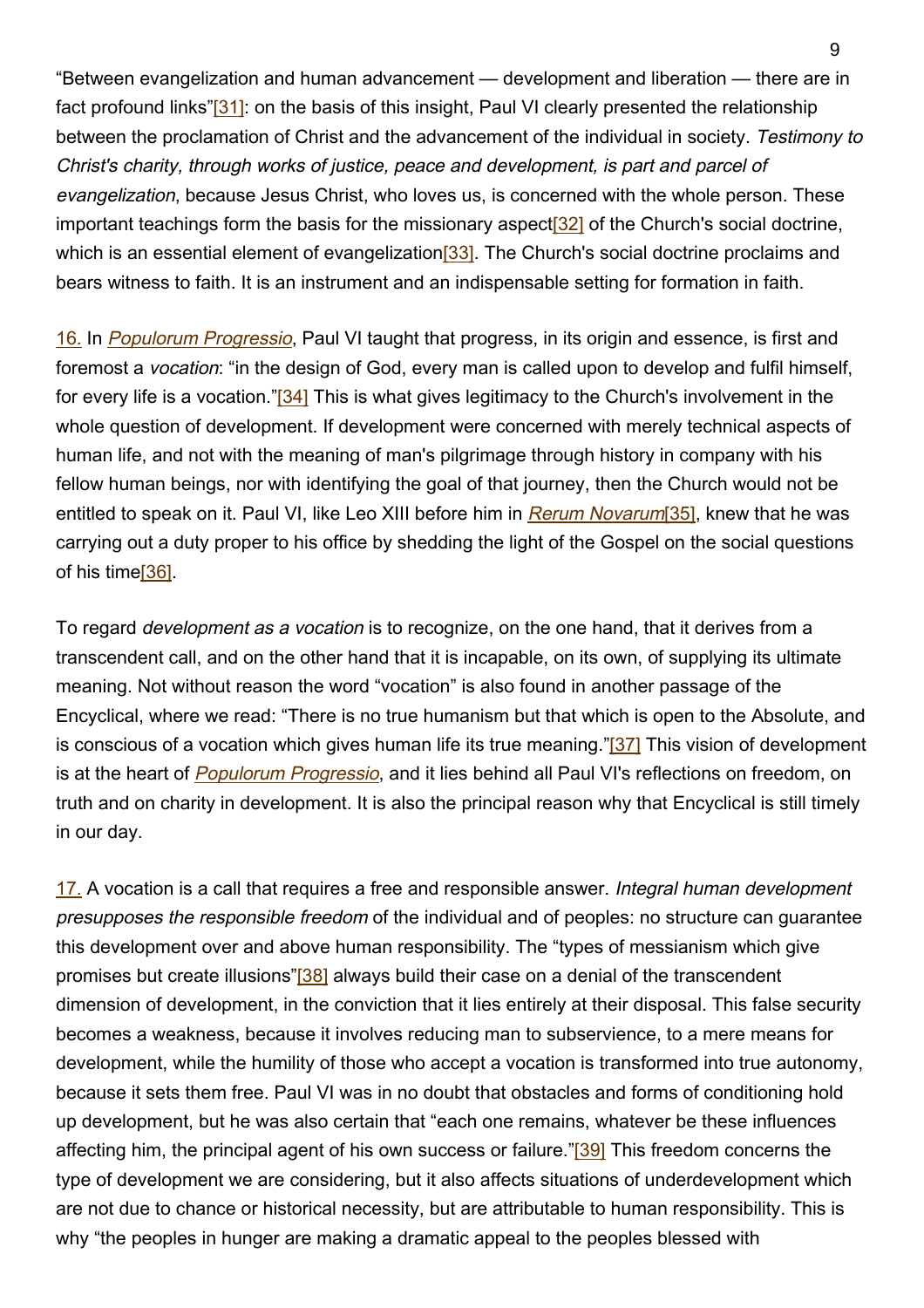abundance"[40]. This too is a vocation, a call addressed by free subjects to other free subjects in favour of an assumption of shared responsibility. Paul VI had a keen sense of the importance of economic structures and institutions, but he had an equally clear sense of their nature as instruments of human freedom. Only when it is free can development be integrally human; only in a climate of responsible freedom can it grow in a satisfactory manner.

18. Besides requiring freedom, integral human development as a vocation also demands respect for its truth. The vocation to progress drives us to "do more, know more and have more in order to be more"[41]. But herein lies the problem: what does it mean "to be more"? Paul VI answers the question by indicating the essential quality of "authentic" development: it must be "integral, that is, it has to promote the good of every man and of the whole man"[42]. Amid the various competing anthropological visions put forward in today's society, even more so than in Paul VI's time, the Christian vision has the particular characteristic of asserting and justifying the unconditional value of the human person and the meaning of his growth. The Christian vocation to development helps to promote the advancement of all men and of the whole man. As Paul VI wrote: "What we hold important is man, each man and each group of men, and we even include the whole of humanity"[43]. In promoting development, the Christian faith does not rely on privilege or positions of power, nor even on the merits of Christians (even though these existed and continue to exist alongside their natural limitations)[44], but only on Christ, to whom every authentic vocation to integral human development must be directed. The Gospel is fundamental for development, because in the Gospel, Christ, "in the very revelation of the mystery of the Father and of his love, fully reveals humanity to itself<sup>"[45]</sup>. Taught by her Lord, the Church examines the signs of the times and interprets them, offering the world "what she possesses as her characteristic attribute: a global vision of man and of the human race" $[46]$ . Precisely because God gives a resounding "yes" to man<sup>[47]</sup>, man cannot fail to open himself to the divine vocation to pursue his own development. The truth of development consists in its completeness: if it does not involve the whole man and every man, it is not true development. This is the central message of **[Populorum Progressio](http://w2.vatican.va/content/paul-vi/en/encyclicals/documents/hf_p-vi_enc_26031967_populorum.html)**, valid for today and for all time. Integral human development on the natural plane, as a response to a vocation from God the Creator<sup>[48]</sup>, demands self-fulfilment in a "transcendent humanism which gives [to man] his greatest possible perfection: this is the highest goal of personal development"<sup>[49]</sup>. The Christian vocation to this development therefore applies to both the natural plane and the supernatural plane; which is why, "when God is eclipsed, our ability to recognize the natural order, purpose and the 'good' begins to wane"[50].

19. Finally, the vision of development as a vocation brings with it the central place of charity within that development. Paul VI, in his Encyclical Letter **[Populorum Progressio](http://w2.vatican.va/content/paul-vi/en/encyclicals/documents/hf_p-vi_enc_26031967_populorum.html)**, pointed out that the causes of underdevelopment are not primarily of the material order. He invited us to search for them in other dimensions of the human person: first of all, in the will, which often neglects the duties of solidarity; secondly in thinking, which does not always give proper direction to the will. Hence, in the pursuit of development, there is a need for "the deep thought and reflection of wise men in search of a new humanism which will enable modern man to find himself anew"[51]. But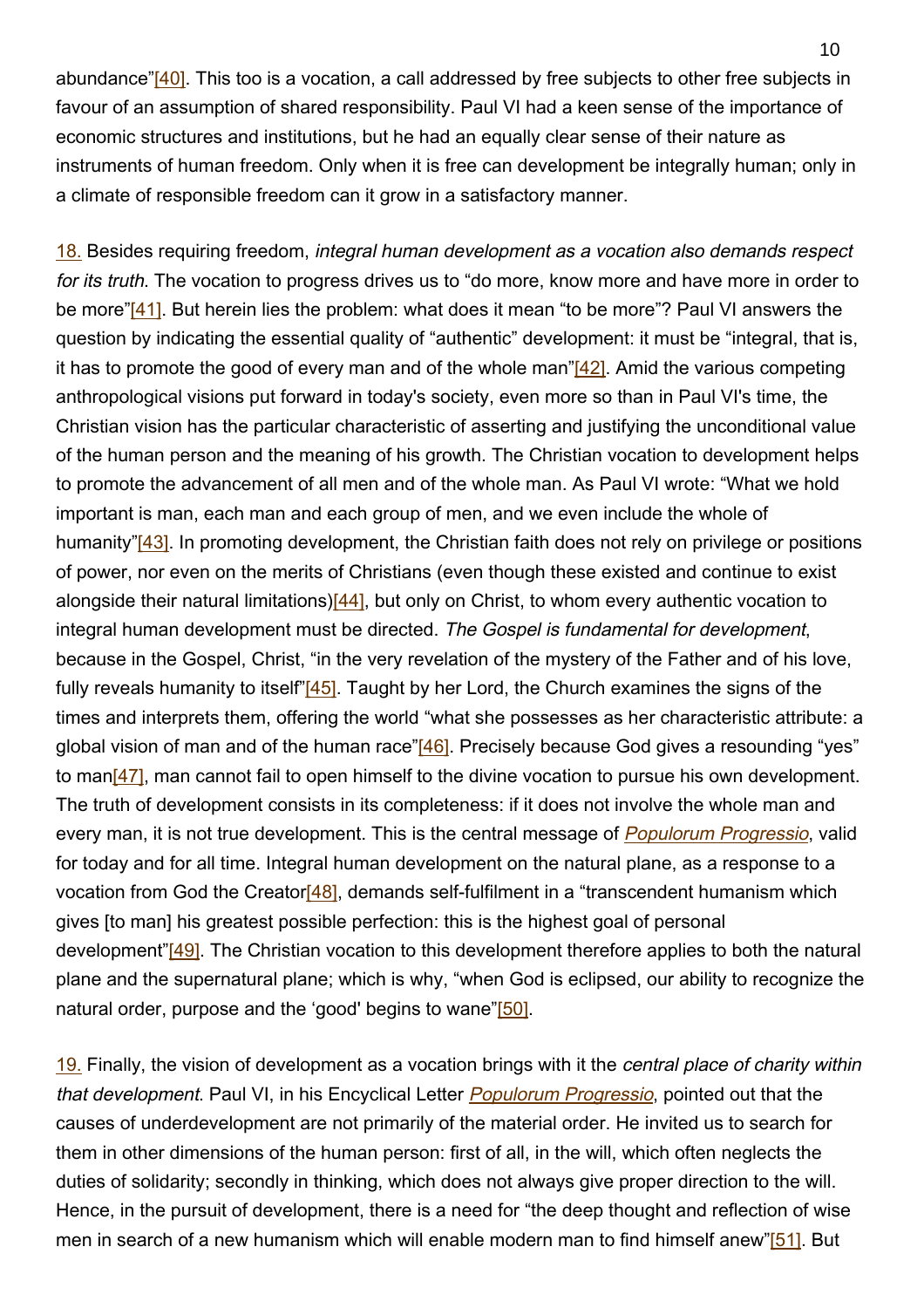that is not all. Underdevelopment has an even more important cause than lack of deep thought: it is "the lack of brotherhood among individuals and peoples"[52]. Will it ever be possible to obtain this brotherhood by human effort alone? As society becomes ever more globalized, it makes us neighbours but does not make us brothers. Reason, by itself, is capable of grasping the equality between men and of giving stability to their civic coexistence, but it cannot establish fraternity. This originates in a transcendent vocation from God the Father, who loved us first, teaching us through the Son what fraternal charity is. Paul VI, presenting the various levels in the process of human development, placed at the summit, after mentioning faith, "unity in the charity of Christ who calls us all to share as sons in the life of the living God, the Father of all"[53].

20. These perspectives, which *[Populorum Progressio](http://w2.vatican.va/content/paul-vi/en/encyclicals/documents/hf_p-vi_enc_26031967_populorum.html)* opens up, remain fundamental for giving breathing-space and direction to our commitment for the development of peoples. Moreover, [Populorum Progressio](http://w2.vatican.va/content/paul-vi/en/encyclicals/documents/hf_p-vi_enc_26031967_populorum.html) repeatedly underlines the urgent need for reform<sup>[54]</sup>, and in the face of great problems of injustice in the development of peoples, it calls for courageous action to be taken without delay. This *urgency is also a consequence of charity in truth*. It is Christ's charity that drives us on: "caritas Christi urget nos" (2 Cor 5:14). The urgency is inscribed not only in things, it is not derived solely from the rapid succession of events and problems, but also from the very matter that is at stake: the establishment of authentic fraternity.

The importance of this goal is such as to demand our openness to understand it in depth and to mobilize ourselves at the level of the "heart", so as to ensure that current economic and social processes evolve towards fully human outcomes.

## CHAPTER TWO

## HUMAN DEVELOPMENT IN OUR TIME

21. Paul VI had an *articulated vision of development*. He understood the term to indicate the goal of rescuing peoples, first and foremost, from hunger, deprivation, endemic diseases and illiteracy. From the economic point of view, this meant their active participation, on equal terms, in the international economic process; from the social point of view, it meant their evolution into educated societies marked by solidarity; from the political point of view, it meant the consolidation of democratic regimes capable of ensuring freedom and peace. After so many years, as we observe with concern the developments and perspectives of the succession of crises that afflict the world today, we ask to what extent Paul VI's expectations have been fulfilled by the model of development adopted in recent decades. We recognize, therefore, that the Church had good reason to be concerned about the capacity of a purely technological society to set realistic goals and to make good use of the instruments at its disposal. Profit is useful if it serves as a means towards an end that provides a sense both of how to produce it and how to make good use of it. Once profit becomes the exclusive goal, if it is produced by improper means and without the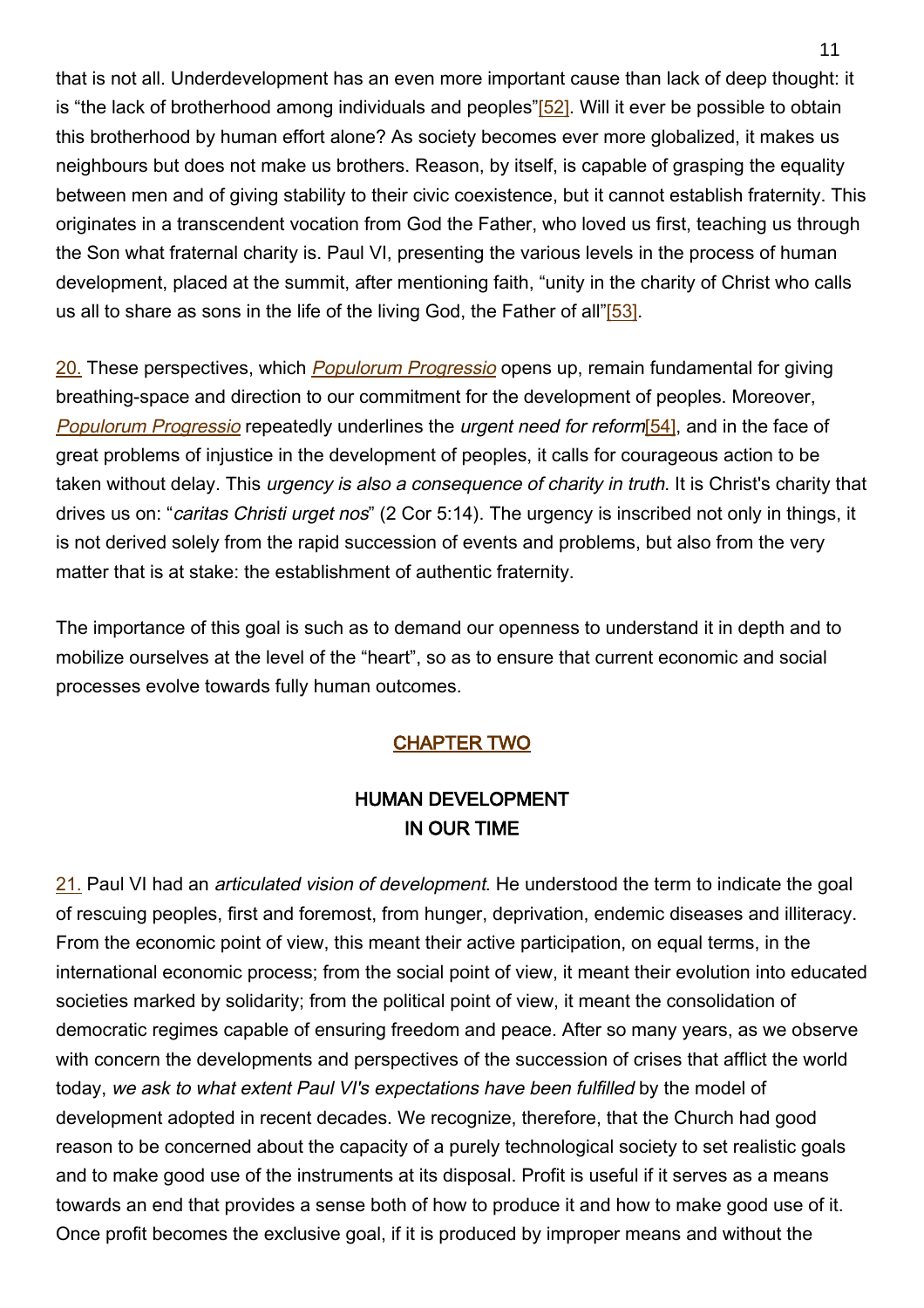common good as its ultimate end, it risks destroying wealth and creating poverty. The economic development that Paul VI hoped to see was meant to produce real growth, of benefit to everyone and genuinely sustainable. It is true that growth has taken place, and it continues to be a positive factor that has lifted billions of people out of misery — recently it has given many countries the possibility of becoming effective players in international politics. Yet it must be acknowledged that this same economic growth has been and continues to be weighed down by *malfunctions and* dramatic problems, highlighted even further by the current crisis. This presents us with choices that cannot be postponed concerning nothing less than the destiny of man, who, moreover, cannot prescind from his nature. The technical forces in play, the global interrelations, the damaging effects on the real economy of badly managed and largely speculative financial dealing, largescale migration of peoples, often provoked by some particular circumstance and then given insufficient attention, the unregulated exploitation of the earth's resources: all this leads us today to reflect on the measures that would be necessary to provide a solution to problems that are not only new in comparison to those addressed by Pope Paul VI, but also, and above all, of decisive impact upon the present and future good of humanity. The different aspects of the crisis, its solutions, and any new development that the future may bring, are increasingly interconnected, they imply one another, they require new efforts of holistic understanding and a new humanistic synthesis. The complexity and gravity of the present economic situation rightly cause us concern, but we must adopt a realistic attitude as we take up with confidence and hope the new responsibilities to which we are called by the prospect of a world in need of profound cultural renewal, a world that needs to rediscover fundamental values on which to build a better future. The current crisis obliges us to re-plan our journey, to set ourselves new rules and to discover new forms of commitment, to build on positive experiences and to reject negative ones. The crisis thus becomes an opportunity for discernment, in which to shape a new vision for the future. In this spirit, with confidence rather than resignation, it is appropriate to address the difficulties of the present time.

22. Today the picture of development has many overlapping layers. The actors and the causes in both underdevelopment and development are manifold, the faults and the merits are differentiated. This fact should prompt us to liberate ourselves from ideologies, which often oversimplify reality in artificial ways, and it should lead us to examine objectively the full human dimension of the problems. As John Paul II has already observed, the demarcation line between rich and poor countries is no longer as clear as it was at the time of *[Populorum Progressio](http://w2.vatican.va/content/paul-vi/en/encyclicals/documents/hf_p-vi_enc_26031967_populorum.html)*<sup>[55]</sup>. The world's wealth is growing in absolute terms, but inequalities are on the increase. In rich countries, new sectors of society are succumbing to poverty and new forms of poverty are emerging. In poorer areas some groups enjoy a sort of "superdevelopment" of a wasteful and consumerist kind which forms an unacceptable contrast with the ongoing situations of dehumanizing deprivation. "The scandal of glaring inequalities"[56] continues. Corruption and illegality are unfortunately evident in the conduct of the economic and political class in rich countries, both old and new, as well as in poor ones. Among those who sometimes fail to respect the human rights of workers are large multinational companies as well as local producers. International aid has often been diverted from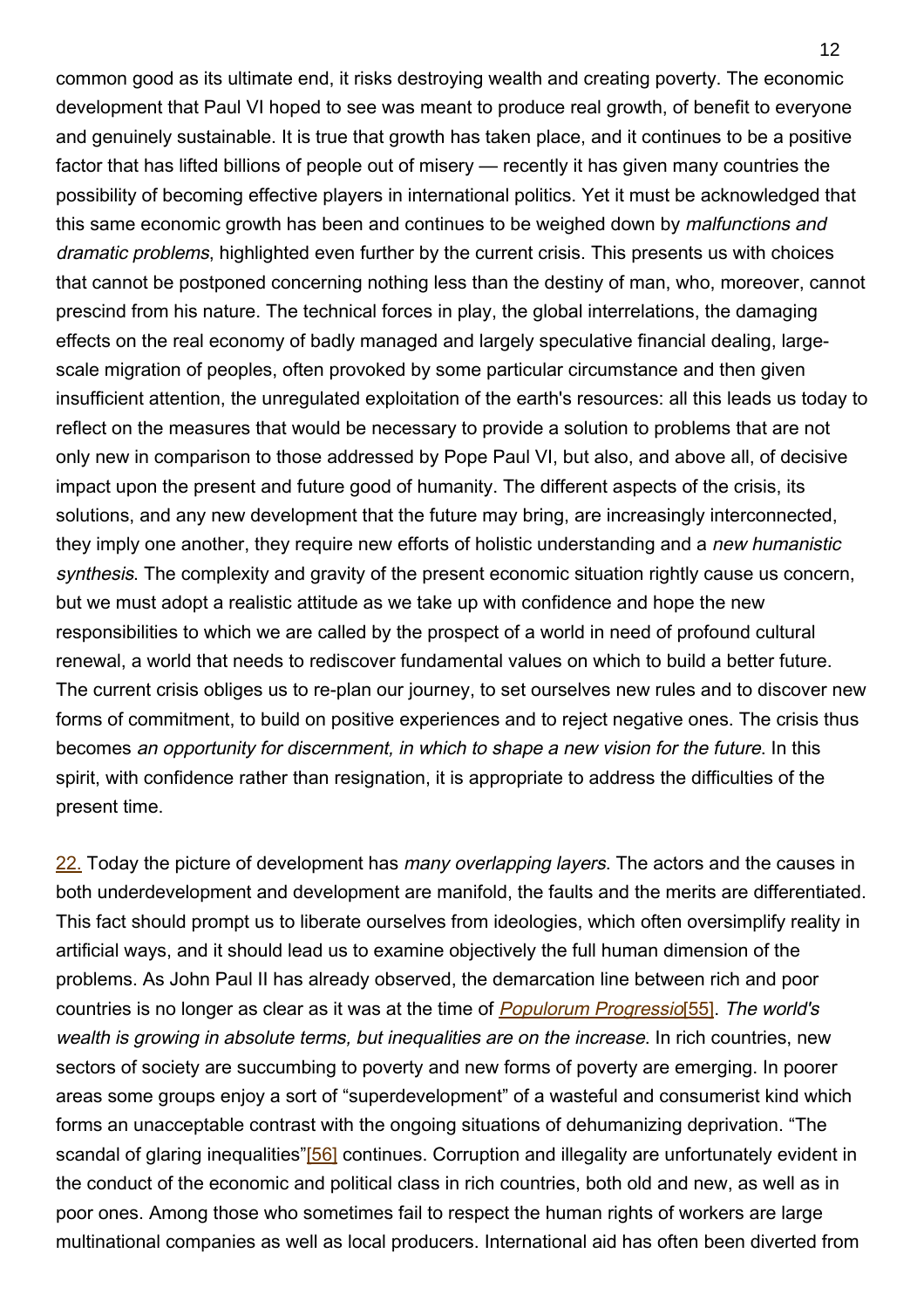its proper ends, through irresponsible actions both within the chain of donors and within that of the beneficiaries. Similarly, in the context of immaterial or cultural causes of development and underdevelopment, we find these same patterns of responsibility reproduced. On the part of rich countries there is excessive zeal for protecting knowledge through an unduly rigid assertion of the right to intellectual property, especially in the field of health care. At the same time, in some poor countries, cultural models and social norms of behaviour persist which hinder the process of development.

23. Many areas of the globe today have evolved considerably, albeit in problematical and disparate ways, thereby taking their place among the great powers destined to play important roles in the future. Yet it should be stressed that *progress of a merely economic and technological* kind is insufficient. Development needs above all to be true and integral. The mere fact of emerging from economic backwardness, though positive in itself, does not resolve the complex issues of human advancement, neither for the countries that are spearheading such progress, nor for those that are already economically developed, nor even for those that are still poor, which can suffer not just through old forms of exploitation, but also from the negative consequences of a growth that is marked by irregularities and imbalances.

After the collapse of the economic and political systems of the Communist countries of Eastern Europe and the end of the so-called *opposing blocs*, a complete re-examination of development was needed. Pope John Paul II called for it, when in 1987 he pointed to the existence of these blocs as one of the principal causes of underdevelopment[57], inasmuch as politics withdrew resources from the economy and from the culture, and ideology inhibited freedom. Moreover, in 1991, after the events of 1989, he asked that, in view of the ending of the blocs, there should be a comprehensive new plan for development, not only in those countries, but also in the West and in those parts of the world that were in the process of evolving[58]. This has been achieved only in part, and it is still a real duty that needs to be discharged, perhaps by means of the choices that are necessary to overcome current economic problems.

24. The world that Paul VI had before him — even though society had already evolved to such an extent that he could speak of social issues in global terms — was still far less integrated than today's world. Economic activity and the political process were both largely conducted within the same geographical area, and could therefore feed off one another. Production took place predominantly within national boundaries, and financial investments had somewhat limited circulation outside the country, so that the politics of many States could still determine the priorities of the economy and to some degree govern its performance using the instruments at their disposal. Hence *[Populorum Progressio](http://w2.vatican.va/content/paul-vi/en/encyclicals/documents/hf_p-vi_enc_26031967_populorum.html)* assigned a central, albeit not exclusive, role to "public authorities"[59].

In our own day, the State finds itself having to address the limitations to its sovereignty imposed by the new context of international trade and finance, which is characterized by increasing mobility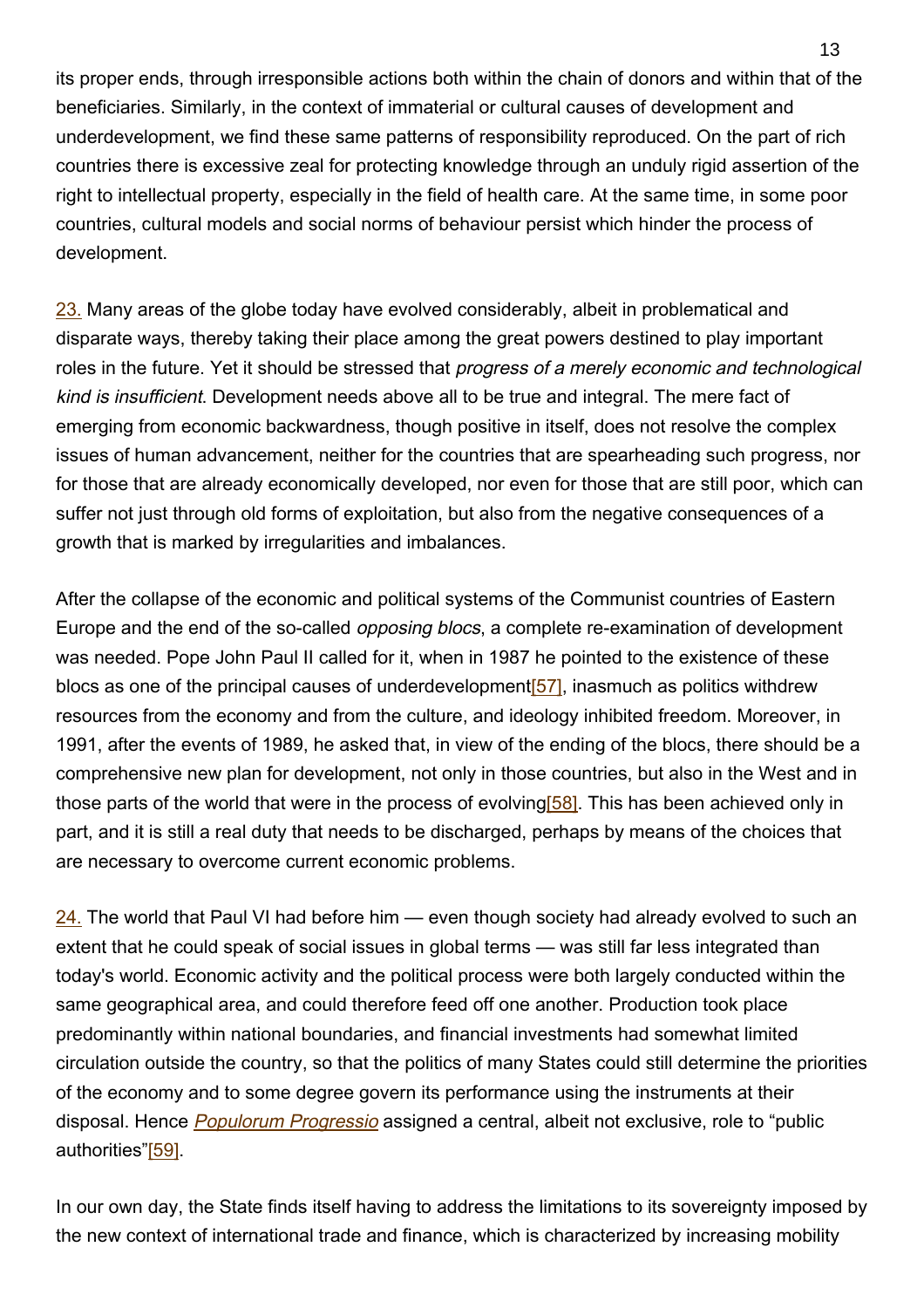both of financial capital and means of production, material and immaterial. This new context has altered the political power of States.

Today, as we take to heart the lessons of the current economic crisis, which sees the State's public authorities directly involved in correcting errors and malfunctions, it seems more realistic to re-evaluate their role and their powers, which need to be prudently reviewed and remodelled so as to enable them, perhaps through new forms of engagement, to address the challenges of today's world. Once the role of public authorities has been more clearly defined, one could foresee an increase in the new forms of political participation, nationally and internationally, that have come about through the activity of organizations operating in civil society; in this way it is to be hoped that the citizens' interest and participation in the res publica will become more deeply rooted.

25. From the social point of view, systems of protection and welfare, already present in many countries in Paul VI's day, are finding it hard and could find it even harder in the future to pursue their goals of true social justice in today's profoundly changed environment. The global market has stimulated first and foremost, on the part of rich countries, a search for areas in which to outsource production at low cost with a view to reducing the prices of many goods, increasing purchasing power and thus accelerating the rate of development in terms of greater availability of consumer goods for the domestic market. Consequently, the market has prompted new forms of competition between States as they seek to attract foreign businesses to set up production centres, by means of a variety of instruments, including favourable fiscal regimes and deregulation of the labour market. These processes have led to a *downsizing of social security systems* as the price to be paid for seeking greater competitive advantage in the global market, with consequent grave danger for the rights of workers, for fundamental human rights and for the solidarity associated with the traditional forms of the social State. Systems of social security can lose the capacity to carry out their task, both in emerging countries and in those that were among the earliest to develop, as well as in poor countries. Here budgetary policies, with cuts in social spending often made under pressure from international financial institutions, can leave citizens powerless in the face of old and new risks; such powerlessness is increased by the lack of effective protection on the part of workers' associations. Through the combination of social and economic change, trade union organizations experience greater difficulty in carrying out their task of representing the interests of workers, partly because Governments, for reasons of economic utility, often limit the freedom or the negotiating capacity of labour unions. Hence traditional networks of solidarity have more and more obstacles to overcome. The repeated calls issued within the Church's social doctrine, beginning with *[Rerum Novarum](http://w2.vatican.va/content/leo-xiii/en/encyclicals/documents/hf_l-xiii_enc_15051891_rerum-novarum.html)*<sup>[60]</sup>, for the promotion of workers' associations that can defend their rights must therefore be honoured today even more than in the past, as a prompt and far-sighted response to the urgent need for new forms of cooperation at the international level, as well as the local level.

The *mobility of labour*, associated with a climate of deregulation, is an important phenomenon with certain positive aspects, because it can stimulate wealth production and cultural exchange.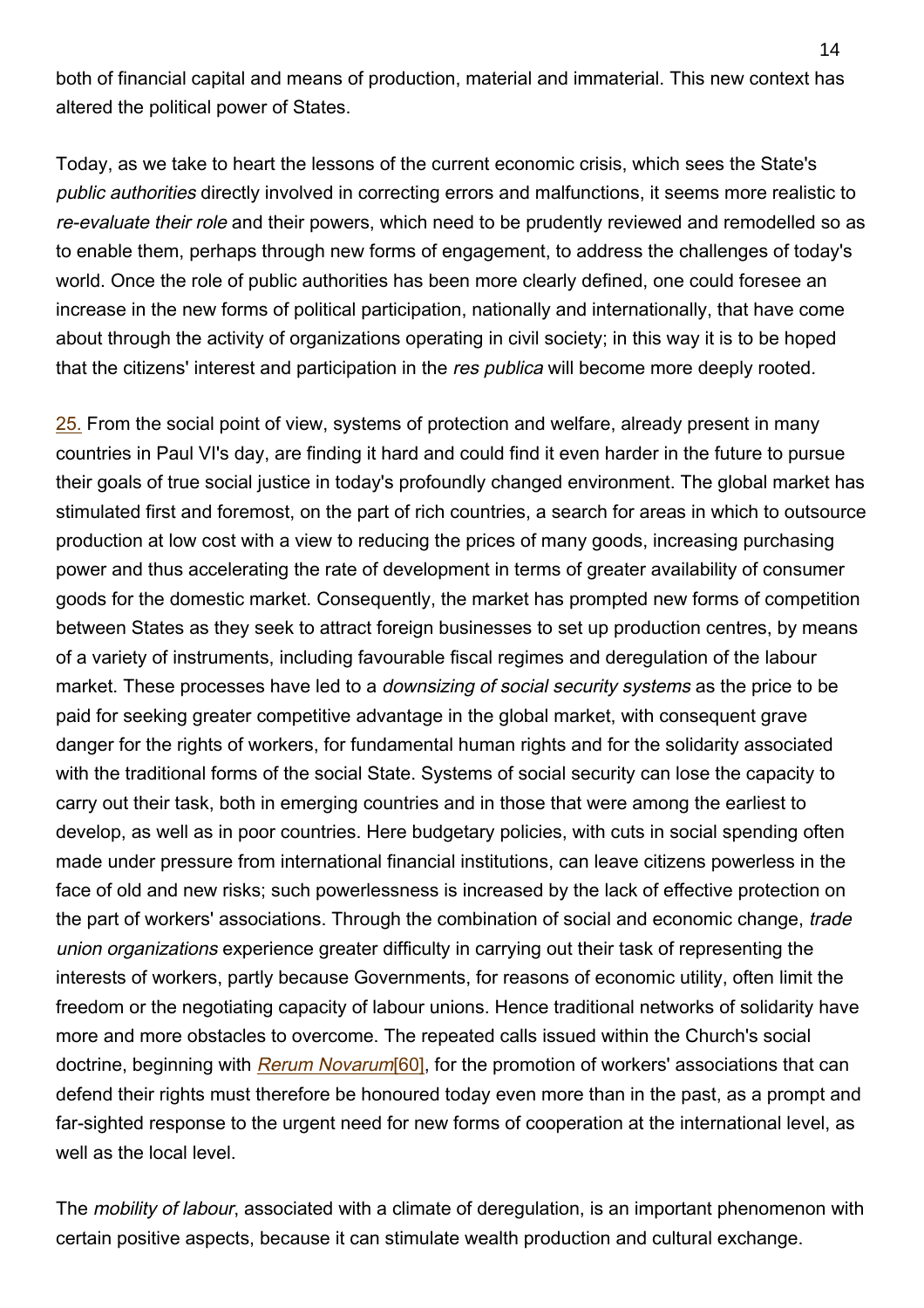Nevertheless, uncertainty over working conditions caused by mobility and deregulation, when it becomes endemic, tends to create new forms of psychological instability, giving rise to difficulty in forging coherent life-plans, including that of marriage. This leads to situations of human decline, to say nothing of the waste of social resources. In comparison with the casualties of industrial society in the past, unemployment today provokes new forms of economic marginalization, and the current crisis can only make this situation worse. Being out of work or dependent on public or private assistance for a prolonged period undermines the freedom and creativity of the person and his family and social relationships, causing great psychological and spiritual suffering. I would like to remind everyone, especially governments engaged in boosting the world's economic and social assets, that the primary capital to be safeguarded and valued is man, the human person in his or her integrity: "Man is the source, the focus and the aim of all economic and social life"[61].

26. On the cultural plane, compared with Paul VI's day, the difference is even more marked. At that time cultures were relatively well defined and had greater opportunity to defend themselves against attempts to merge them into one. Today the possibilities of *interaction between cultures* have increased significantly, giving rise to new openings for intercultural dialogue: a dialogue that, if it is to be effective, has to set out from a deep-seated knowledge of the specific identity of the various dialogue partners. Let it not be forgotten that the increased commercialization of cultural exchange today leads to a twofold danger. First, one may observe a *cultural eclecticism* that is often assumed uncritically: cultures are simply placed alongside one another and viewed as substantially equivalent and interchangeable. This easily yields to a relativism that does not serve true intercultural dialogue; on the social plane, cultural relativism has the effect that cultural groups coexist side by side, but remain separate, with no authentic dialogue and therefore with no true integration. Secondly, the opposite danger exists, that of cultural levelling and indiscriminate acceptance of types of conduct and life-styles. In this way one loses sight of the profound significance of the culture of different nations, of the traditions of the various peoples, by which the individual defines himself in relation to life's fundamental questions<sup>[62]</sup>. What eclecticism and cultural levelling have in common is the separation of culture from human nature. Thus, cultures can no longer define themselves within a nature that transcends them[63], and man ends up being reduced to a mere cultural statistic. When this happens, humanity runs new risks of enslavement and manipulation.

27. Life in many poor countries is still extremely insecure as a consequence of food shortages, and the situation could become worse: hunger still reaps enormous numbers of victims among those who, like Lazarus, are not permitted to take their place at the rich man's table, contrary to the hopes expressed by Paul VI $[64]$ . Feed the hungry (cf. Mt 25: 35, 37, 42) is an ethical imperative for the universal Church, as she responds to the teachings of her Founder, the Lord Jesus, concerning solidarity and the sharing of goods. Moreover, the elimination of world hunger has also, in the global era, become a requirement for safeguarding the peace and stability of the planet. Hunger is not so much dependent on lack of material things as on shortage of social resources, the most important of which are institutional. What is missing, in other words, is a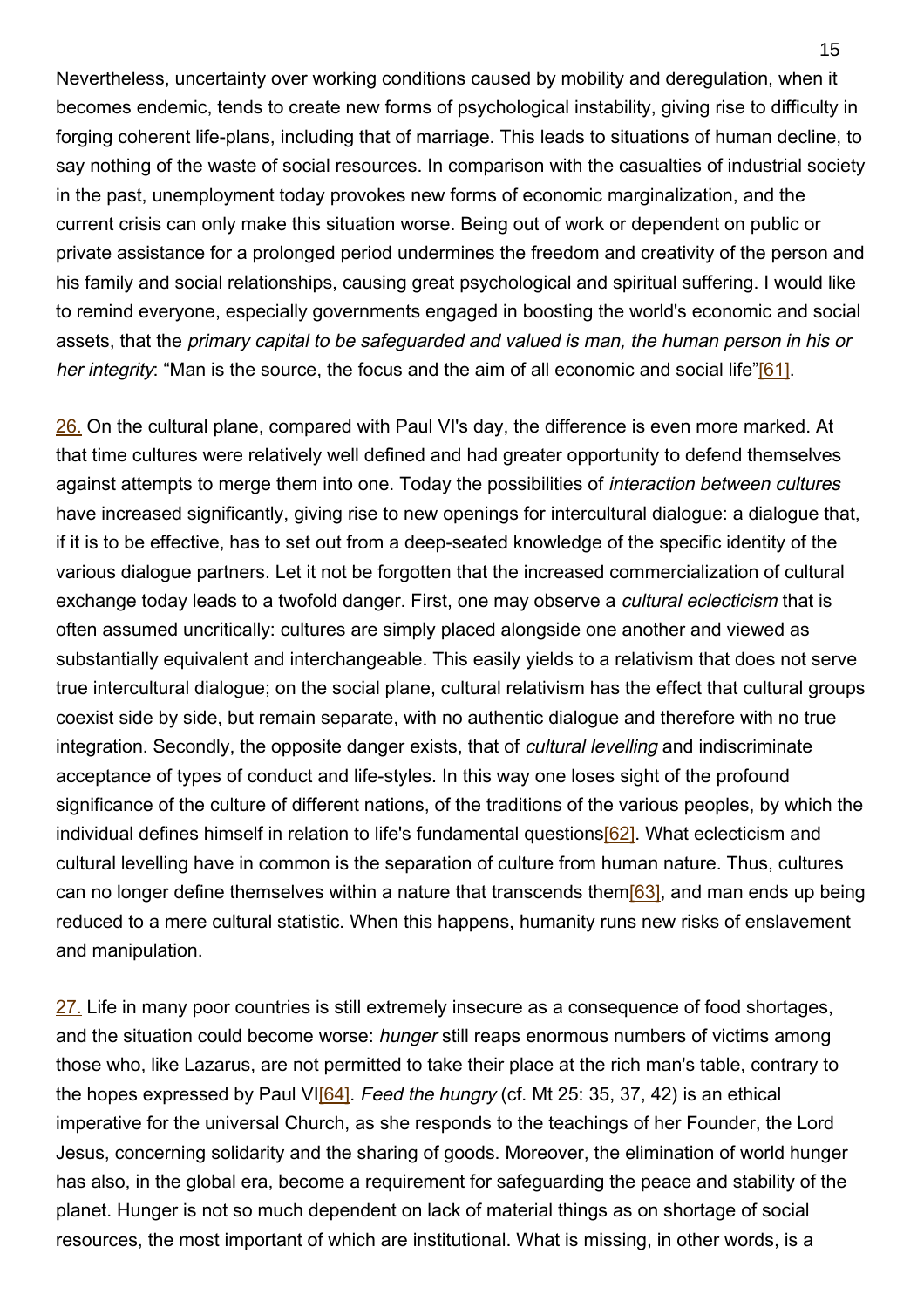network of economic institutions capable of guaranteeing regular access to sufficient food and water for nutritional needs, and also capable of addressing the primary needs and necessities ensuing from genuine food crises, whether due to natural causes or political irresponsibility, nationally and internationally. The problem of food insecurity needs to be addressed within a longterm perspective, eliminating the structural causes that give rise to it and promoting the agricultural development of poorer countries. This can be done by investing in rural infrastructures, irrigation systems, transport, organization of markets, and in the development and dissemination of agricultural technology that can make the best use of the human, natural and socio-economic resources that are more readily available at the local level, while guaranteeing their sustainability over the long term as well. All this needs to be accomplished with the involvement of local communities in choices and decisions that affect the use of agricultural land. In this perspective, it could be useful to consider the new possibilities that are opening up through proper use of traditional as well as innovative farming techniques, always assuming that these have been judged, after sufficient testing, to be appropriate, respectful of the environment and attentive to the needs of the most deprived peoples. At the same time, the question of equitable agrarian reform in developing countries should not be ignored. The right to food, like the right to water, has an important place within the pursuit of other rights, beginning with the fundamental right to life. It is therefore necessary to cultivate a public conscience that considers food and access to water as universal rights of all human beings, without distinction or discrimination<sup>[65]</sup>. It is important, moreover, to emphasize that solidarity with poor countries in the process of development can point towards a solution of the current global crisis, as politicians and directors of international institutions have begun to sense in recent times. Through support for economically poor countries by means of financial plans inspired by solidarity — so that these countries can take steps to satisfy their own citizens' demand for consumer goods and for development — not only can true economic growth be generated, but a contribution can be made towards sustaining the productive capacities of rich countries that risk being compromised by the crisis.

28. One of the most striking aspects of development in the present day is the important question of respect for life, which cannot in any way be detached from questions concerning the development of peoples. It is an aspect which has acquired increasing prominence in recent times, obliging us to broaden our concept of poverty[66] and underdevelopment to include questions connected with the acceptance of life, especially in cases where it is impeded in a variety of ways.

Not only does the situation of poverty still provoke high rates of infant mortality in many regions, but some parts of the world still experience practices of demographic control, on the part of governments that often promote contraception and even go so far as to impose abortion. In economically developed countries, legislation contrary to life is very widespread, and it has already shaped moral attitudes and praxis, contributing to the spread of an anti-birth mentality; frequent attempts are made to export this mentality to other States as if it were a form of cultural progress.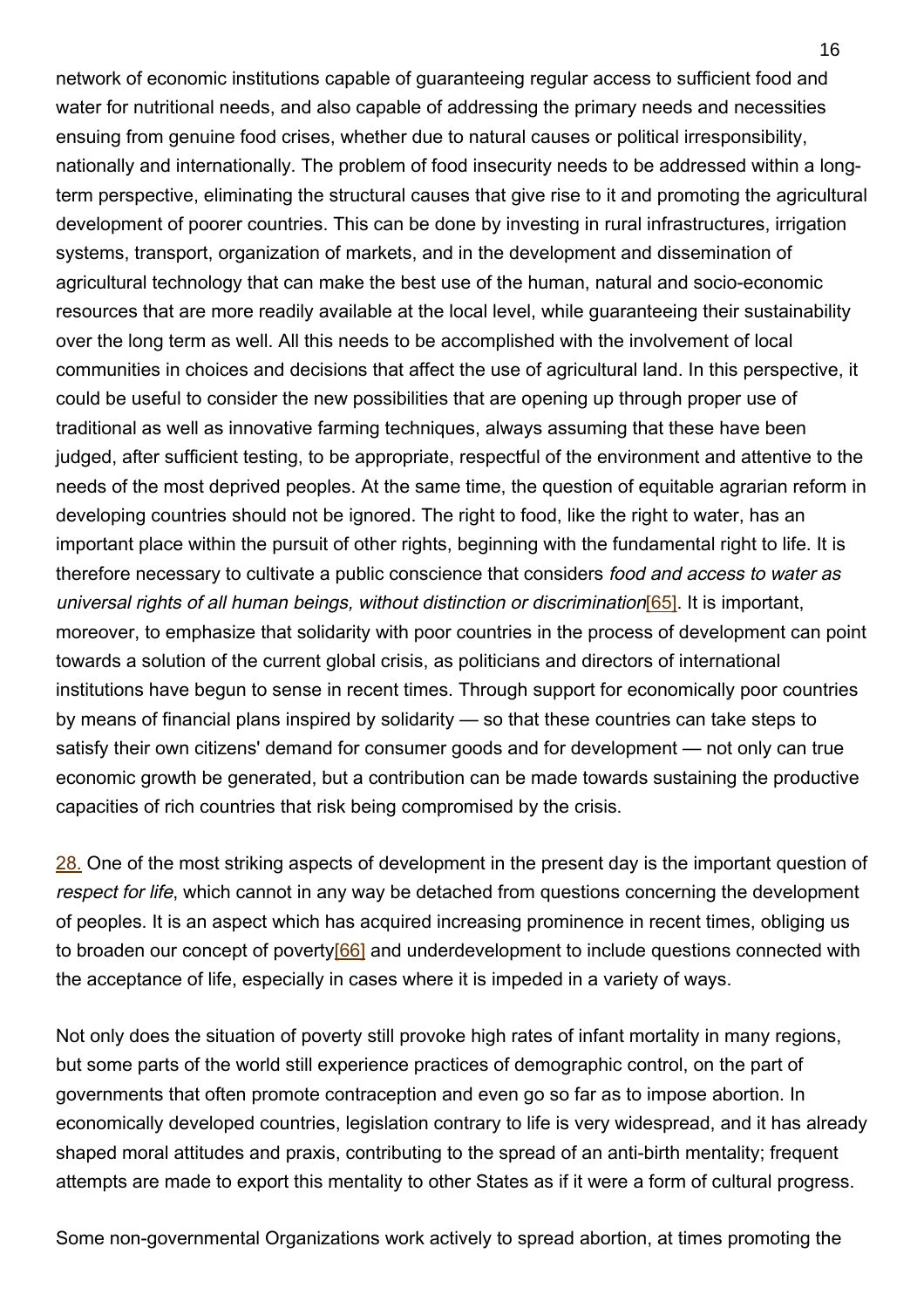practice of sterilization in poor countries, in some cases not even informing the women concerned. Moreover, there is reason to suspect that development aid is sometimes linked to specific healthcare policies which *de facto* involve the imposition of strong birth control measures. Further grounds for concern are laws permitting euthanasia as well as pressure from lobby groups, nationally and internationally, in favour of its juridical recognition.

Openness to life is at the centre of true development. When a society moves towards the denial or suppression of life, it ends up no longer finding the necessary motivation and energy to strive for man's true good. If personal and social sensitivity towards the acceptance of a new life is lost, then other forms of acceptance that are valuable for society also wither away[67]. The acceptance of life strengthens moral fibre and makes people capable of mutual help. By cultivating openness to life, wealthy peoples can better understand the needs of poor ones, they can avoid employing huge economic and intellectual resources to satisfy the selfish desires of their own citizens, and instead, they can promote virtuous action within the perspective of production that is morally sound and marked by solidarity, respecting the fundamental right to life of every people and every individual.

29. There is another aspect of modern life that is very closely connected to development: the denial of the right to religious freedom. I am not referring simply to the struggles and conflicts that continue to be fought in the world for religious motives, even if at times the religious motive is merely a cover for other reasons, such as the desire for domination and wealth. Today, in fact, people frequently kill in the holy name of God, as both my predecessor John Paul II and I myself have often publicly acknowledged and lamented<sup>[68]</sup>. Violence puts the brakes on authentic development and impedes the evolution of peoples towards greater socio-economic and spiritual well-being. This applies especially to terrorism motivated by fundamentalism<sup>[69]</sup>, which generates grief, destruction and death, obstructs dialogue between nations and diverts extensive resources from their peaceful and civil uses.

Yet it should be added that, as well as religious fanaticism that in some contexts impedes the exercise of the right to religious freedom, so too the deliberate promotion of religious indifference or practical atheism on the part of many countries obstructs the requirements for the development of peoples, depriving them of spiritual and human resources. God is the guarantor of man's true development, inasmuch as, having created him in his image, he also establishes the transcendent dignity of men and women and feeds their innate yearning to "be more". Man is not a lost atom in a random universe[70]: he is God's creature, whom God chose to endow with an immortal soul and whom he has always loved. If man were merely the fruit of either chance or necessity, or if he had to lower his aspirations to the limited horizon of the world in which he lives, if all reality were merely history and culture, and man did not possess a nature destined to transcend itself in a supernatural life, then one could speak of growth, or evolution, but not development. When the State promotes, teaches, or actually imposes forms of practical atheism, it deprives its citizens of the moral and spiritual strength that is indispensable for attaining integral human development and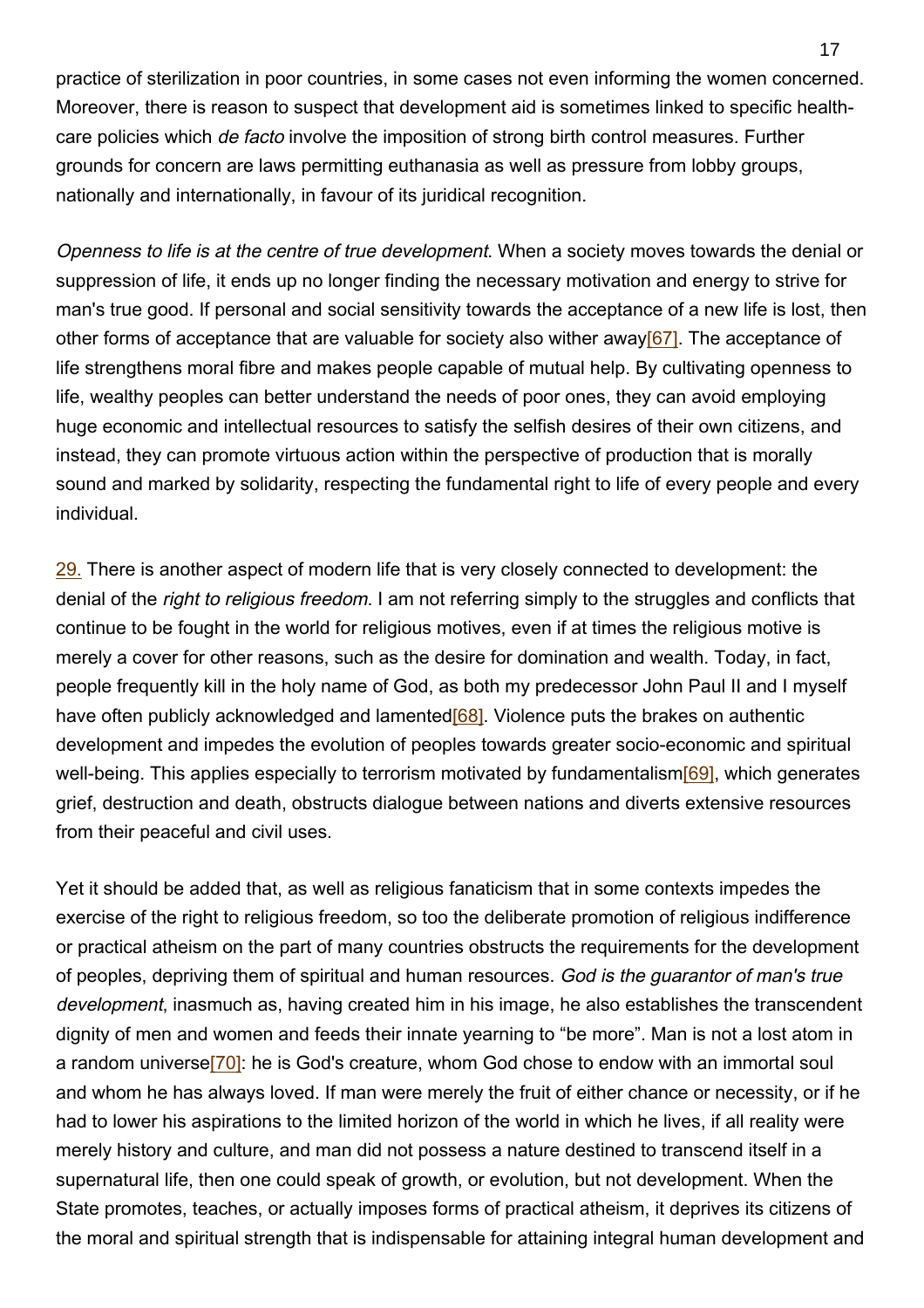it impedes them from moving forward with renewed dynamism as they strive to offer a more generous human response to divine love[71]. In the context of cultural, commercial or political relations, it also sometimes happens that economically developed or emerging countries export this reductive vision of the person and his destiny to poor countries. This is the damage that "superdevelopment"[72] causes to authentic development when it is accompanied by "moral underdevelopment"[73].

30. In this context, the theme of integral human development takes on an even broader range of meanings: the correlation between its multiple elements requires a commitment to *foster the* interaction of the different levels of human knowledge in order to promote the authentic development of peoples. Often it is thought that development, or the socio-economic measures that go with it, merely require to be implemented through joint action. This joint action, however, needs to be given direction, because "all social action involves a doctrine"[74]. In view of the complexity of the issues, it is obvious that the various disciplines have to work together through an orderly interdisciplinary exchange. Charity does not exclude knowledge, but rather requires, promotes, and animates it from within. Knowledge is never purely the work of the intellect. It can certainly be reduced to calculation and experiment, but if it aspires to be wisdom capable of directing man in the light of his first beginnings and his final ends, it must be "seasoned" with the "salt" of charity. Deeds without knowledge are blind, and knowledge without love is sterile. Indeed, "the individual who is animated by true charity labours skilfully to discover the causes of misery, to find the means to combat it, to overcome it resolutely" $[75]$ . Faced with the phenomena that lie before us, charity in truth requires first of all that we know and understand, acknowledging and respecting the specific competence of every level of knowledge. Charity is not an added extra, like an appendix to work already concluded in each of the various disciplines: it engages them in dialogue from the very beginning. The demands of love do not contradict those of reason. Human knowledge is insufficient and the conclusions of science cannot indicate by themselves the path towards integral human development. There is always a need to push further ahead: this is what is required by charity in truth<sup>[76]</sup>. Going beyond, however, never means prescinding from the conclusions of reason, nor contradicting its results. Intelligence and love are not in separate compartments: love is rich in intelligence and intelligence is full of love.

31. This means that moral evaluation and scientific research must go hand in hand, and that charity must animate them in a harmonious interdisciplinary whole, marked by unity and distinction. The Church's social doctrine, which has "an important interdisciplinary dimension"[77], can exercise, in this perspective, a function of extraordinary effectiveness. It allows faith, theology, metaphysics and science to come together in a collaborative effort in the service of humanity. It is here above all that the Church's social doctrine displays its dimension of wisdom. Paul VI had seen clearly that among the causes of underdevelopment there is a lack of wisdom and reflection, a lack of thinking capable of formulating a guiding synthesis<sup>[78]</sup>, for which "a clear vision of all economic, social, cultural and spiritual aspects"[79] is required. The excessive segmentation of knowledge<sup>[80]</sup>, the rejection of metaphysics by the human sciences<sup>[81]</sup>, the difficulties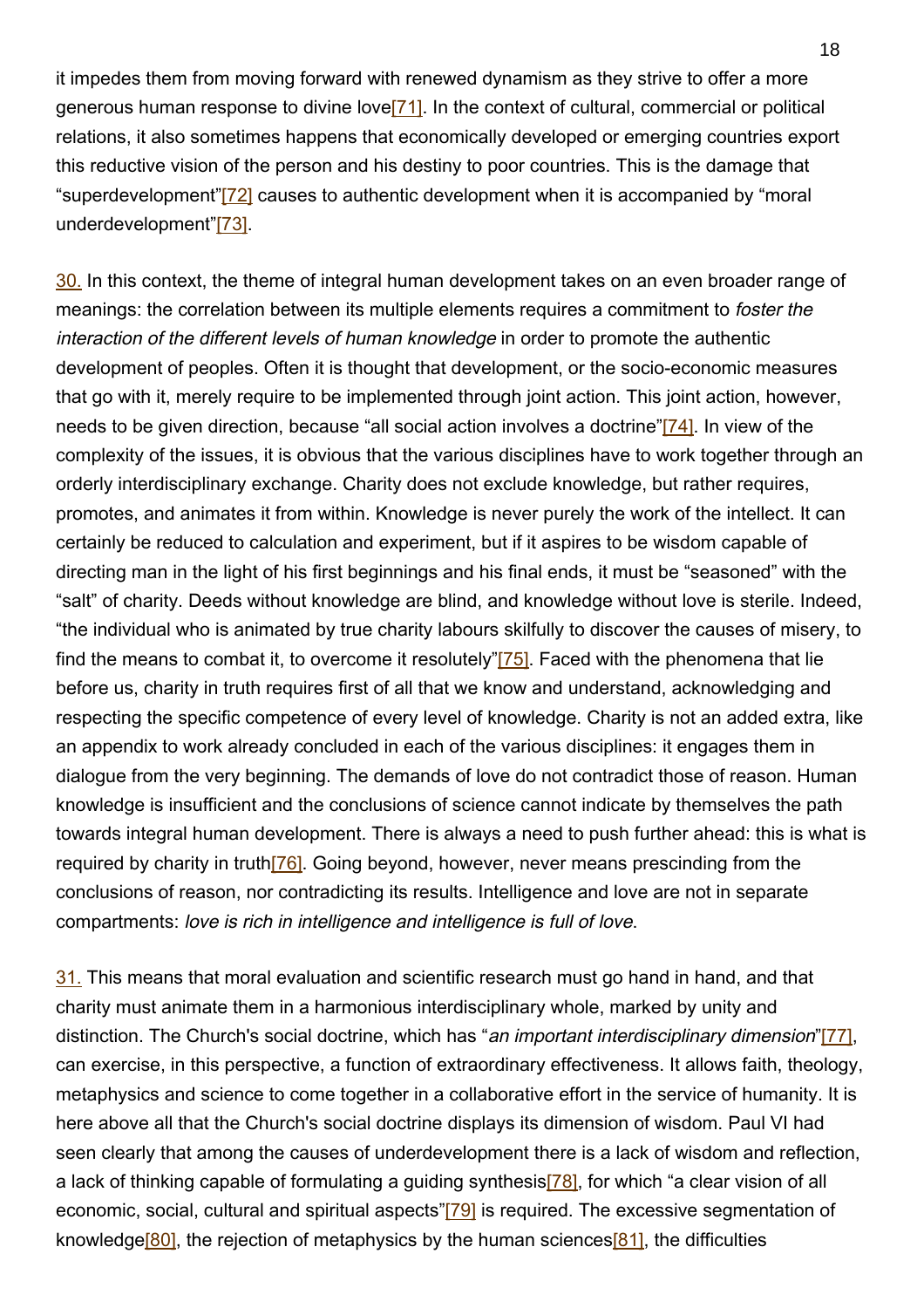encountered by dialogue between science and theology are damaging not only to the development of knowledge, but also to the development of peoples, because these things make it harder to see the integral good of man in its various dimensions. The "broadening [of] our concept of reason and its application"[82] is indispensable if we are to succeed in adequately weighing all the elements involved in the question of development and in the solution of socio-economic problems.

32. The significant new elements in the picture of the development of peoples today in many cases demand new solutions. These need to be found together, respecting the laws proper to each element and in the light of an integral vision of man, reflecting the different aspects of the human person, contemplated through a lens purified by charity. Remarkable convergences and possible solutions will then come to light, without any fundamental component of human life being obscured.

The dignity of the individual and the demands of justice require, particularly today, that economic choices do not cause disparities in wealth to increase in an excessive and morally unacceptable manner<sup>[83]</sup>, and that we continue to *prioritize the goal of access to steady employment* for everyone. All things considered, this is also required by "economic logic". Through the systemic increase of social inequality, both within a single country and between the populations of different countries (i.e. the massive increase in relative poverty), not only does social cohesion suffer, thereby placing democracy at risk, but so too does the economy, through the progressive erosion of "social capital": the network of relationships of trust, dependability, and respect for rules, all of which are indispensable for any form of civil coexistence.

Economic science tells us that structural insecurity generates anti-productive attitudes wasteful of human resources, inasmuch as workers tend to adapt passively to automatic mechanisms, rather than to release creativity. On this point too, there is a convergence between economic science and moral evaluation. Human costs always include economic costs, and economic dysfunctions always involve human costs.

It should be remembered that the reduction of cultures to the technological dimension, even if it favours short-term profits, in the long term impedes reciprocal enrichment and the dynamics of cooperation. It is important to distinguish between short- and long-term economic or sociological considerations. Lowering the level of protection accorded to the rights of workers, or abandoning mechanisms of wealth redistribution in order to increase the country's international competitiveness, hinder the achievement of lasting development. Moreover, the human consequences of current tendencies towards a short-term economy — sometimes very short-term — need to be carefully evaluated. This requires further and deeper reflection on the meaning of the economy and its goals [84], as well as a profound and far-sighted revision of the current model of development, so as to correct its dysfunctions and deviations. This is demanded, in any case, by the earth's state of ecological health; above all it is required by the cultural and moral crisis of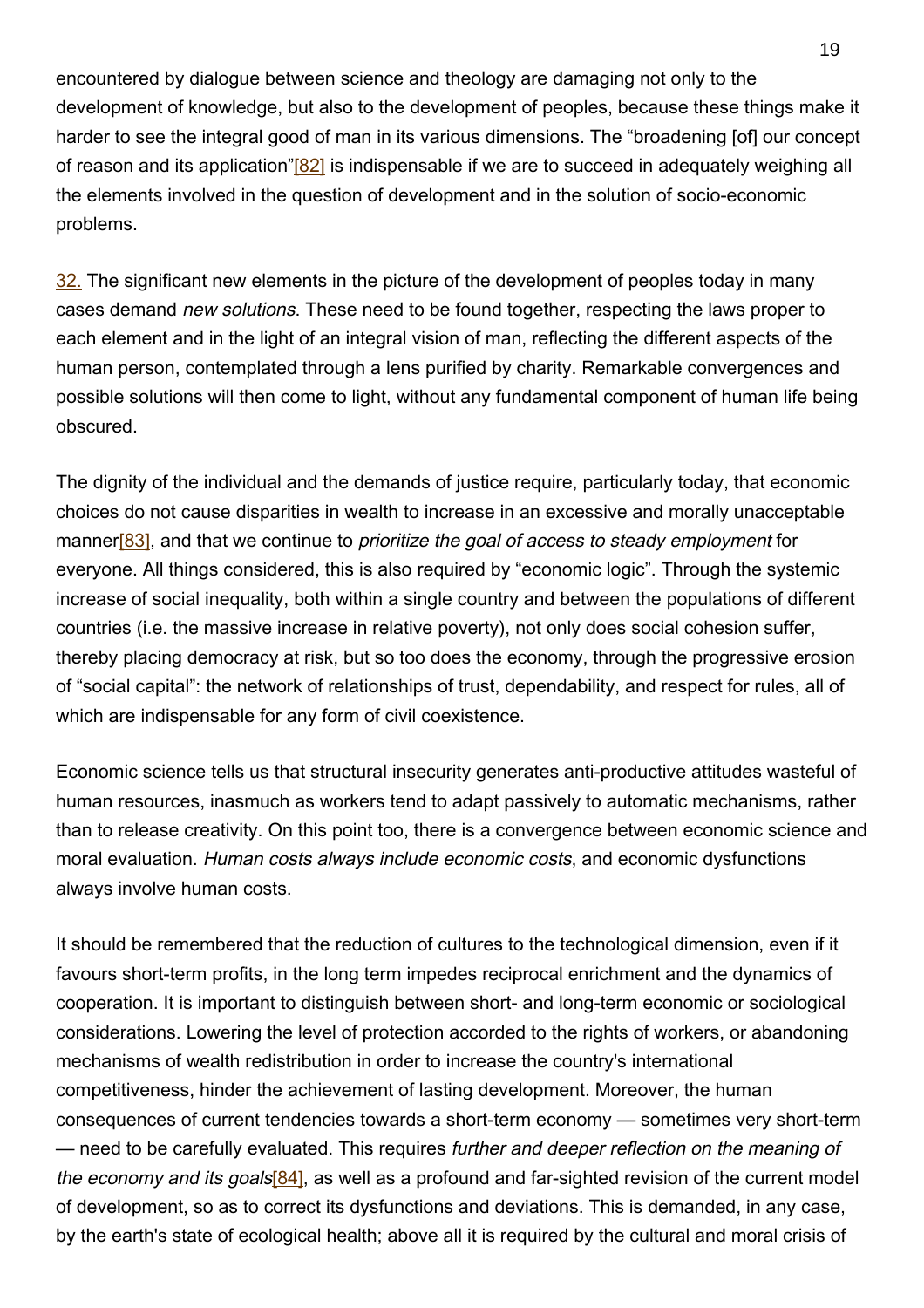man, the symptoms of which have been evident for some time all over the world.

33. More than forty years after *[Populorum Progressio](http://w2.vatican.va/content/paul-vi/en/encyclicals/documents/hf_p-vi_enc_26031967_populorum.html)*, its basic theme, namely progress, *remains* an open question, made all the more acute and urgent by the current economic and financial crisis. If some areas of the globe, with a history of poverty, have experienced remarkable changes in terms of their economic growth and their share in world production, other zones are still living in a situation of deprivation comparable to that which existed at the time of Paul VI, and in some cases one can even speak of a deterioration. It is significant that some of the causes of this situation were identified in *[Populorum Progressio](http://w2.vatican.va/content/paul-vi/en/encyclicals/documents/hf_p-vi_enc_26031967_populorum.html)*, such as the high tariffs imposed by economically developed countries, which still make it difficult for the products of poor countries to gain a foothold in the markets of rich countries. Other causes, however, mentioned only in passing in the Encyclical, have since emerged with greater clarity. A case in point would be the evaluation of the process of decolonization, then at its height. Paul VI hoped to see the journey towards autonomy unfold freely and in peace. More than forty years later, we must acknowledge how difficult this journey has been, both because of new forms of colonialism and continued dependence on old and new foreign powers, and because of grave irresponsibility within the very countries that have achieved independence.

The principal new feature has been the explosion of worldwide interdependence, commonly known as globalization. Paul VI had partially foreseen it, but the ferocious pace at which it has evolved could not have been anticipated. Originating within economically developed countries, this process by its nature has spread to include all economies. It has been the principal driving force behind the emergence from underdevelopment of whole regions, and in itself it represents a great opportunity. Nevertheless, without the guidance of charity in truth, this global force could cause unprecedented damage and create new divisions within the human family. Hence charity and truth confront us with an altogether new and creative challenge, one that is certainly vast and complex. It is about broadening the scope of reason and making it capable of knowing and directing these powerful new forces, animating them within the perspective of that "civilization of love" whose seed God has planted in every people, in every culture.

## CHAPTER THREE

# FRATERNITY, ECONOMIC DEVELOPMENT AND CIVIL SOCIETY

34. Charity in truth places man before the astonishing experience of gift. Gratuitousness is present in our lives in many different forms, which often go unrecognized because of a purely consumerist and utilitarian view of life. The human being is made for gift, which expresses and makes present his transcendent dimension. Sometimes modern man is wrongly convinced that he is the sole author of himself, his life and society. This is a presumption that follows from being selfishly closed in upon himself, and it is a consequence — to express it in faith terms — of *original sin*. The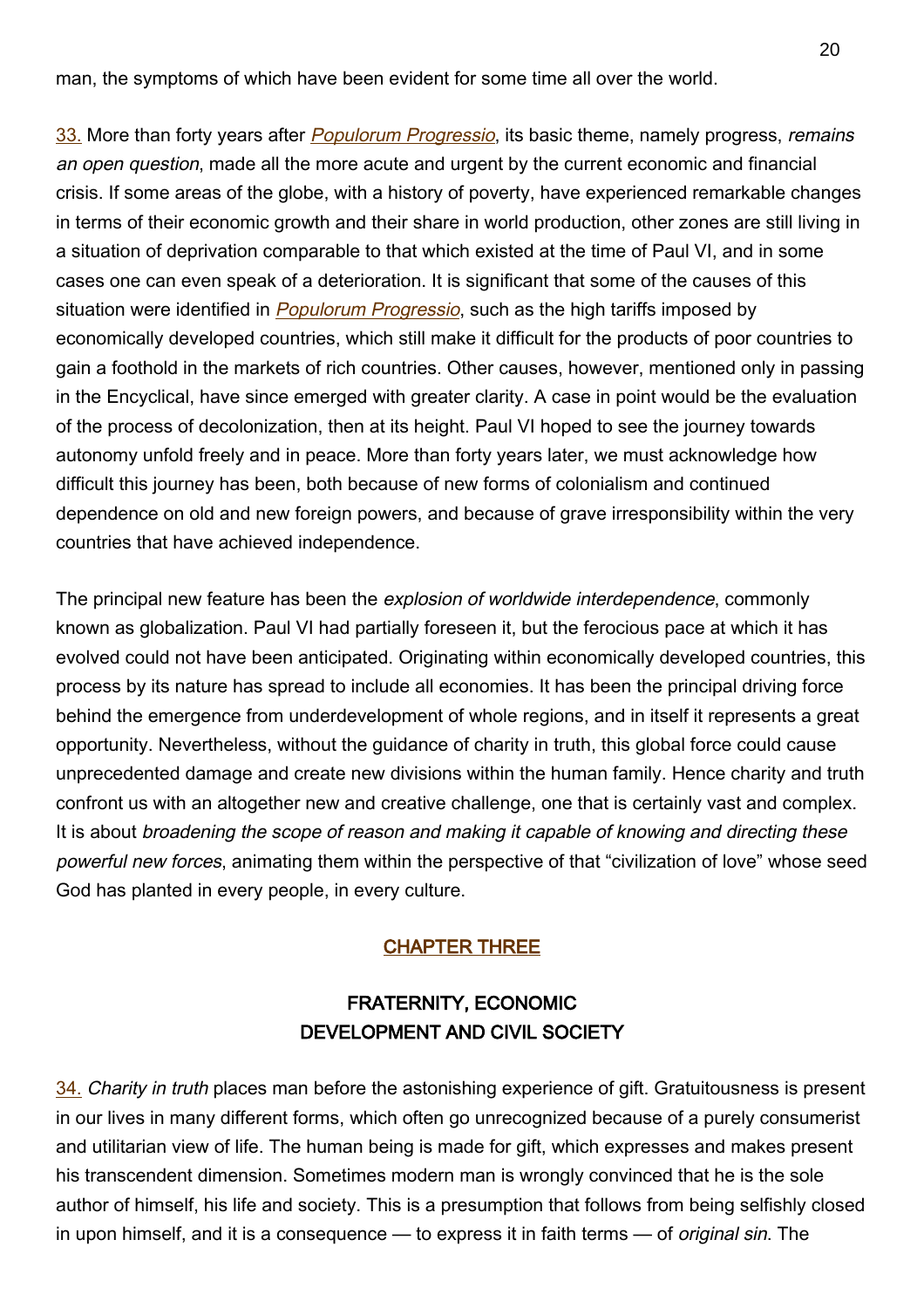Church's wisdom has always pointed to the presence of original sin in social conditions and in the structure of society: "Ignorance of the fact that man has a wounded nature inclined to evil gives rise to serious errors in the areas of education, politics, social action and morals"[85]. In the list of areas where the pernicious effects of sin are evident, the economy has been included for some time now. We have a clear proof of this at the present time. The conviction that man is selfsufficient and can successfully eliminate the evil present in history by his own action alone has led him to confuse happiness and salvation with immanent forms of material prosperity and social action. Then, the conviction that the economy must be autonomous, that it must be shielded from "influences" of a moral character, has led man to abuse the economic process in a thoroughly destructive way. In the long term, these convictions have led to economic, social and political systems that trample upon personal and social freedom, and are therefore unable to deliver the justice that they promise. As I said in my Encyclical Letter [Spe Salvi](http://w2.vatican.va/content/benedict-xvi/en/encyclicals/documents/hf_ben-xvi_enc_20071130_spe-salvi.html), history is thereby deprived of Christian hope<sup>[86]</sup>, deprived of a powerful social resource at the service of integral human development, sought in freedom and in justice. Hope encourages reason and gives it the strength to direct the will[87]. It is already present in faith, indeed it is called forth by faith. Charity in truth feeds on hope and, at the same time, manifests it. As the absolutely gratuitous gift of God, hope bursts into our lives as something not due to us, something that transcends every law of justice. Gift by its nature goes beyond merit, its rule is that of superabundance. It takes first place in our souls as a sign of God's presence in us, a sign of what he expects from us. Truth — which is itself gift, in the same way as charity — is greater than we are, as Saint Augustine teaches<sup>[88]</sup>. Likewise the truth of ourselves, of our personal conscience, is first of all *given* to us. In every cognitive process, truth is not something that we produce, it is always found, or better, received. Truth, like love, "is neither planned nor willed, but somehow imposes itself upon human beings"[89].

Because it is a gift received by everyone, charity in truth is a force that builds community, it brings all people together without imposing barriers or limits. The human community that we build by ourselves can never, purely by its own strength, be a fully fraternal community, nor can it overcome every division and become a truly universal community. The unity of the human race, a fraternal communion transcending every barrier, is called into being by the word of God-who-is-Love. In addressing this key question, we must make it clear, on the one hand, that the logic of gift does not exclude justice, nor does it merely sit alongside it as a second element added from without; on the other hand, economic, social and political development, if it is to be authentically human, needs to make room for the *principle of gratuitousness* as an expression of fraternity.

35. In a climate of mutual trust, the *market* is the economic institution that permits encounter between persons, inasmuch as they are economic subjects who make use of contracts to regulate their relations as they exchange goods and services of equivalent value between them, in order to satisfy their needs and desires. The market is subject to the principles of so-called *commutative* justice, which regulates the relations of giving and receiving between parties to a transaction. But the social doctrine of the Church has unceasingly highlighted the importance of distributive justice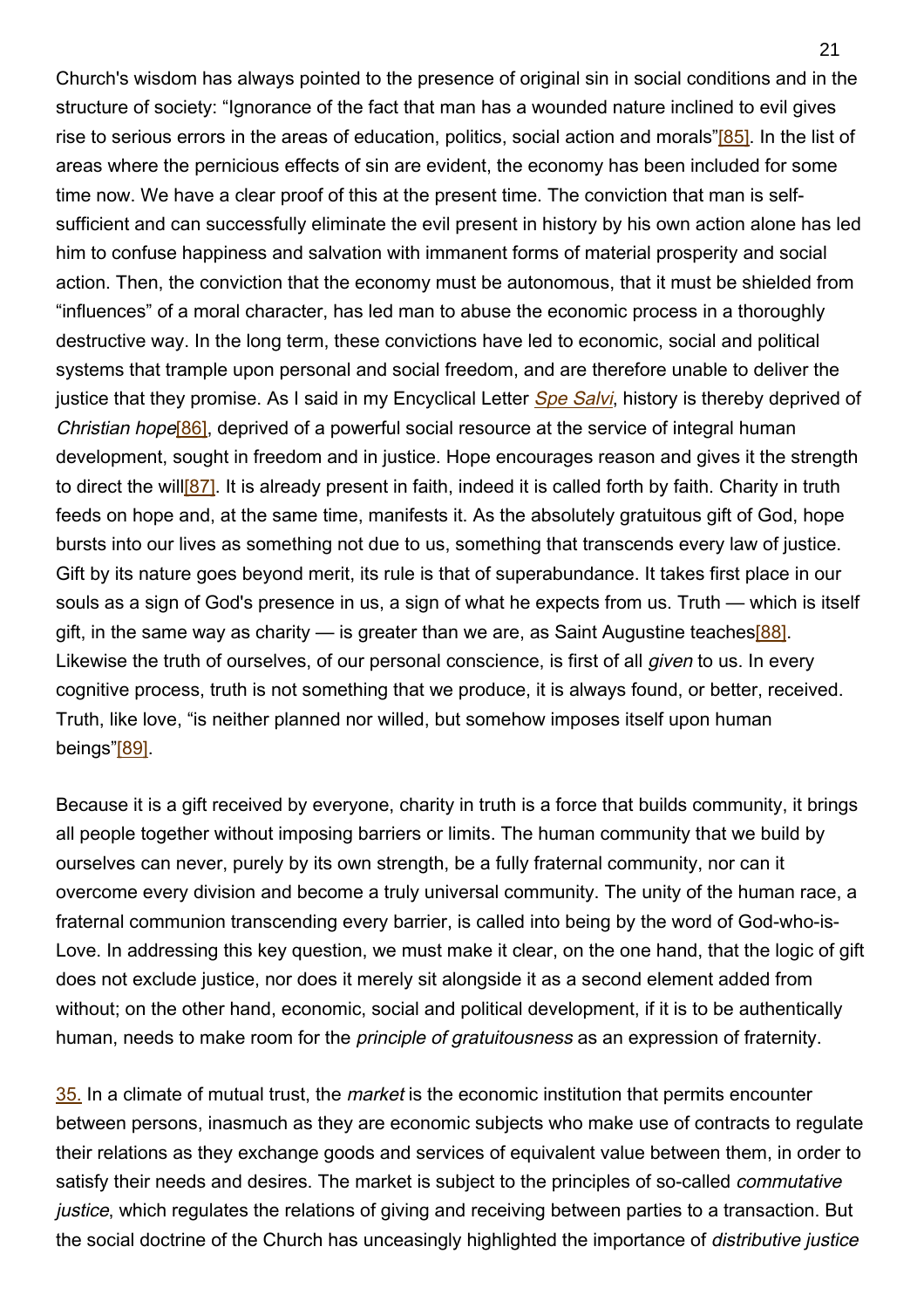and *social justice* for the market economy, not only because it belongs within a broader social and political context, but also because of the wider network of relations within which it operates. In fact, if the market is governed solely by the principle of the equivalence in value of exchanged goods, it cannot produce the social cohesion that it requires in order to function well. Without internal forms of solidarity and mutual trust, the market cannot completely fulfil its proper economic function. And today it is this trust which has ceased to exist, and the loss of trust is a grave loss. It was timely when Paul VI in *[Populorum Progressio](http://w2.vatican.va/content/paul-vi/en/encyclicals/documents/hf_p-vi_enc_26031967_populorum.html)* insisted that the economic system itself would benefit from the wide-ranging practice of justice, inasmuch as the first to gain from the development of poor countries would be rich ones[90]. According to the Pope, it was not just a matter of correcting dysfunctions through assistance. The poor are not to be considered a "burden"[91], but a resource, even from the purely economic point of view. It is nevertheless erroneous to hold that the market economy has an inbuilt need for a quota of poverty and underdevelopment in order to function at its best. It is in the interests of the market to promote emancipation, but in order to do so effectively, it cannot rely only on itself, because it is not able to produce by itself something that lies outside its competence. It must draw its moral energies from other subjects that are capable of generating them.

36. Economic activity cannot solve all social problems through the simple application of commercial logic. This needs to be directed towards the pursuit of the common good, for which the political community in particular must also take responsibility. Therefore, it must be borne in mind that grave imbalances are produced when economic action, conceived merely as an engine for wealth creation, is detached from political action, conceived as a means for pursuing justice through redistribution.

The Church has always held that economic action is not to be regarded as something opposed to society. In and of itself, the market is not, and must not become, the place where the strong subdue the weak. Society does not have to protect itself from the market, as if the development of the latter were ipso facto to entail the death of authentically human relations. Admittedly, the market can be a negative force, not because it is so by nature, but because a certain ideology can make it so. It must be remembered that the market does not exist in the pure state. It is shaped by the cultural configurations which define it and give it direction. Economy and finance, as instruments, can be used badly when those at the helm are motivated by purely selfish ends. Instruments that are good in themselves can thereby be transformed into harmful ones. But it is man's darkened reason that produces these consequences, not the instrument per se. Therefore it is not the instrument that must be called to account, but individuals, their moral conscience and their personal and social responsibility.

The Church's social doctrine holds that authentically human social relationships of friendship, solidarity and reciprocity can also be conducted within economic activity, and not only outside it or "after" it. The economic sphere is neither ethically neutral, nor inherently inhuman and opposed to society. It is part and parcel of human activity and precisely because it is human, it must be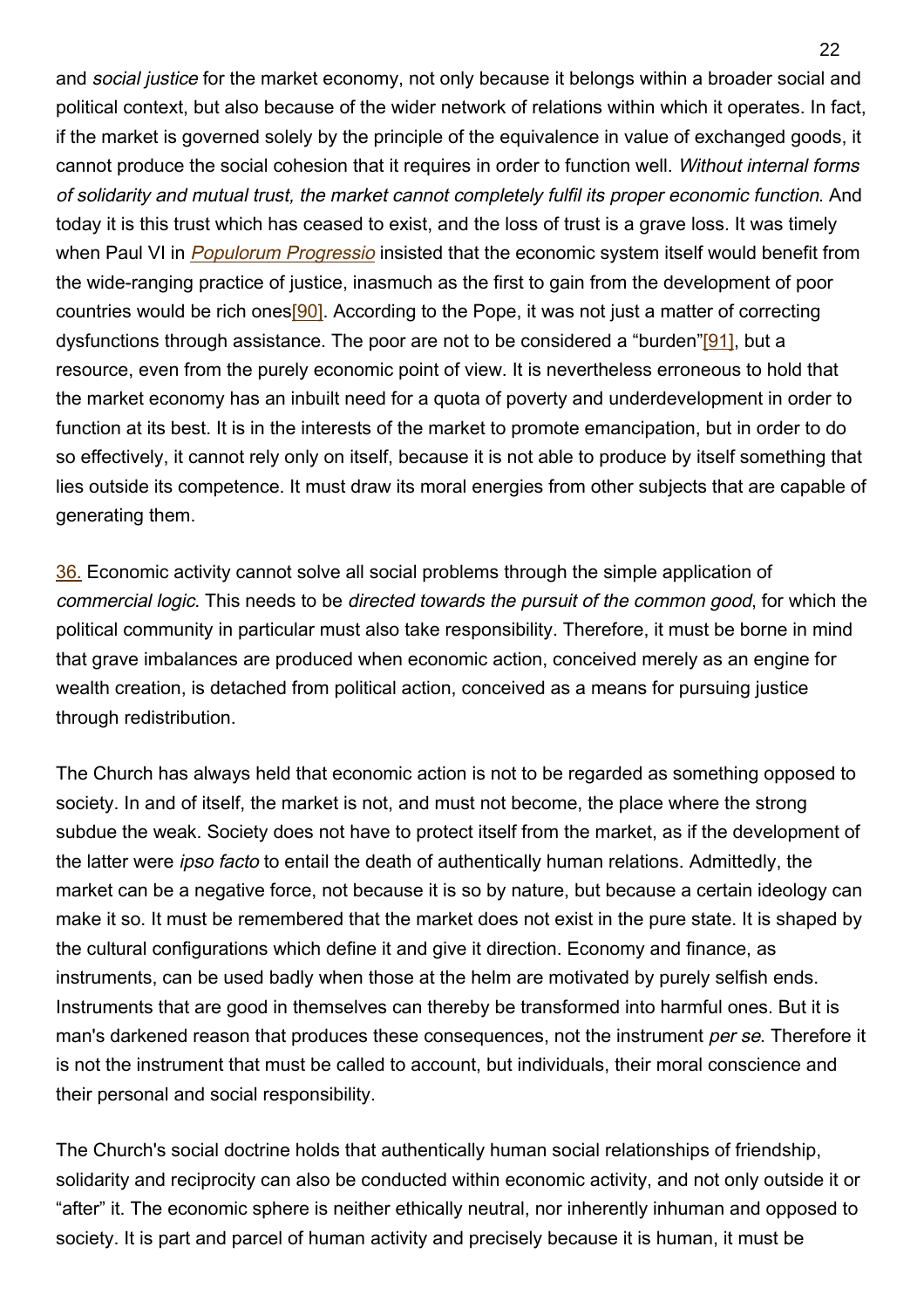structured and governed in an ethical manner.

The great challenge before us, accentuated by the problems of development in this global era and made even more urgent by the economic and financial crisis, is to demonstrate, in thinking and behaviour, not only that traditional principles of social ethics like transparency, honesty and responsibility cannot be ignored or attenuated, but also that in commercial relationships the principle of gratuitousness and the logic of gift as an expression of fraternity can and must find their place within normal economic activity. This is a human demand at the present time, but it is also demanded by economic logic. It is a demand both of charity and of truth.

37. The Church's social doctrine has always maintained that *justice must be applied to every* phase of economic activity, because this is always concerned with man and his needs. Locating resources, financing, production, consumption and all the other phases in the economic cycle inevitably have moral implications. Thus every economic decision has a moral consequence. The social sciences and the direction taken by the contemporary economy point to the same conclusion. Perhaps at one time it was conceivable that first the creation of wealth could be entrusted to the economy, and then the task of distributing it could be assigned to politics. Today that would be more difficult, given that economic activity is no longer circumscribed within territorial limits, while the authority of governments continues to be principally local. Hence the canons of justice must be respected from the outset, as the economic process unfolds, and not just afterwards or incidentally. Space also needs to be created within the market for economic activity carried out by subjects who freely choose to act according to principles other than those of pure profit, without sacrificing the production of economic value in the process. The many economic entities that draw their origin from religious and lay initiatives demonstrate that this is concretely possible.

In the global era, the economy is influenced by competitive models tied to cultures that differ greatly among themselves. The different forms of economic enterprise to which they give rise find their main point of encounter in commutative justice. Economic life undoubtedly requires contracts, in order to regulate relations of exchange between goods of equivalent value. But it also needs just laws and forms of redistribution governed by politics, and what is more, it needs works redolent of the *spirit of gift*. The economy in the global era seems to privilege the former logic, that of contractual exchange, but directly or indirectly it also demonstrates its need for the other two: political logic, and the logic of the unconditional gift.

38. My predecessor John Paul II drew attention to this question in *[Centesimus Annus](http://w2.vatican.va/content/john-paul-ii/en/encyclicals/documents/hf_jp-ii_enc_01051991_centesimus-annus.html)*, when he spoke of the need for a system with three subjects: the *market*, the *State* and *civil society*<sup>[92]</sup>. He saw civil society as the most natural setting for an economy of gratuitousness and fraternity, but did not mean to deny it a place in the other two settings. Today we can say that economic life must be understood as a multi-layered phenomenon: in every one of these layers, to varying degrees and in ways specifically suited to each, the aspect of fraternal reciprocity must be present. In the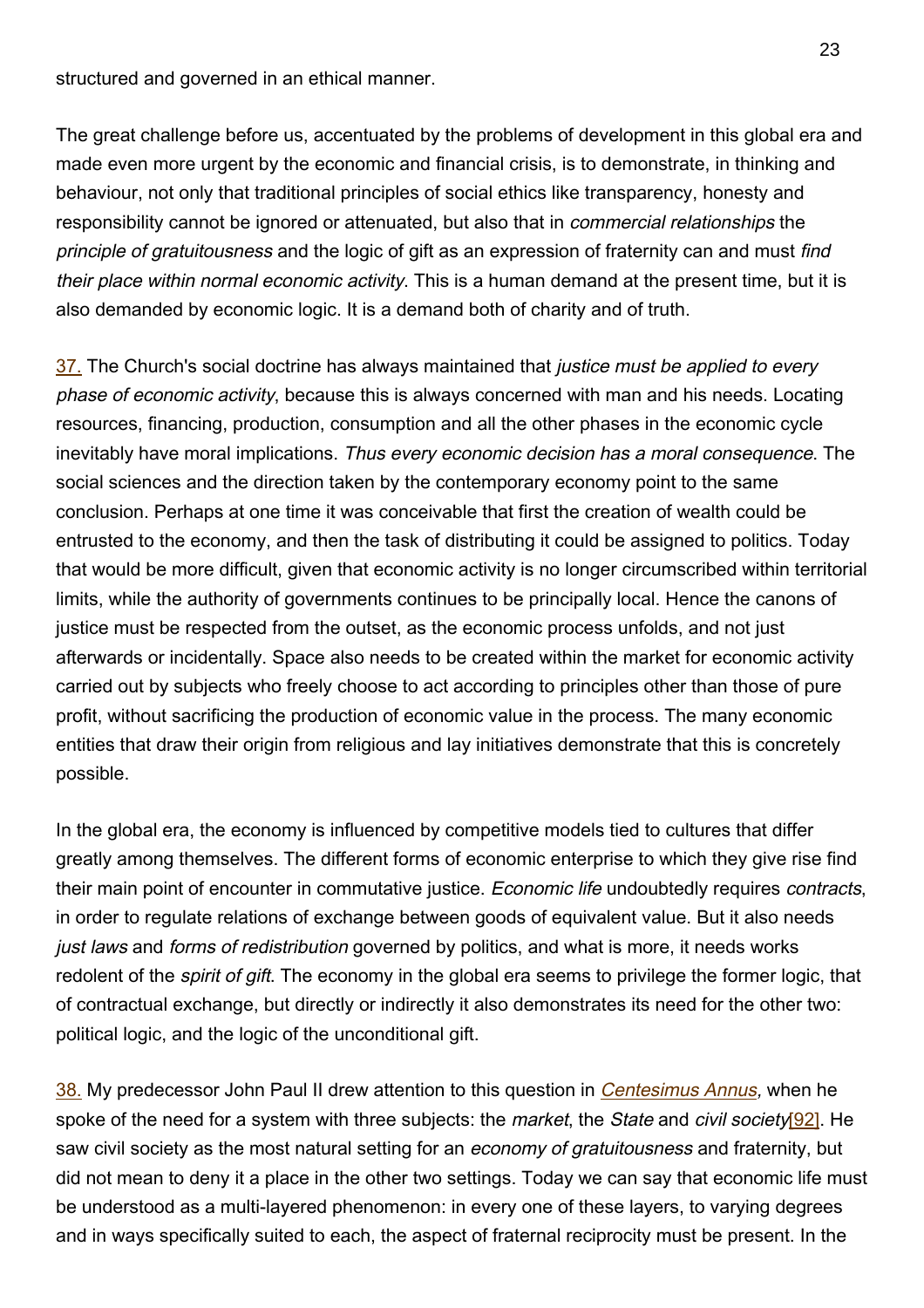global era, economic activity cannot prescind from gratuitousness, which fosters and disseminates solidarity and responsibility for justice and the common good among the different economic players. It is clearly a specific and profound form of economic democracy. Solidarity is first and foremost a sense of responsibility on the part of everyone with regard to everyone[93], and it cannot therefore be merely delegated to the State. While in the past it was possible to argue that justice had to come first and gratuitousness could follow afterwards, as a complement, today it is clear that without gratuitousness, there can be no justice in the first place. What is needed, therefore, is a market that permits the free operation, in conditions of equal opportunity, of enterprises in pursuit of different institutional ends. Alongside profit-oriented private enterprise and the various types of public enterprise, there must be room for commercial entities based on mutualist principles and pursuing social ends to take root and express themselves. It is from their reciprocal encounter in the marketplace that one may expect hybrid forms of commercial behaviour to emerge, and hence an attentiveness to ways of *civilizing the economy*. Charity in truth, in this case, requires that shape and structure be given to those types of economic initiative which, without rejecting profit, aim at a higher goal than the mere logic of the exchange of equivalents, of profit as an end in itself.

39. Paul VI in [Populorum Progressio](http://w2.vatican.va/content/paul-vi/en/encyclicals/documents/hf_p-vi_enc_26031967_populorum.html) called for the creation of a model of market economy capable of including within its range all peoples and not just the better off. He called for efforts to build a more human world for all, a world in which "all will be able to give and receive, without one group making progress at the expense of the other"[94]. In this way he was applying on a global scale the insights and aspirations contained in [Rerum Novarum](http://w2.vatican.va/content/leo-xiii/en/encyclicals/documents/hf_l-xiii_enc_15051891_rerum-novarum.html), written when, as a result of the Industrial Revolution, the idea was first proposed — somewhat ahead of its time — that the civil order, for its self-regulation, also needed intervention from the State for purposes of redistribution. Not only is this vision threatened today by the way in which markets and societies are opening up, but it is evidently insufficient to satisfy the demands of a fully humane economy. What the Church's social doctrine has always sustained, on the basis of its vision of man and society, is corroborated today by the dynamics of globalization.

When both the logic of the market and the logic of the State come to an agreement that each will continue to exercise a monopoly over its respective area of influence, in the long term much is lost: solidarity in relations between citizens, participation and adherence, actions of gratuitousness, all of which stand in contrast with *giving in order to acquire* (the logic of exchange) and *giving through duty* (the logic of public obligation, imposed by State law). In order to defeat underdevelopment, action is required not only on improving exchange-based transactions and implanting public welfare structures, but above all on gradually *increasing openness, in a world* context, to forms of economic activity marked by quotas of gratuitousness and communion. The exclusively binary model of market-plus-State is corrosive of society, while economic forms based on solidarity, which find their natural home in civil society without being restricted to it, build up society. The market of gratuitousness does not exist, and attitudes of gratuitousness cannot be established by law. Yet both the market and politics need individuals who are open to reciprocal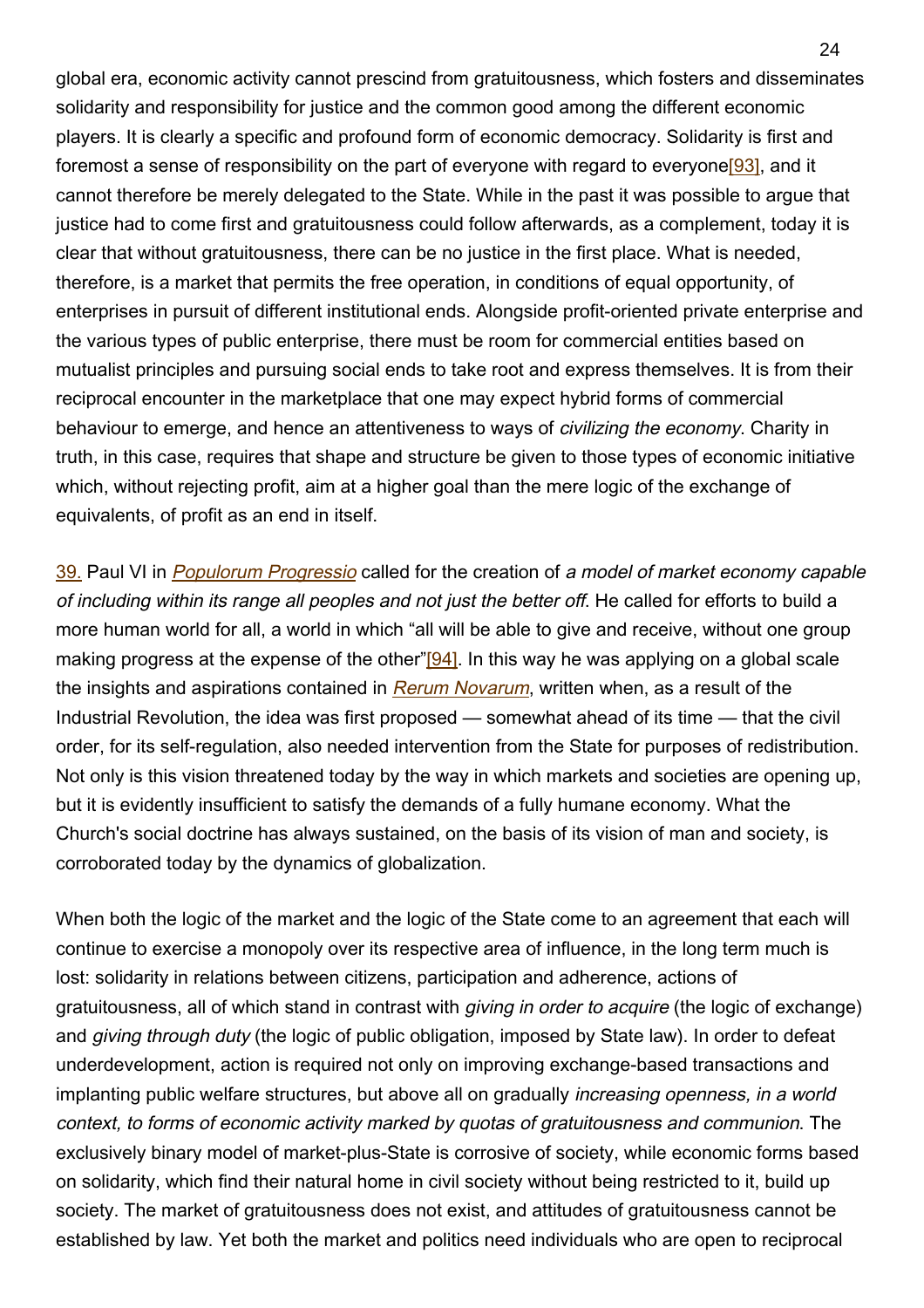gift.

40. Today's international economic scene, marked by grave deviations and failures, requires a profoundly new way of understanding business enterprise. Old models are disappearing, but promising new ones are taking shape on the horizon. Without doubt, one of the greatest risks for businesses is that they are almost exclusively answerable to their investors, thereby limiting their social value. Owing to their growth in scale and the need for more and more capital, it is becoming increasingly rare for business enterprises to be in the hands of a stable director who feels responsible in the long term, not just the short term, for the life and the results of his company, and it is becoming increasingly rare for businesses to depend on a single territory. Moreover, the socalled outsourcing of production can weaken the company's sense of responsibility towards the stakeholders — namely the workers, the suppliers, the consumers, the natural environment and broader society — in favour of the shareholders, who are not tied to a specific geographical area and who therefore enjoy extraordinary mobility. Today's international capital market offers great freedom of action. Yet there is also increasing awareness of the need for greater *social* responsibility on the part of business. Even if the ethical considerations that currently inform debate on the social responsibility of the corporate world are not all acceptable from the perspective of the Church's social doctrine, there is nevertheless a growing conviction that business management cannot concern itself only with the interests of the proprietors, but must also assume responsibility for all the other stakeholders who contribute to the life of the business: the workers, the clients, the suppliers of various elements of production, the community of reference. In recent years a new cosmopolitan class of managers has emerged, who are often answerable only to the shareholders generally consisting of anonymous funds which de facto determine their remuneration. By contrast, though, many far-sighted managers today are becoming increasingly aware of the profound links between their enterprise and the territory or territories in which it operates. Paul VI invited people to give serious attention to the damage that can be caused to one's home country by the transfer abroad of capital purely for personal advantage<sup>[95]</sup>. John Paul II taught that *investment always has moral, as well as economic* significance[96]. All this — it should be stressed — is still valid today, despite the fact that the capital market has been significantly liberalized, and modern technological thinking can suggest that investment is merely a technical act, not a human and ethical one. There is no reason to deny that a certain amount of capital can do good, if invested abroad rather than at home. Yet the requirements of justice must be safeguarded, with due consideration for the way in which the capital was generated and the harm to individuals that will result if it is not used where it was produced<sup>[97]</sup>. What should be avoided is a speculative use of financial resources that yields to the temptation of seeking only short-term profit, without regard for the long-term sustainability of the enterprise, its benefit to the real economy and attention to the advancement, in suitable and appropriate ways, of further economic initiatives in countries in need of development. It is true that the export of investments and skills can benefit the populations of the receiving country. Labour and technical knowledge are a universal good. Yet it is not right to export these things merely for the sake of obtaining advantageous conditions, or worse, for purposes of exploitation, without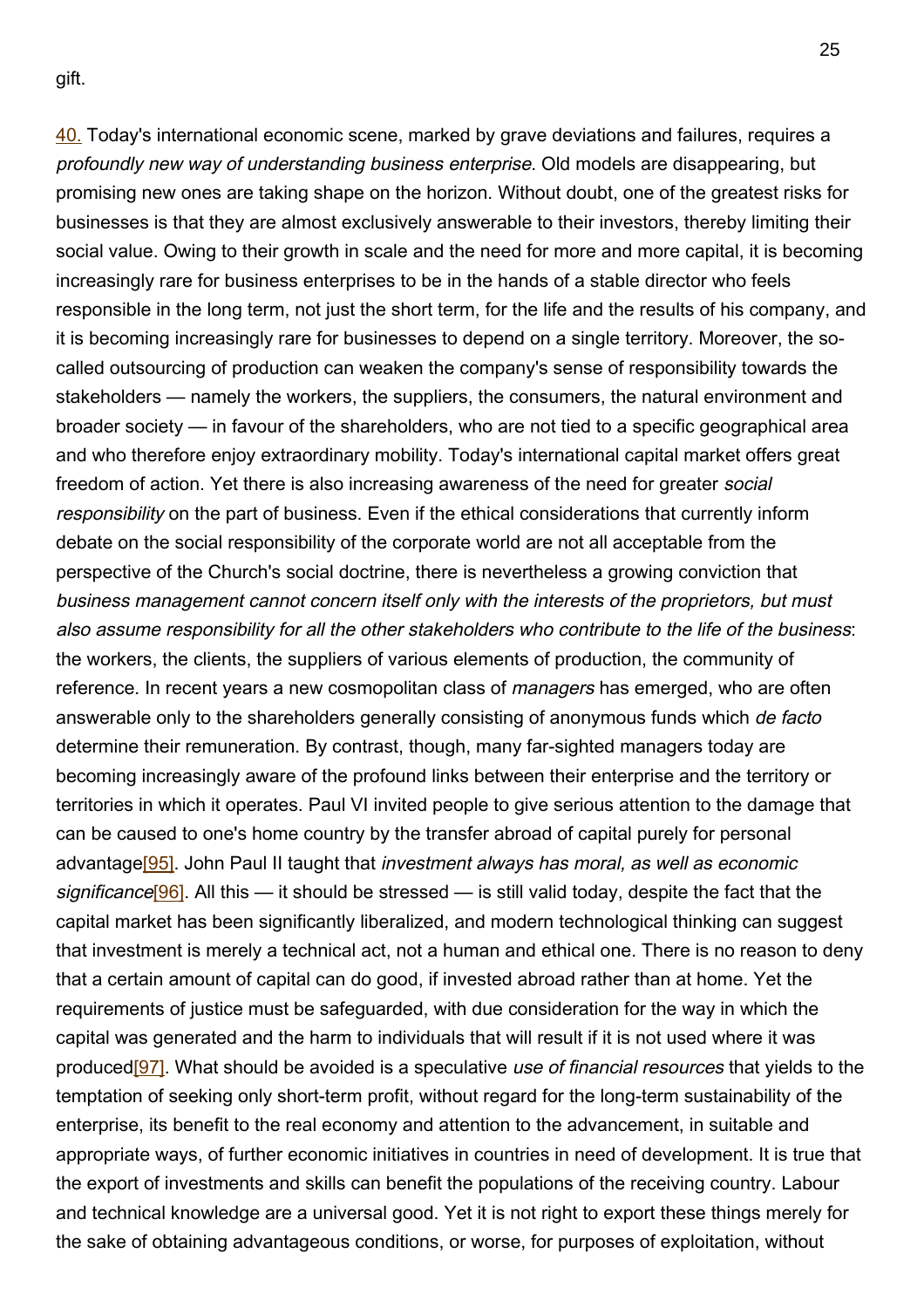making a real contribution to local society by helping to bring about a robust productive and social system, an essential factor for stable development.

41. In the context of this discussion, it is helpful to observe that *business enterprise* involves a wide range of values, becoming wider all the time. The continuing hegemony of the binary model of market-plus-State has accustomed us to think only in terms of the private business leader of a capitalistic bent on the one hand, and the State director on the other. In reality, business has to be understood in an articulated way. There are a number of reasons, of a meta-economic kind, for saying this. Business activity has a human significance, prior to its professional one<sup>[98]</sup>. It is present in all work, understood as a personal action, an "*actus personae*"[99], which is why every worker should have the chance to make his contribution knowing that in some way "he is working 'for himself'"[100]. With good reason, Paul VI taught that "everyone who works is a creator"[101]. It is in response to the needs and the dignity of the worker, as well as the needs of society, that there exist various types of business enterprise, over and above the simple distinction between "private" and "public". Each of them requires and expresses a specific business capacity. In order to construct an economy that will soon be in a position to serve the national and global common good, it is appropriate to take account of this broader significance of business activity. It favours cross-fertilization between different types of business activity, with shifting of competences from the "non-profit" world to the "profit" world and vice versa, from the public world to that of civil society, from advanced economies to developing countries.

Political authority also involves a wide range of values, which must not be overlooked in the process of constructing a new order of economic productivity, socially responsible and human in scale. As well as cultivating differentiated forms of business activity on the global plane, we must also promote a dispersed political authority, effective on different levels. The integrated economy of the present day does not make the role of States redundant, but rather it commits governments to greater collaboration with one another. Both wisdom and prudence suggest not being too precipitous in declaring the demise of the State. In terms of the resolution of the current crisis, the State's role seems destined to grow, as it regains many of its competences. In some nations, moreover, the construction or reconstruction of the State remains a key factor in their development. The focus of international aid, within a solidarity-based plan to resolve today's economic problems, should rather be on consolidating constitutional, juridical and administrative systems in countries that do not yet fully enjoy these goods. Alongside economic aid, there needs to be aid directed towards reinforcing the guarantees proper to the *State of law*: a system of public order and effective imprisonment that respects human rights, truly democratic institutions. The State does not need to have identical characteristics everywhere: the support aimed at strengthening weak constitutional systems can easily be accompanied by the development of other political players, of a cultural, social, territorial or religious nature, alongside the State. The articulation of political authority at the local, national and international levels is one of the best ways of giving direction to the process of economic globalization. It is also the way to ensure that it does not actually undermine the foundations of democracy.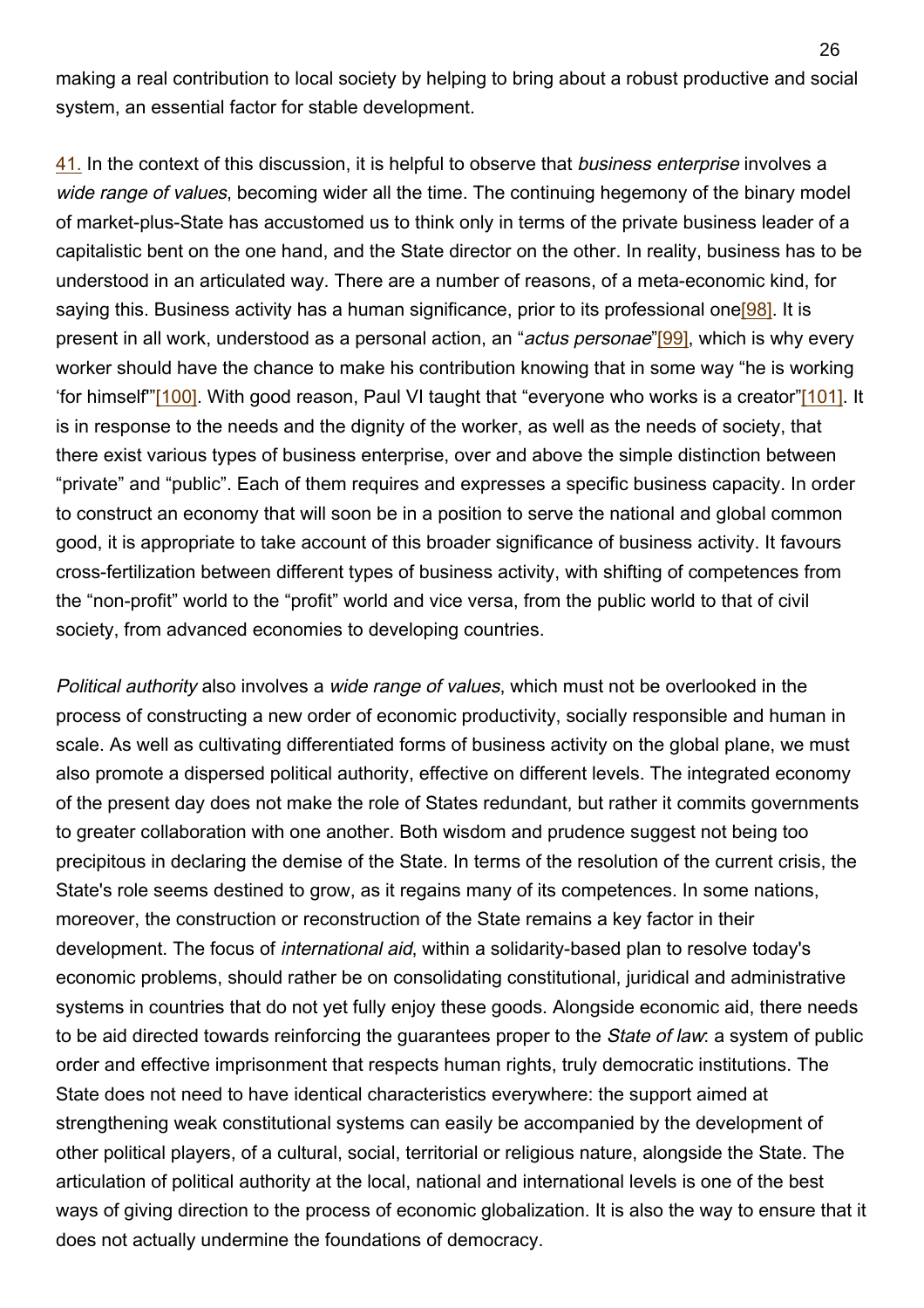42. Sometimes *globalization* is viewed in fatalistic terms, as if the dynamics involved were the product of anonymous impersonal forces or structures independent of the human will [102]. In this regard it is useful to remember that while globalization should certainly be understood as a socioeconomic process, this is not its only dimension. Underneath the more visible process, humanity itself is becoming increasingly interconnected; it is made up of individuals and peoples to whom this process should offer benefits and development  $[103]$ , as they assume their respective responsibilities, singly and collectively. The breaking-down of borders is not simply a material fact: it is also a cultural event both in its causes and its effects. If globalization is viewed from a deterministic standpoint, the criteria with which to evaluate and direct it are lost. As a human reality, it is the product of diverse cultural tendencies, which need to be subjected to a process of discernment. The truth of globalization as a process and its fundamental ethical criterion are given by the unity of the human family and its development towards what is good. Hence a sustained commitment is needed so as to promote a person-based and community-oriented cultural process of world-wide integration that is open to transcendence.

Despite some of its structural elements, which should neither be denied nor exaggerated, "globalization, a priori, is neither good nor bad. It will be what people make of it"[104]. We should not be its victims, but rather its protagonists, acting in the light of reason, guided by charity and truth. Blind opposition would be a mistaken and prejudiced attitude, incapable of recognizing the positive aspects of the process, with the consequent risk of missing the chance to take advantage of its many opportunities for development. The processes of globalization, suitably understood and directed, open up the unprecedented possibility of large-scale redistribution of wealth on a worldwide scale; if badly directed, however, they can lead to an increase in poverty and inequality, and could even trigger a global crisis. It is necessary to *correct the malfunctions*, some of them serious, that cause new divisions between peoples and within peoples, and also to ensure that the redistribution of wealth does not come about through the redistribution or increase of poverty: a real danger if the present situation were to be badly managed. For a long time it was thought that poor peoples should remain at a fixed stage of development, and should be content to receive assistance from the philanthropy of developed peoples. Paul VI strongly opposed this mentality in **[Populorum Progressio](http://w2.vatican.va/content/paul-vi/en/encyclicals/documents/hf_p-vi_enc_26031967_populorum.html)**. Today the material resources available for rescuing these peoples from poverty are potentially greater than before, but they have ended up largely in the hands of people from developed countries, who have benefited more from the liberalization that has occurred in the mobility of capital and labour. The world-wide diffusion of forms of prosperity should not therefore be held up by projects that are self-centred, protectionist or at the service of private interests. Indeed the involvement of emerging or developing countries allows us to manage the crisis better today. The transition inherent in the process of globalization presents great difficulties and dangers that can only be overcome if we are able to appropriate the underlying anthropological and ethical spirit that drives globalization towards the humanizing goal of solidarity. Unfortunately this spirit is often overwhelmed or suppressed by ethical and cultural considerations of an individualistic and utilitarian nature. Globalization is a multifaceted and complex phenomenon which must be grasped in the diversity and unity of all its different dimensions, including the theological dimension. In this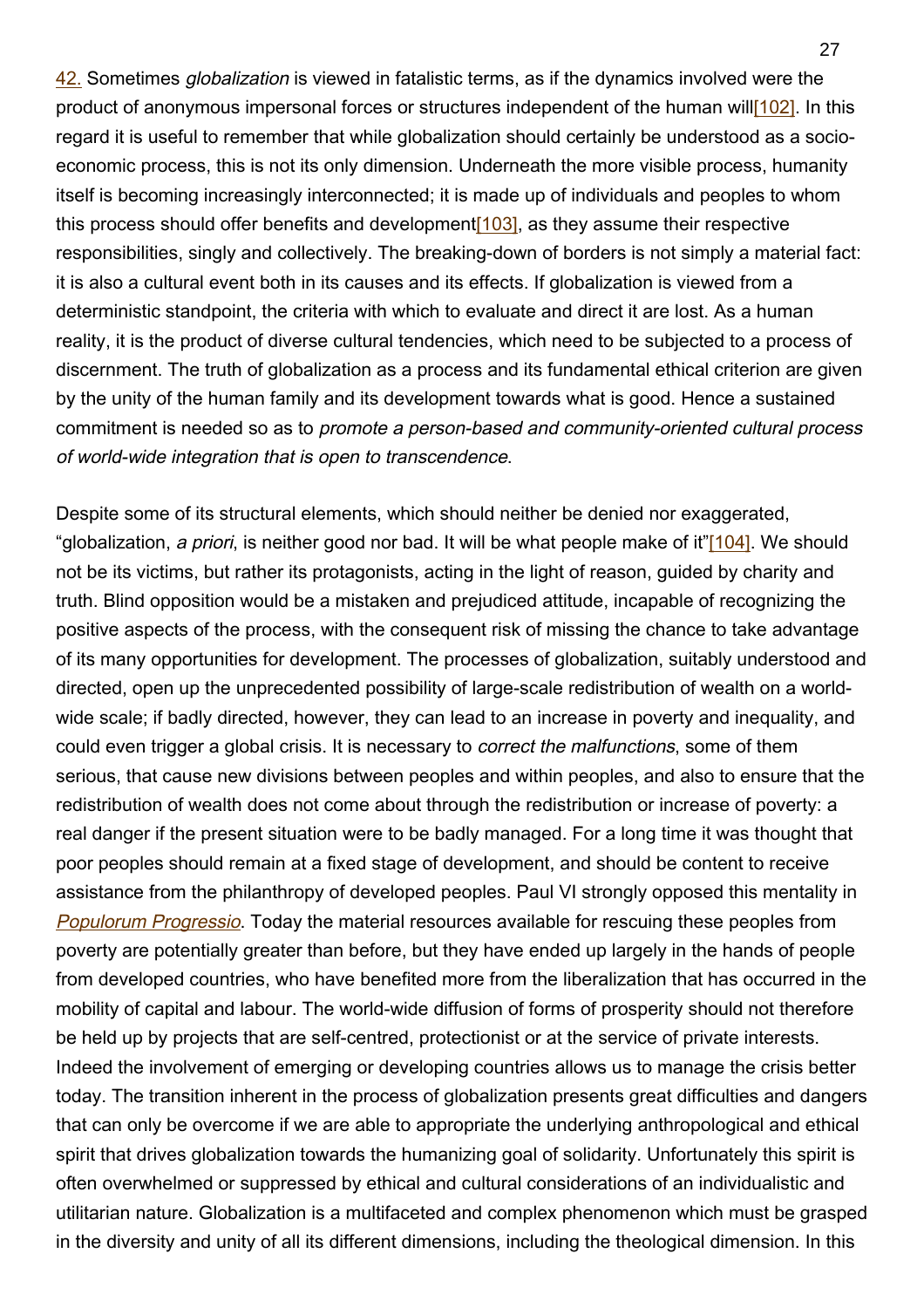way it will be possible to experience and to *steer the globalization of humanity in relational terms*, in terms of communion and the sharing of goods.

#### CHAPTER FOUR

# THE DEVELOPMENT OF PEOPLE RIGHTS AND DUTIES THE ENVIRONMENT

43. "The reality of human solidarity, which is a benefit for us, also imposes a duty"[105]. Many people today would claim that they owe nothing to anyone, except to themselves. They are concerned only with their rights, and they often have great difficulty in taking responsibility for their own and other people's integral development. Hence it is important to call for a renewed reflection on how rights presuppose duties, if they are not to become mere licence<sup>[106]</sup>. Nowadays we are witnessing a grave inconsistency. On the one hand, appeals are made to alleged rights, arbitrary and non-essential in nature, accompanied by the demand that they be recognized and promoted by public structures, while, on the other hand, elementary and basic rights remain unacknowledged and are violated in much of the world[107]. A link has often been noted between claims to a "right to excess", and even to transgression and vice, within affluent societies, and the lack of food, drinkable water, basic instruction and elementary health care in areas of the underdeveloped world and on the outskirts of large metropolitan centres. The link consists in this: individual rights, when detached from a framework of duties which grants them their full meaning, can run wild, leading to an escalation of demands which is effectively unlimited and indiscriminate. An overemphasis on rights leads to a disregard for duties. Duties set a limit on rights because they point to the anthropological and ethical framework of which rights are a part, in this way ensuring that they do not become licence. Duties thereby reinforce rights and call for their defence and promotion as a task to be undertaken in the service of the common good. Otherwise, if the only basis of human rights is to be found in the deliberations of an assembly of citizens, those rights can be changed at any time, and so the duty to respect and pursue them fades from the common consciousness. Governments and international bodies can then lose sight of the objectivity and "inviolability" of rights. When this happens, the authentic development of peoples is endangered<sup>[108]</sup>. Such a way of thinking and acting compromises the authority of international bodies, especially in the eyes of those countries most in need of development. Indeed, the latter demand that the international community take up the duty of helping them to be "artisans of their own destiny"<sup>[109]</sup>, that is, to take up duties of their own. The sharing of reciprocal duties is a more powerful incentive to action than the mere assertion of rights.

44. The notion of rights and duties in development must also take account of the problems associated with *population growth*. This is a very important aspect of authentic development, since it concerns the inalienable values of life and the family $[110]$ . To consider population increase as the primary cause of underdevelopment is mistaken, even from an economic point of view. Suffice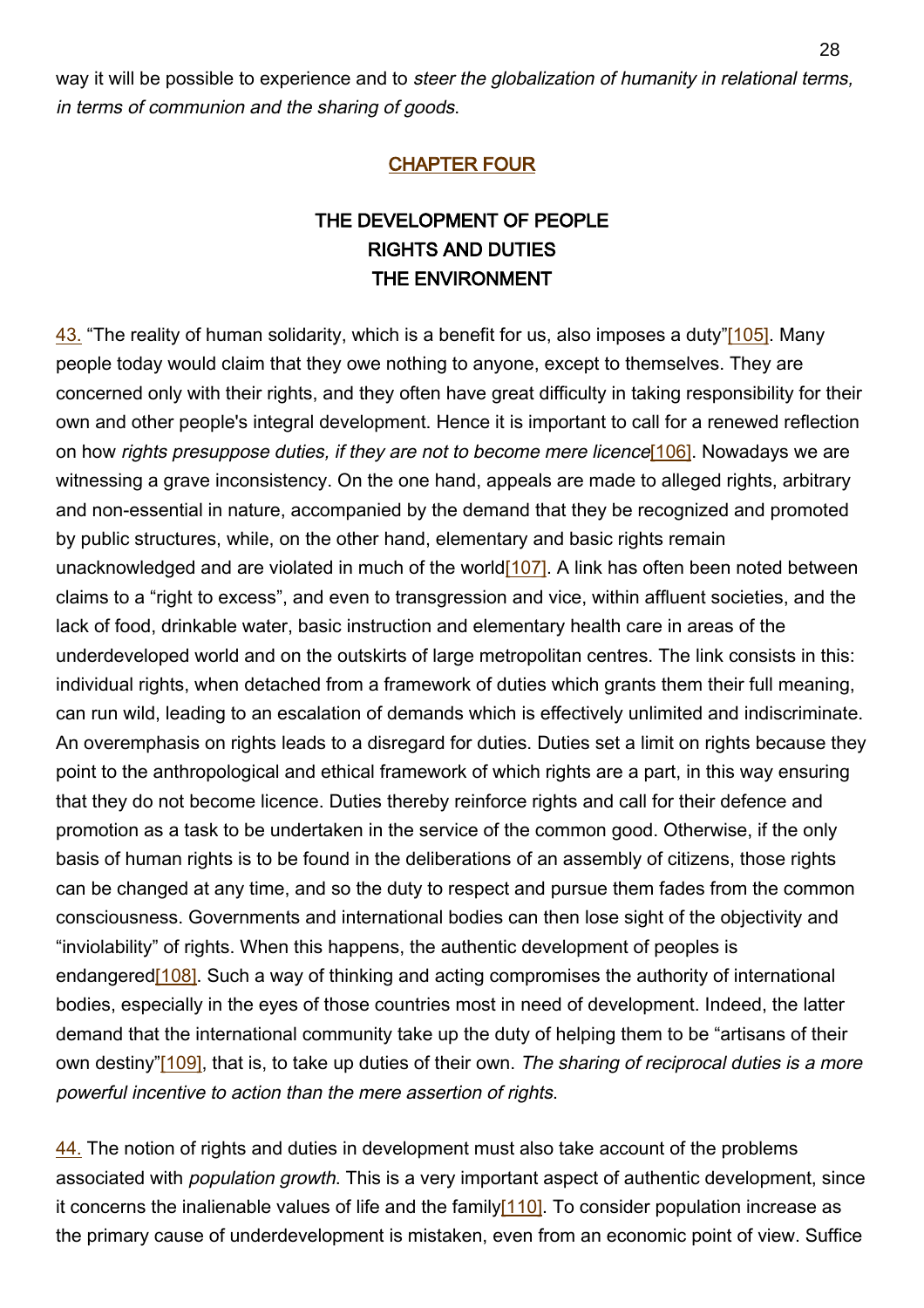it to consider, on the one hand, the significant reduction in infant mortality and the rise in average life expectancy found in economically developed countries, and on the other hand, the signs of crisis observable in societies that are registering an alarming decline in their birth rate. Due attention must obviously be given to responsible procreation, which among other things has a positive contribution to make to integral human development. The Church, in her concern for man's authentic development, urges him to have full respect for human values in the exercise of his sexuality. It cannot be reduced merely to pleasure or entertainment, nor can sex education be reduced to technical instruction aimed solely at protecting the interested parties from possible disease or the "risk" of procreation. This would be to impoverish and disregard the deeper meaning of sexuality, a meaning which needs to be acknowledged and responsibly appropriated not only by individuals but also by the community. It is irresponsible to view sexuality merely as a source of pleasure, and likewise to regulate it through strategies of mandatory birth control. In either case materialistic ideas and policies are at work, and individuals are ultimately subjected to various forms of violence. Against such policies, there is a need to defend the primary competence of the family in the area of sexuality<sup>[111]</sup>, as opposed to the State and its restrictive policies, and to ensure that parents are suitably prepared to undertake their responsibilities.

Morally responsible openness to life represents a rich social and economic resource. Populous nations have been able to emerge from poverty thanks not least to the size of their population and the talents of their people. On the other hand, formerly prosperous nations are presently passing through a phase of uncertainty and in some cases decline, precisely because of their falling birth rates; this has become a crucial problem for highly affluent societies. The decline in births, falling at times beneath the so-called "replacement level", also puts a strain on social welfare systems, increases their cost, eats into savings and hence the financial resources needed for investment, reduces the availability of qualified labourers, and narrows the "brain pool" upon which nations can draw for their needs. Furthermore, smaller and at times miniscule families run the risk of impoverishing social relations, and failing to ensure effective forms of solidarity. These situations are symptomatic of scant confidence in the future and moral weariness. It is thus becoming a social and even economic necessity once more to hold up to future generations the beauty of marriage and the family, and the fact that these institutions correspond to the deepest needs and dignity of the person. In view of this, States are called to enact policies promoting the centrality and the integrity of the family founded on marriage between a man and a woman, the primary vital cell of society $[112]$ , and to assume responsibility for its economic and fiscal needs, while respecting its essentially relational character.

45. Striving to meet the deepest moral needs of the person also has important and beneficial repercussions at the level of economics. The economy needs ethics in order to function correctly — not any ethics whatsoever, but an ethics which is people-centred. Today we hear much talk of ethics in the world of economy, finance and business. Research centres and seminars in business ethics are on the rise; the system of ethical certification is spreading throughout the developed world as part of the movement of ideas associated with the responsibilities of business towards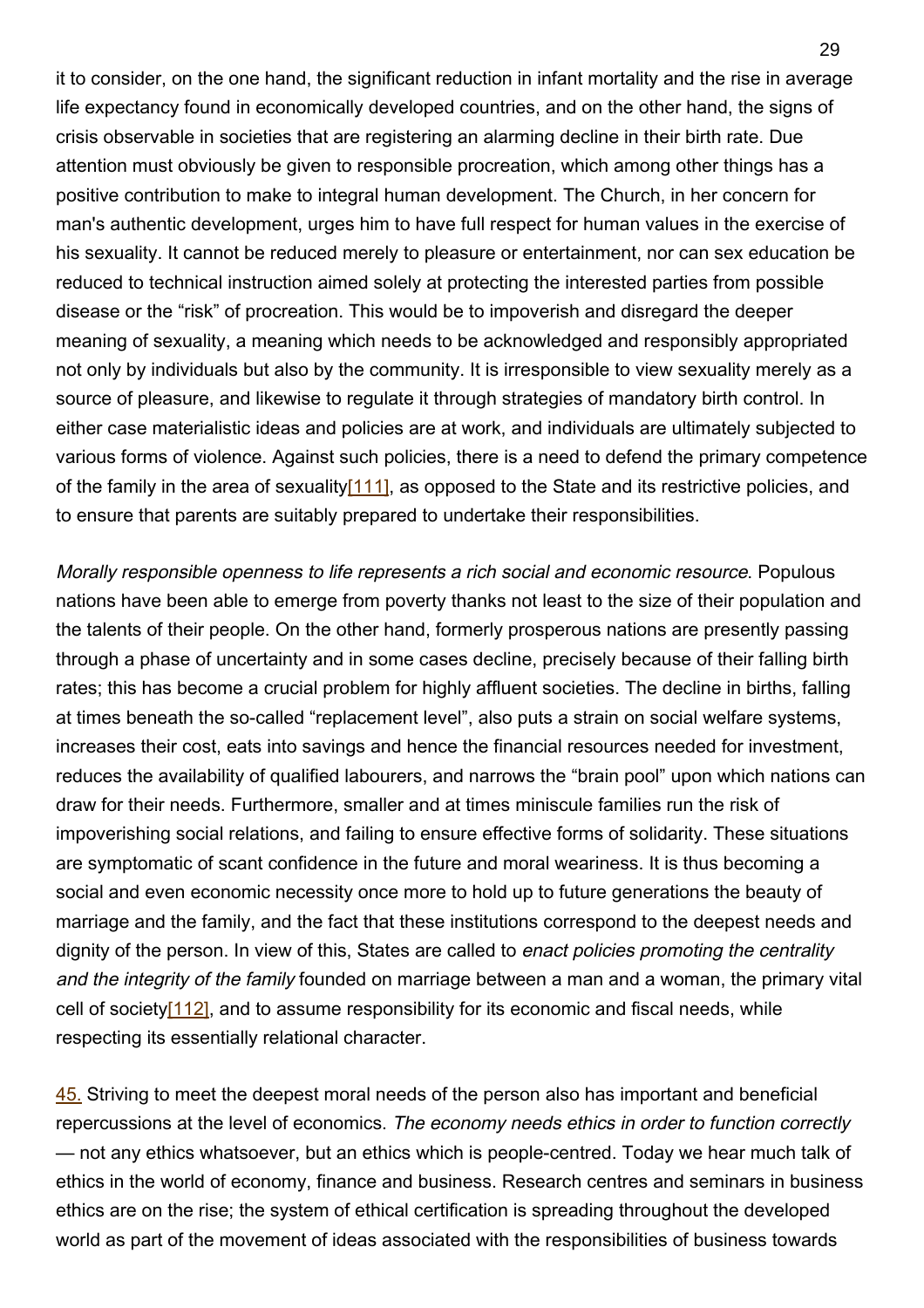society. Banks are proposing "ethical" accounts and investment funds. "Ethical financing" is being developed, especially through micro-credit and, more generally, micro-finance. These processes are praiseworthy and deserve much support. Their positive effects are also being felt in the less developed areas of the world. It would be advisable, however, to develop a sound criterion of discernment, since the adjective "ethical" can be abused. When the word is used generically, it can lend itself to any number of interpretations, even to the point where it includes decisions and choices contrary to justice and authentic human welfare.

Much in fact depends on the underlying system of morality. On this subject the Church's social doctrine can make a specific contribution, since it is based on man's creation "in the image of God" (Gen 1:27), a datum which gives rise to the inviolable dignity of the human person and the transcendent value of natural moral norms. When business ethics prescinds from these two pillars, it inevitably risks losing its distinctive nature and it falls prey to forms of exploitation; more specifically, it risks becoming subservient to existing economic and financial systems rather than correcting their dysfunctional aspects. Among other things, it risks being used to justify the financing of projects that are in reality unethical. The word "ethical", then, should not be used to make ideological distinctions, as if to suggest that initiatives not formally so designated would not be ethical. Efforts are needed — and it is essential to say this — not only to create "ethical" sectors or segments of the economy or the world of finance, but to ensure that the whole economy — the whole of finance — is ethical, not merely by virtue of an external label, but by its respect for requirements intrinsic to its very nature. The Church's social teaching is quite clear on the subject, recalling that the economy, in all its branches, constitutes a sector of human activity<sup>[113]</sup>.

46. When we consider the issues involved in the relationship between business and ethics, as well as the evolution currently taking place in methods of production, it would appear that the traditionally valid distinction between profit-based companies and non-profit organizations can no longer do full justice to reality, or offer practical direction for the future. In recent decades a broad intermediate area has emerged between the two types of enterprise. It is made up of traditional companies which nonetheless subscribe to social aid agreements in support of underdeveloped countries, charitable foundations associated with individual companies, groups of companies oriented towards social welfare, and the diversified world of the so-called "civil economy" and the "economy of communion". This is not merely a matter of a "third sector", but of a broad new composite reality embracing the private and public spheres, one which does not exclude profit, but instead considers it a means for achieving human and social ends. Whether such companies distribute dividends or not, whether their juridical structure corresponds to one or other of the established forms, becomes secondary in relation to their willingness to view profit as a means of achieving the goal of a more humane market and society. It is to be hoped that these new kinds of enterprise will succeed in finding a suitable juridical and fiscal structure in every country. Without prejudice to the importance and the economic and social benefits of the more traditional forms of business, they steer the system towards a clearer and more complete assumption of duties on the part of economic subjects. And not only that. The very plurality of institutional forms of business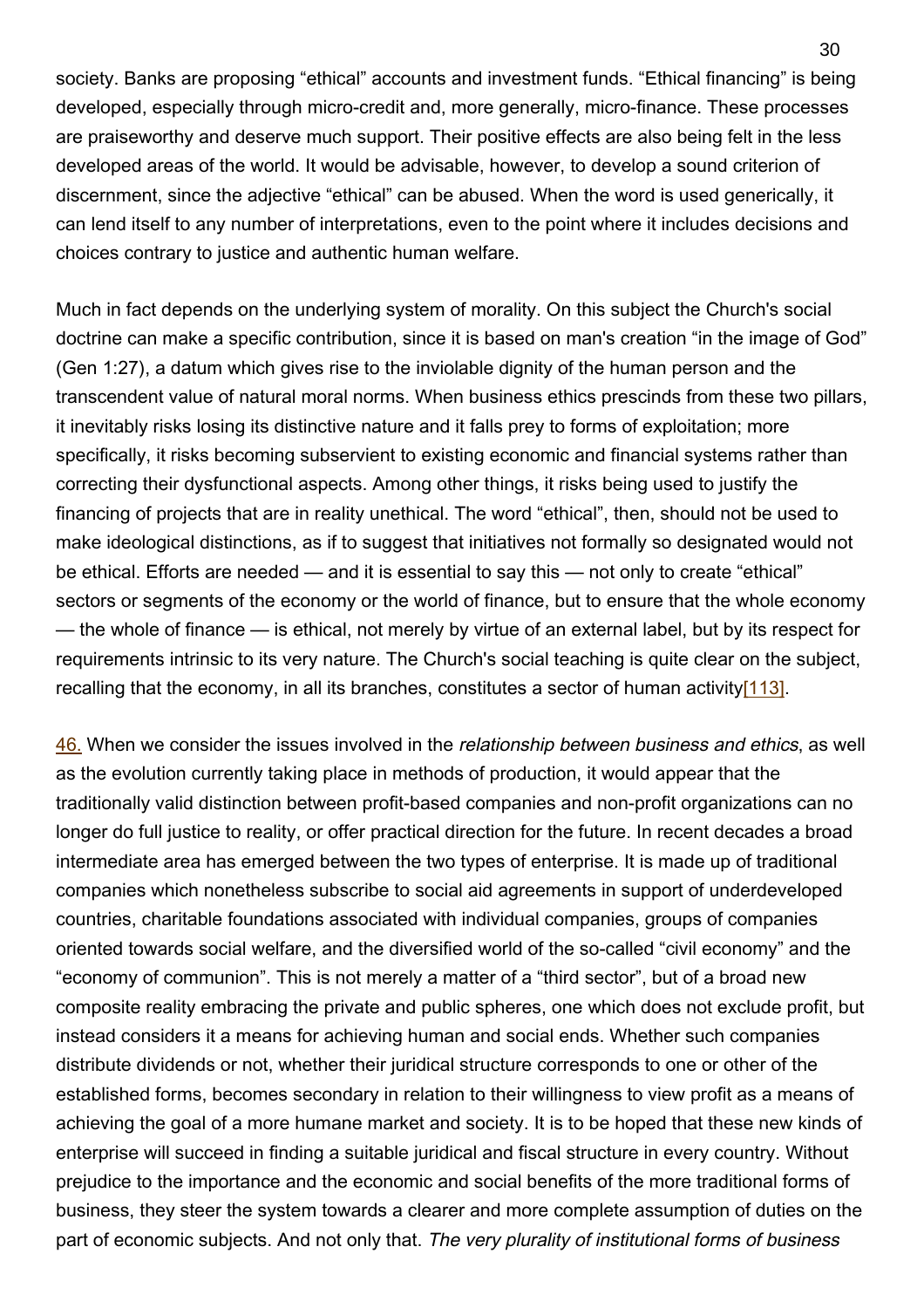gives rise to a market which is not only more civilized but also more competitive.

47. The strengthening of different types of businesses, especially those capable of viewing profit as a means for achieving the goal of a more humane market and society, must also be pursued in those countries that are excluded or marginalized from the influential circles of the global economy. In these countries it is very important to move ahead with projects based on subsidiarity, suitably planned and managed, aimed at affirming rights yet also providing for the assumption of corresponding responsibilities. In development programmes, the principle of the centrality of the human person, as the subject primarily responsible for development, must be preserved. The principal concern must be to improve the actual living conditions of the people in a given region, thus enabling them to carry out those duties which their poverty does not presently allow them to fulfil. Social concern must never be an abstract attitude. Development programmes, if they are to be adapted to individual situations, need to be flexible; and the people who benefit from them ought to be directly involved in their planning and implementation. The criteria to be applied should aspire towards incremental development in a context of solidarity — with careful monitoring of results — inasmuch as there are no universally valid solutions. Much depends on the way programmes are managed in practice. "The peoples themselves have the prime responsibility to work for their own development. But they will not bring this about in isolation"[114]. These words of Paul VI are all the more timely nowadays, as our world becomes progressively more integrated. The dynamics of inclusion are hardly automatic. Solutions need to be carefully designed to correspond to people's concrete lives, based on a prudential evaluation of each situation. Alongside macro-projects, there is a place for micro-projects, and above all there is need for the active mobilization of all the subjects of civil society, both juridical and physical persons.

International cooperation requires people who can be part of the process of economic and human development through the solidarity of their presence, supervision, training and respect. From this standpoint, international organizations might question the actual effectiveness of their bureaucratic and administrative machinery, which is often excessively costly. At times it happens that those who receive aid become subordinate to the aid-givers, and the poor serve to perpetuate expensive bureaucracies which consume an excessively high percentage of funds intended for development. Hence it is to be hoped that all international agencies and non-governmental organizations will commit themselves to complete transparency, informing donors and the public of the percentage of their income allocated to programmes of cooperation, the actual content of those programmes and, finally, the detailed expenditure of the institution itself.

48. Today the subject of development is also closely related to the duties arising from our relationship to the natural environment. The environment is God's gift to everyone, and in our use of it we have a responsibility towards the poor, towards future generations and towards humanity as a whole. When nature, including the human being, is viewed as the result of mere chance or evolutionary determinism, our sense of responsibility wanes. In nature, the believer recognizes the wonderful result of God's creative activity, which we may use responsibly to satisfy our legitimate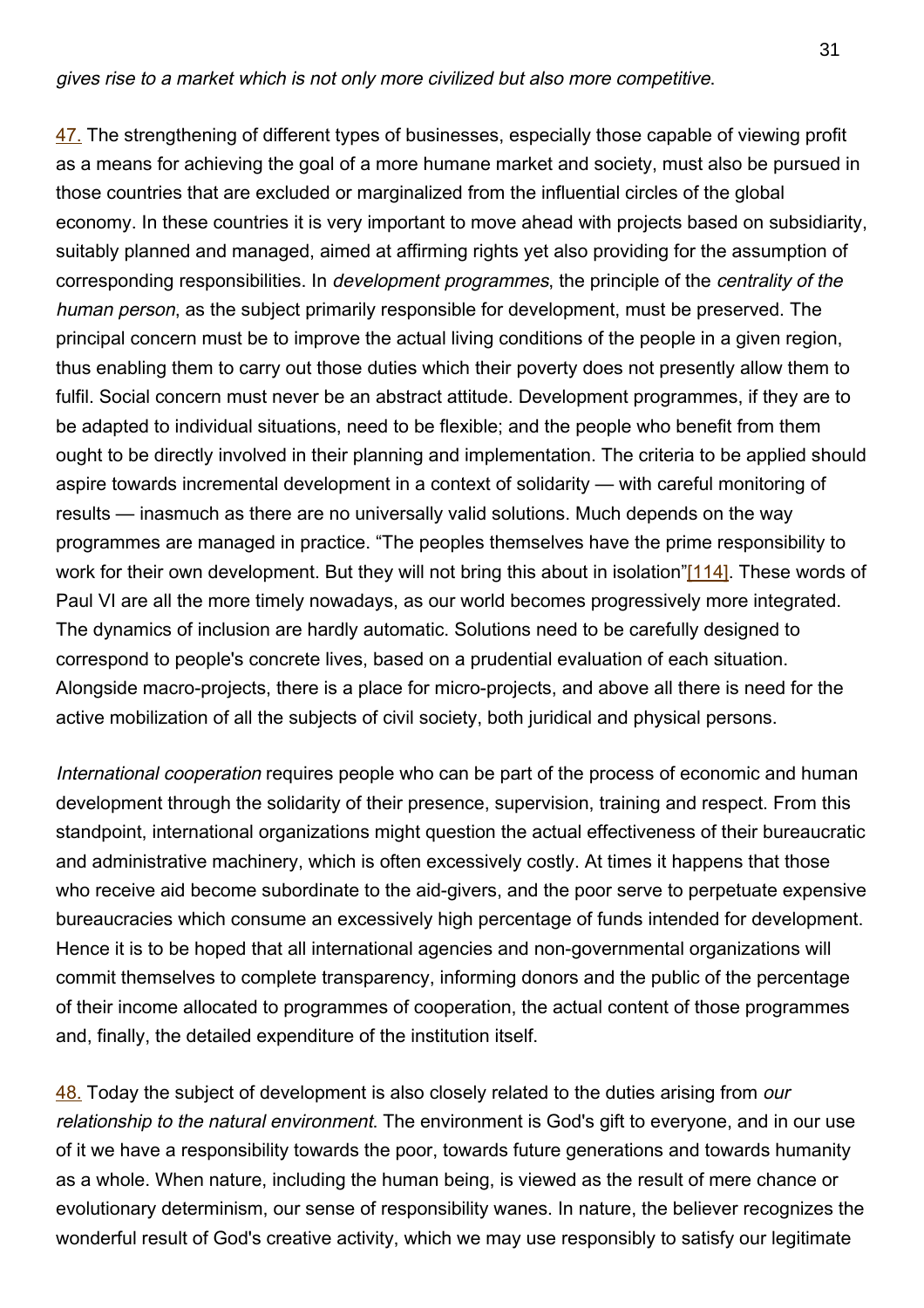needs, material or otherwise, while respecting the intrinsic balance of creation. If this vision is lost, we end up either considering nature an untouchable taboo or, on the contrary, abusing it. Neither attitude is consonant with the Christian vision of nature as the fruit of God's creation.

Nature expresses a design of love and truth. It is prior to us, and it has been given to us by God as the setting for our life. Nature speaks to us of the Creator (cf. Rom 1:20) and his love for humanity. It is destined to be "recapitulated" in Christ at the end of time (cf. Eph 1:9-10; Col 1:19-20). Thus it too is a "vocation"[115]. Nature is at our disposal not as "a heap of scattered refuse"[116], but as a gift of the Creator who has given it an inbuilt order, enabling man to draw from it the principles needed in order "to till it and keep it" (Gen 2:15). But it should also be stressed that it is contrary to authentic development to view nature as something more important than the human person. This position leads to attitudes of neo-paganism or a new pantheism — human salvation cannot come from nature alone, understood in a purely naturalistic sense. This having been said, it is also necessary to reject the opposite position, which aims at total technical dominion over nature, because the natural environment is more than raw material to be manipulated at our pleasure; it is a wondrous work of the Creator containing a "grammar" which sets forth ends and criteria for its wise use, not its reckless exploitation. Today much harm is done to development precisely as a result of these distorted notions. Reducing nature merely to a collection of contingent data ends up doing violence to the environment and even encouraging activity that fails to respect human nature itself. Our nature, constituted not only by matter but also by spirit, and as such, endowed with transcendent meaning and aspirations, is also normative for culture. Human beings interpret and shape the natural environment through culture, which in turn is given direction by the responsible use of freedom, in accordance with the dictates of the moral law. Consequently, projects for integral human development cannot ignore coming generations, but need to be marked by solidarity and inter-generational justice, while taking into account a variety of contexts: ecological, juridical, economic, political and cultural $[117]$ .

49. Questions linked to the care and preservation of the environment today need to give due consideration to the energy problem. The fact that some States, power groups and companies hoard non-renewable energy resources represents a grave obstacle to development in poor countries. Those countries lack the economic means either to gain access to existing sources of non-renewable energy or to finance research into new alternatives. The stockpiling of natural resources, which in many cases are found in the poor countries themselves, gives rise to exploitation and frequent conflicts between and within nations. These conflicts are often fought on the soil of those same countries, with a heavy toll of death, destruction and further decay. The international community has an urgent duty to find institutional means of regulating the exploitation of non-renewable resources, involving poor countries in the process, in order to plan together for the future.

On this front too, there is a pressing moral need for renewed solidarity, especially in relationships between developing countries and those that are highly industrialized<sup>[118]</sup>. The technologically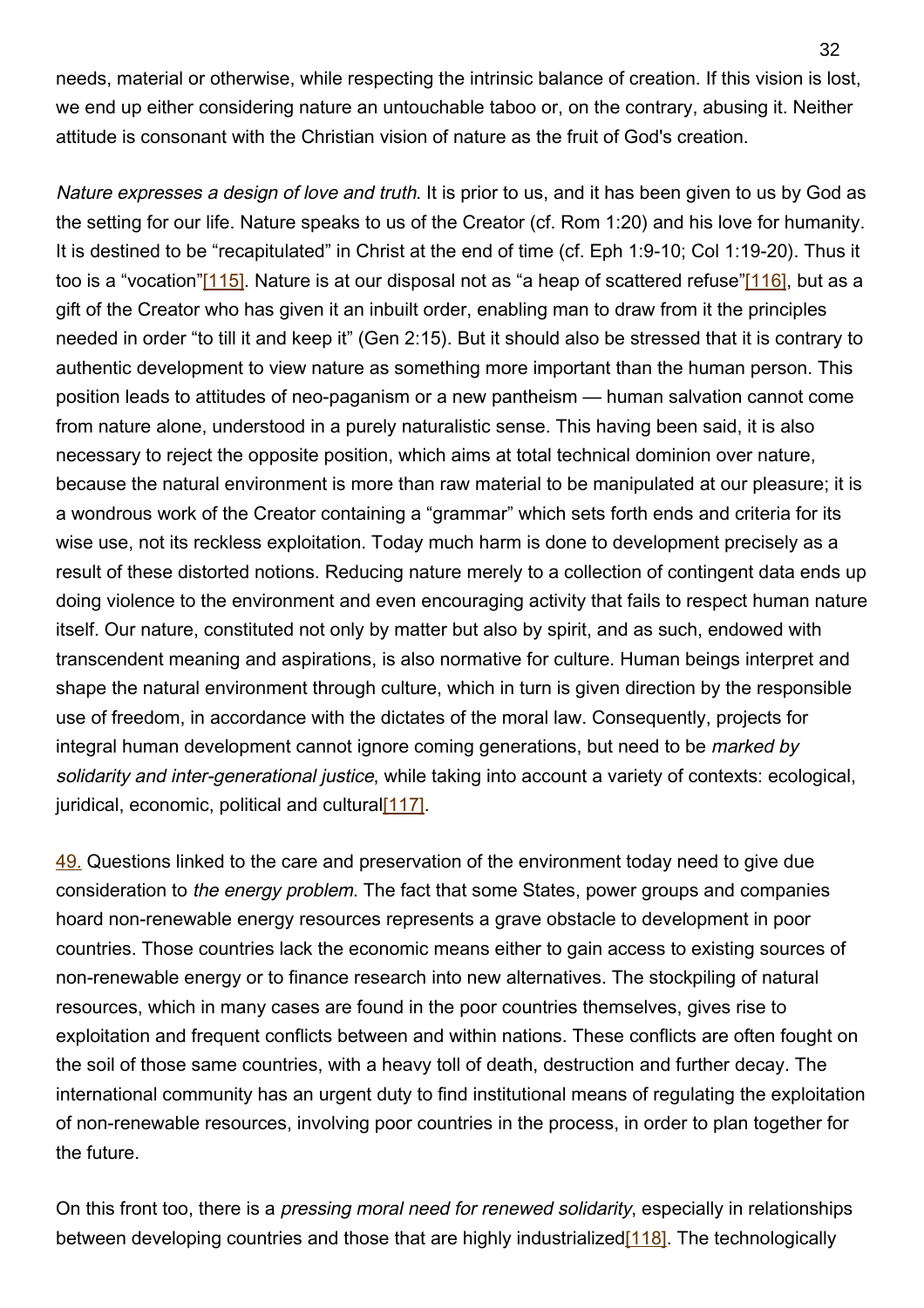advanced societies can and must lower their domestic energy consumption, either through an evolution in manufacturing methods or through greater ecological sensitivity among their citizens. It should be added that at present it is possible to achieve improved energy efficiency while at the same time encouraging research into alternative forms of energy. What is also needed, though, is a worldwide redistribution of energy resources, so that countries lacking those resources can have access to them. The fate of those countries cannot be left in the hands of whoever is first to claim the spoils, or whoever is able to prevail over the rest. Here we are dealing with major issues; if they are to be faced adequately, then everyone must responsibly recognize the impact they will have on future generations, particularly on the many young people in the poorer nations, who "ask to assume their active part in the construction of a better world"[119].

50. This responsibility is a global one, for it is concerned not just with energy but with the whole of creation, which must not be bequeathed to future generations depleted of its resources. Human beings legitimately exercise a *responsible stewardship over nature*, in order to protect it, to enjoy its fruits and to cultivate it in new ways, with the assistance of advanced technologies, so that it can worthily accommodate and feed the world's population. On this earth there is room for everyone: here the entire human family must find the resources to live with dignity, through the help of nature itself — God's gift to his children — and through hard work and creativity. At the same time we must recognize our grave duty to hand the earth on to future generations in such a condition that they too can worthily inhabit it and continue to cultivate it. This means being committed to making joint decisions "after pondering responsibly the road to be taken, decisions aimed at strengthening that covenant between human beings and the environment, which should mirror the creative love of God, from whom we come and towards whom we are journeying"[120]. Let us hope that the international community and individual governments will succeed in countering harmful ways of treating the environment. It is likewise incumbent upon the competent authorities to make every effort to ensure that the economic and social costs of using up shared environmental resources are recognized with transparency and fully borne by those who incur them, not by other peoples or future generations: the protection of the environment, of resources and of the climate obliges all international leaders to act jointly and to show a readiness to work in good faith, respecting the law and promoting solidarity with the weakest regions of the planet [121]. One of the greatest challenges facing the economy is to achieve the most efficient use — not abuse — of natural resources, based on a realization that the notion of "efficiency" is not valuefree.

51. The way humanity treats the environment influences the way it treats itself, and vice versa. This invites contemporary society to a serious review of its life-style, which, in many parts of the world, is prone to hedonism and consumerism, regardless of their harmful consequences [122]. What is needed is an effective shift in mentality which can lead to the adoption of new life-styles "in which the quest for truth, beauty, goodness and communion with others for the sake of common growth are the factors which determine consumer choices, savings and investments"<sup>[123]</sup>. Every violation of solidarity and civic friendship harms the environment, just as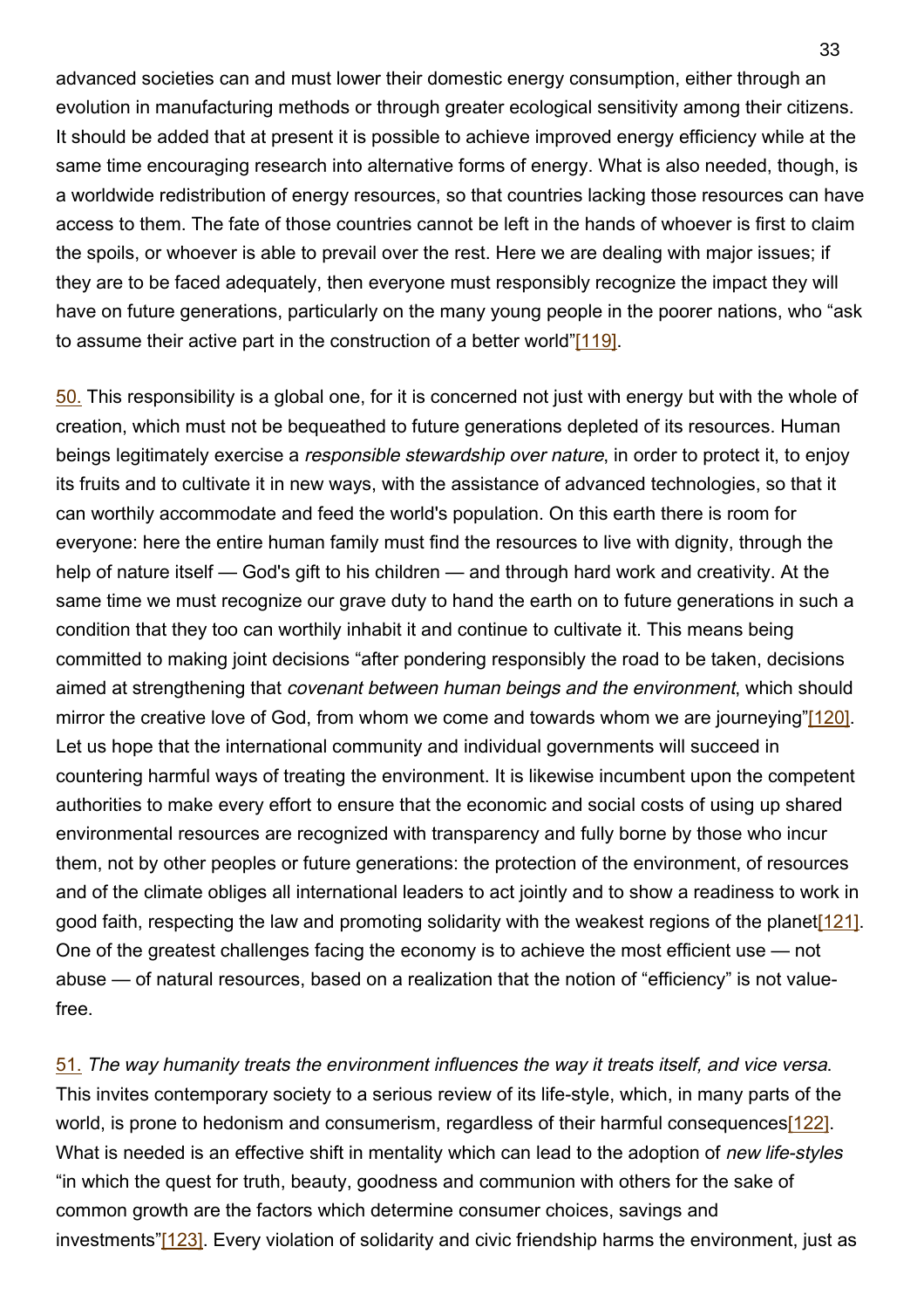environmental deterioration in turn upsets relations in society. Nature, especially in our time, is so integrated into the dynamics of society and culture that by now it hardly constitutes an independent variable. Desertification and the decline in productivity in some agricultural areas are also the result of impoverishment and underdevelopment among their inhabitants. When incentives are offered for their economic and cultural development, nature itself is protected. Moreover, how many natural resources are squandered by wars! Peace in and among peoples would also provide greater protection for nature. The hoarding of resources, especially water, can generate serious conflicts among the peoples involved. Peaceful agreement about the use of resources can protect nature and, at the same time, the well-being of the societies concerned.

The Church has a responsibility towards creation and she must assert this responsibility in the public sphere. In so doing, she must defend not only earth, water and air as gifts of creation that belong to everyone. She must above all protect mankind from self-destruction. There is need for what might be called a human ecology, correctly understood. The deterioration of nature is in fact closely connected to the culture that shapes human coexistence: when "human ecology"[124] is respected within society, environmental ecology also benefits. Just as human virtues are interrelated, such that the weakening of one places others at risk, so the ecological system is based on respect for a plan that affects both the health of society and its good relationship with nature.

In order to protect nature, it is not enough to intervene with economic incentives or deterrents; not even an apposite education is sufficient. These are important steps, but the decisive issue is the overall moral tenor of society. If there is a lack of respect for the right to life and to a natural death, if human conception, gestation and birth are made artificial, if human embryos are sacrificed to research, the conscience of society ends up losing the concept of human ecology and, along with it, that of environmental ecology. It is contradictory to insist that future generations respect the natural environment when our educational systems and laws do not help them to respect themselves. The book of nature is one and indivisible: it takes in not only the environment but also life, sexuality, marriage, the family, social relations: in a word, integral human development. Our duties towards the environment are linked to our duties towards the human person, considered in himself and in relation to others. It would be wrong to uphold one set of duties while trampling on the other. Herein lies a grave contradiction in our mentality and practice today: one which demeans the person, disrupts the environment and damages society.

52. Truth, and the love which it reveals, cannot be produced: they can only be received as a gift. Their ultimate source is not, and cannot be, mankind, but only God, who is himself Truth and Love. This principle is extremely important for society and for development, since neither can be a purely human product; the vocation to development on the part of individuals and peoples is not based simply on human choice, but is an intrinsic part of a plan that is prior to us and constitutes for all of us a duty to be freely accepted. That which is prior to us and constitutes us — subsistent Love and Truth — shows us what goodness is, and in what our true happiness consists. It shows us the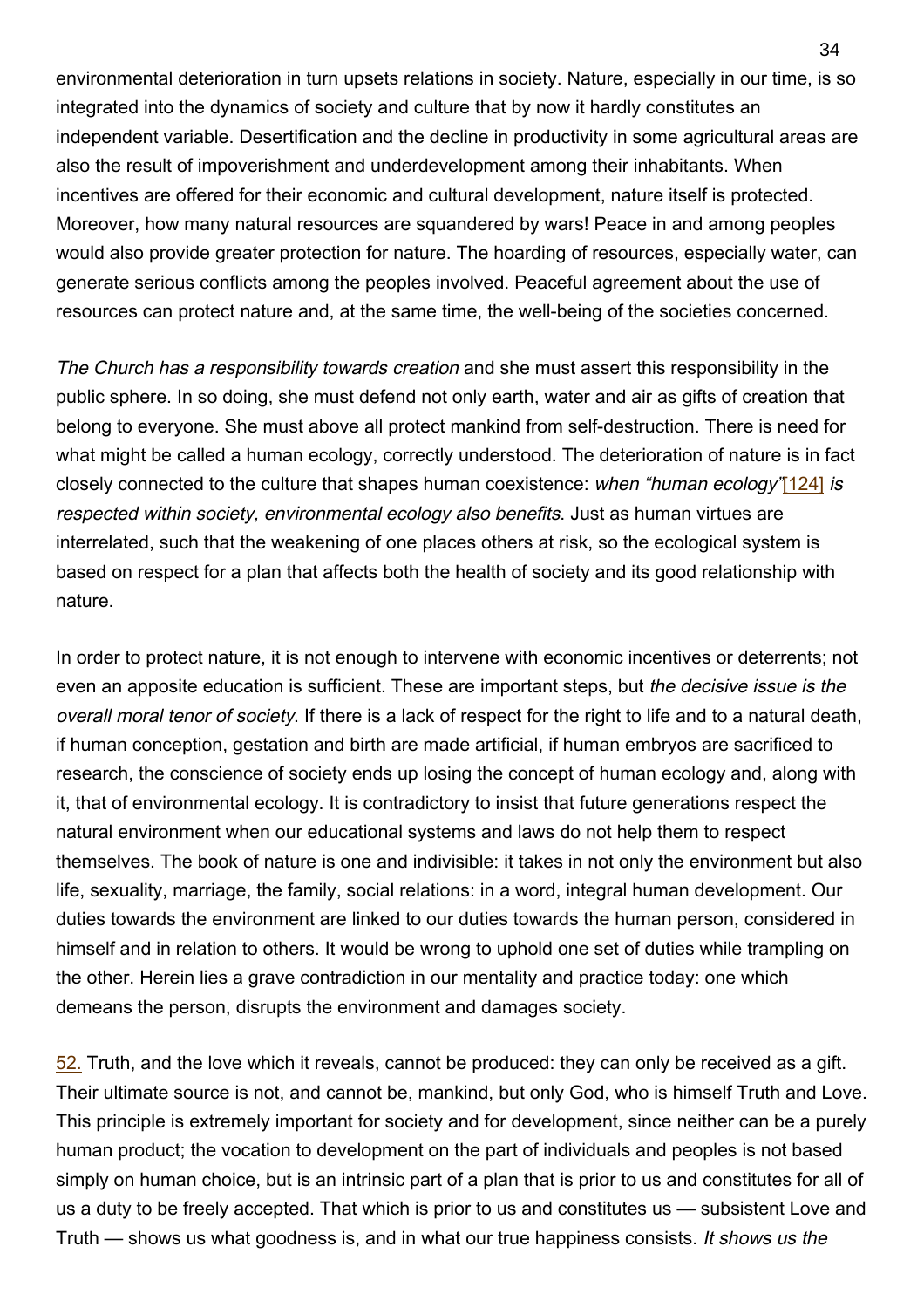## CHAPTER FIVE

# THE COOPERATION OF THE HUMAN FAMILY

53. One of the deepest forms of poverty a person can experience is isolation. If we look closely at other kinds of poverty, including material forms, we see that they are born from isolation, from not being loved or from difficulties in being able to love. Poverty is often produced by a rejection of God's love, by man's basic and tragic tendency to close in on himself, thinking himself to be selfsufficient or merely an insignificant and ephemeral fact, a "stranger" in a random universe. Man is alienated when he is alone, when he is detached from reality, when he stops thinking and believing in a foundation<sup>[125]</sup>. All of humanity is alienated when too much trust is placed in merely human projects, ideologies and false utopias [126]. Today humanity appears much more interactive than in the past: this shared sense of being close to one another must be transformed into true communion. The development of peoples depends, above all, on a recognition that the human race is a single family working together in true communion, not simply a group of subjects who happen to live side by side $[127]$ .

Pope Paul VI noted that "the world is in trouble because of the lack of thinking"[128]. He was making an observation, but also expressing a wish: a new trajectory of thinking is needed in order to arrive at a better understanding of the implications of our being one family; interaction among the peoples of the world calls us to embark upon this new trajectory, so that integration can signify solidarity<sup>[129]</sup> rather than marginalization. Thinking of this kind requires a *deeper critical* evaluation of the category of relation. This is a task that cannot be undertaken by the social sciences alone, insofar as the contribution of disciplines such as metaphysics and theology is needed if man's transcendent dignity is to be properly understood.

As a spiritual being, the human creature is defined through interpersonal relations. The more authentically he or she lives these relations, the more his or her own personal identity matures. It is not by isolation that man establishes his worth, but by placing himself in relation with others and with God. Hence these relations take on fundamental importance. The same holds true for peoples as well. A metaphysical understanding of the relations between persons is therefore of great benefit for their development. In this regard, reason finds inspiration and direction in Christian revelation, according to which the human community does not absorb the individual, annihilating his autonomy, as happens in the various forms of totalitarianism, but rather values him all the more because the relation between individual and community is a relation between one totality and another<sup>[130]</sup>. Just as a family does not submerge the identities of its individual members, just as the Church rejoices in each "new creation" (Gal 6:15; 2 Cor 5:17) incorporated by Baptism into her living Body, so too the unity of the human family does not submerge the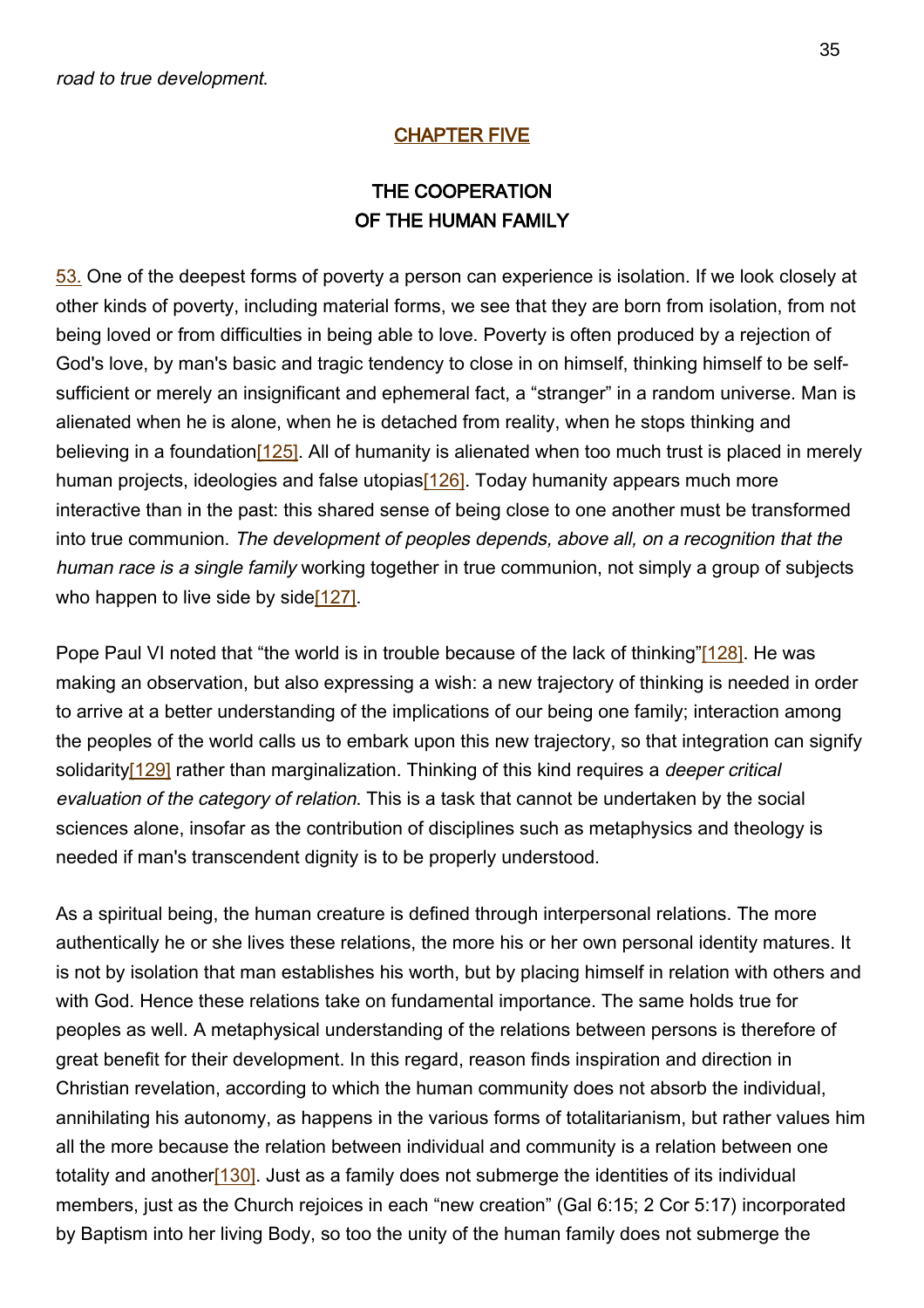identities of individuals, peoples and cultures, but makes them more transparent to each other and links them more closely in their legitimate diversity.

54. The theme of development can be identified with the inclusion-in-relation of all individuals and peoples within the one community of the human family, built in solidarity on the basis of the fundamental values of justice and peace. This perspective is illuminated in a striking way by the relationship between the Persons of the Trinity within the one divine Substance. The Trinity is absolute unity insofar as the three divine Persons are pure relationality. The reciprocal transparency among the divine Persons is total and the bond between each of them complete, since they constitute a unique and absolute unity. God desires to incorporate us into this reality of communion as well: "that they may be one even as we are one" (Jn 17:22). The Church is a sign and instrument of this unity<sup>[131]</sup>. Relationships between human beings throughout history cannot but be enriched by reference to this divine model. In particular, in the light of the revealed mystery of the Trinity, we understand that true openness does not mean loss of individual identity but profound interpenetration. This also emerges from the common human experiences of love and truth. Just as the sacramental love of spouses unites them spiritually in "one flesh" (Gen 2:24; Mt 19:5; Eph 5:31) and makes out of the two a real and relational unity, so in an analogous way truth unites spirits and causes them to think in unison, attracting them as a unity to itself.

55. The Christian revelation of the unity of the human race presupposes a metaphysical interpretation of the "humanum" in which relationality is an essential element. Other cultures and religions teach brotherhood and peace and are therefore of enormous importance to integral human development. Some religious and cultural attitudes, however, do not fully embrace the principle of love and truth and therefore end up retarding or even obstructing authentic human development. There are certain religious cultures in the world today that do not oblige men and women to live in communion but rather cut them off from one other in a search for individual wellbeing, limited to the gratification of psychological desires. Furthermore, a certain proliferation of different religious "paths", attracting small groups or even single individuals, together with religious syncretism, can give rise to separation and disengagement. One possible negative effect of the process of globalization is the tendency to favour this kind of syncretism[132] by encouraging forms of "religion" that, instead of bringing people together, alienate them from one another and distance them from reality. At the same time, some religious and cultural traditions persist which ossify society in rigid social groupings, in magical beliefs that fail to respect the dignity of the person, and in attitudes of subjugation to occult powers. In these contexts, love and truth have difficulty asserting themselves, and authentic development is impeded.

For this reason, while it may be true that development needs the religions and cultures of different peoples, it is equally true that adequate discernment is needed. Religious freedom does not mean religious indifferentism, nor does it imply that all religions are equal [133]. Discernment is needed regarding the contribution of cultures and religions, especially on the part of those who wield political power, if the social community is to be built up in a spirit of respect for the common good.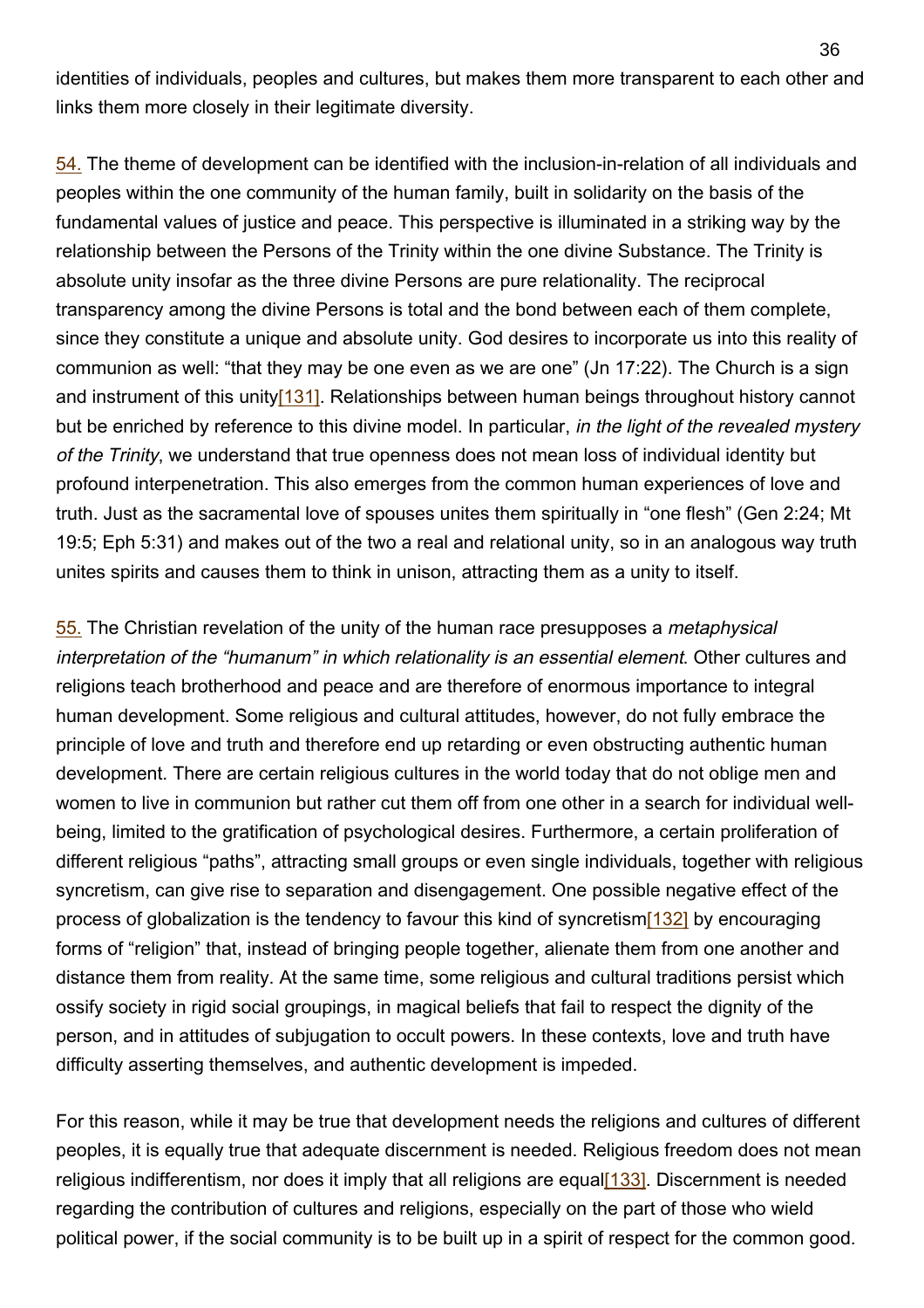Such discernment has to be based on the criterion of charity and truth. Since the development of persons and peoples is at stake, this discernment will have to take account of the need for emancipation and inclusivity, in the context of a truly universal human community. "The whole man and all men" is also the criterion for evaluating cultures and religions. Christianity, the religion of the "God who has a human face"[134], contains this very criterion within itself.

56. The Christian religion and other religions can offer their contribution to development only if God has a place in the public realm, specifically in regard to its cultural, social, economic, and particularly its political dimensions. The Church's social doctrine came into being in order to claim "citizenship status" for the Christian religion<sup>[135]</sup>. Denying the right to profess one's religion in public and the right to bring the truths of faith to bear upon public life has negative consequences for true development. The exclusion of religion from the public square — and, at the other extreme, religious fundamentalism — hinders an encounter between persons and their collaboration for the progress of humanity. Public life is sapped of its motivation and politics takes on a domineering and aggressive character. Human rights risk being ignored either because they are robbed of their transcendent foundation or because personal freedom is not acknowledged. Secularism and fundamentalism exclude the possibility of fruitful dialogue and effective cooperation between reason and religious faith. Reason always stands in need of being purified by faith: this also holds true for political reason, which must not consider itself omnipotent. For its part, religion always needs to be purified by reason in order to show its authentically human face. Any breach in this dialogue comes only at an enormous price to human development.

57. Fruitful dialogue between faith and reason cannot but render the work of charity more effective within society, and it constitutes the most appropriate framework for promoting *fraternal* collaboration between believers and non-believers in their shared commitment to working for justice and the peace of the human family. In the Pastoral Constitution [Gaudium et Spes](http://www.vatican.va/archive/hist_councils/ii_vatican_council/documents/vat-ii_const_19651207_gaudium-et-spes_en.html), the Council fathers asserted that "believers and unbelievers agree almost unanimously that all things on earth should be ordered towards man as to their centre and summit"[136]. For believers, the world derives neither from blind chance nor from strict necessity, but from God's plan. This is what gives rise to the duty of believers to unite their efforts with those of all men and women of good will, with the followers of other religions and with non-believers, so that this world of ours may effectively correspond to the divine plan: living as a family under the Creator's watchful eye. A particular manifestation of charity and a guiding criterion for fraternal cooperation between believers and non-believers is undoubtedly the *principle of subsidiarity*<sup>[137]</sup>, an expression of inalienable human freedom. Subsidiarity is first and foremost a form of assistance to the human person via the autonomy of intermediate bodies. Such assistance is offered when individuals or groups are unable to accomplish something on their own, and it is always designed to achieve their emancipation, because it fosters freedom and participation through assumption of responsibility. Subsidiarity respects personal dignity by recognizing in the person a subject who is always capable of giving something to others. By considering reciprocity as the heart of what it is to be a human being, subsidiarity is the most effective antidote against any form of all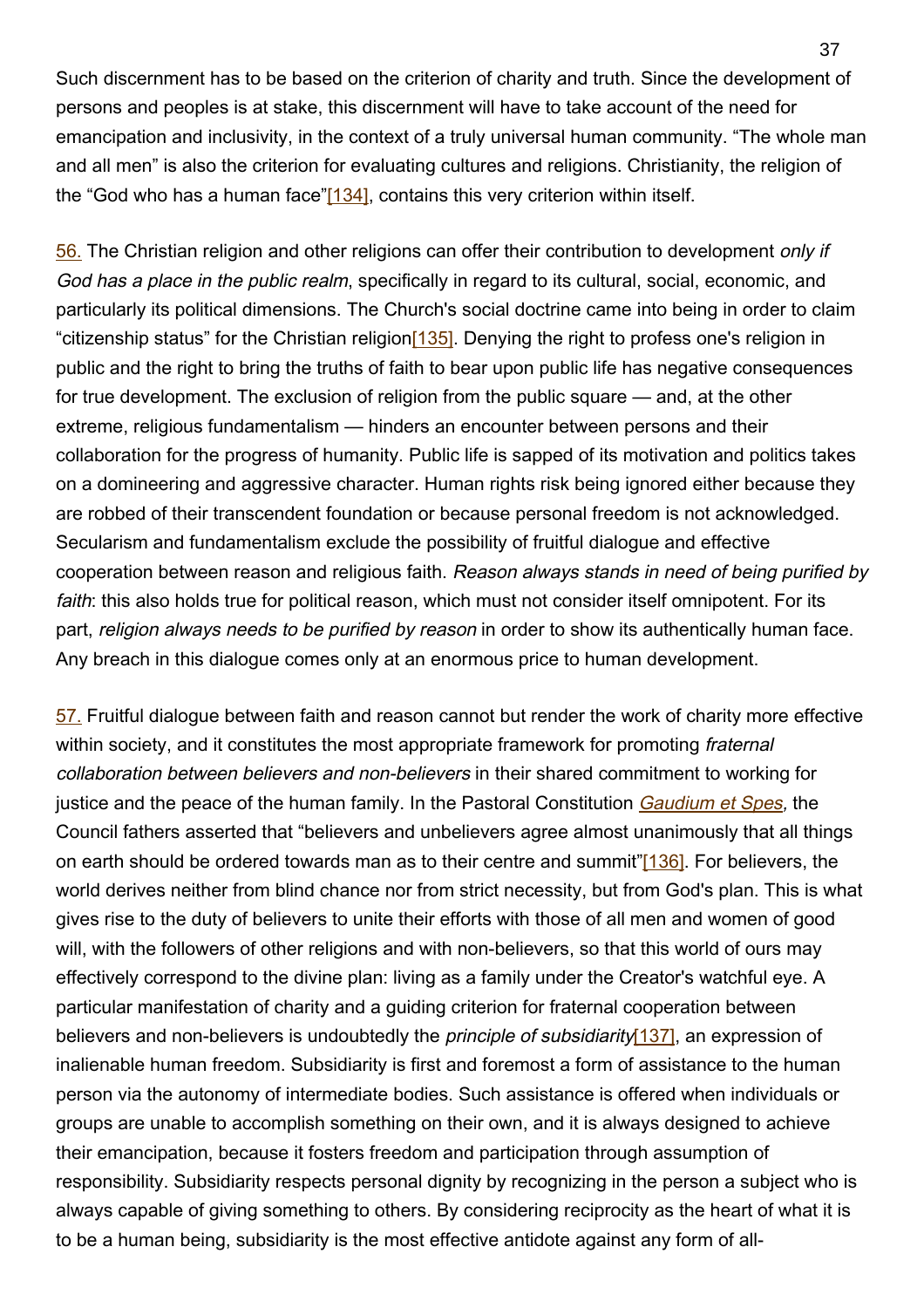encompassing welfare state. It is able to take account both of the manifold articulation of plans and therefore of the plurality of subjects — as well as the coordination of those plans. Hence the principle of subsidiarity is particularly well-suited to managing globalization and directing it towards authentic human development. In order not to produce a dangerous universal power of a tyrannical nature, the governance of globalization must be marked by subsidiarity, articulated into several layers and involving different levels that can work together. Globalization certainly requires authority, insofar as it poses the problem of a global common good that needs to be pursued. This authority, however, must be organized in a subsidiary and stratified way<sup>[138]</sup>, if it is not to infringe upon freedom and if it is to yield effective results in practice.

58. The principle of subsidiarity must remain closely linked to the principle of solidarity and vice versa, since the former without the latter gives way to social privatism, while the latter without the former gives way to paternalist social assistance that is demeaning to those in need. This general rule must also be taken broadly into consideration when addressing issues concerning international development aid. Such aid, whatever the donors' intentions, can sometimes lock people into a state of dependence and even foster situations of localized oppression and exploitation in the receiving country. Economic aid, in order to be true to its purpose, must not pursue secondary objectives. It must be distributed with the involvement not only of the governments of receiving countries, but also local economic agents and the bearers of culture within civil society, including local Churches. Aid programmes must increasingly acquire the characteristics of participation and completion from the grass roots. Indeed, the most valuable resources in countries receiving development aid are human resources: herein lies the real capital that needs to accumulate in order to guarantee a truly autonomous future for the poorest countries. It should also be remembered that, in the economic sphere, the principal form of assistance needed by developing countries is that of allowing and encouraging the gradual penetration of their products into international markets, thus making it possible for these countries to participate fully in international economic life. Too often in the past, aid has served to create only fringe markets for the products of these donor countries. This was often due to a lack of genuine demand for the products in question: it is therefore necessary to help such countries improve their products and adapt them more effectively to existing demand. Furthermore, there are those who fear the effects of competition through the importation of products — normally agricultural products — from economically poor countries. Nevertheless, it should be remembered that for such countries, the possibility of marketing their products is very often what guarantees their survival in both the short and long term. Just and equitable international trade in agricultural goods can be beneficial to everyone, both to suppliers and to customers. For this reason, not only is commercial orientation needed for production of this kind, but also the establishment of international trade regulations to support it and stronger financing for development in order to increase the productivity of these economies.

59. Cooperation for development must not be concerned exclusively with the economic dimension: it offers a wonderful opportunity for encounter between cultures and peoples. If the parties to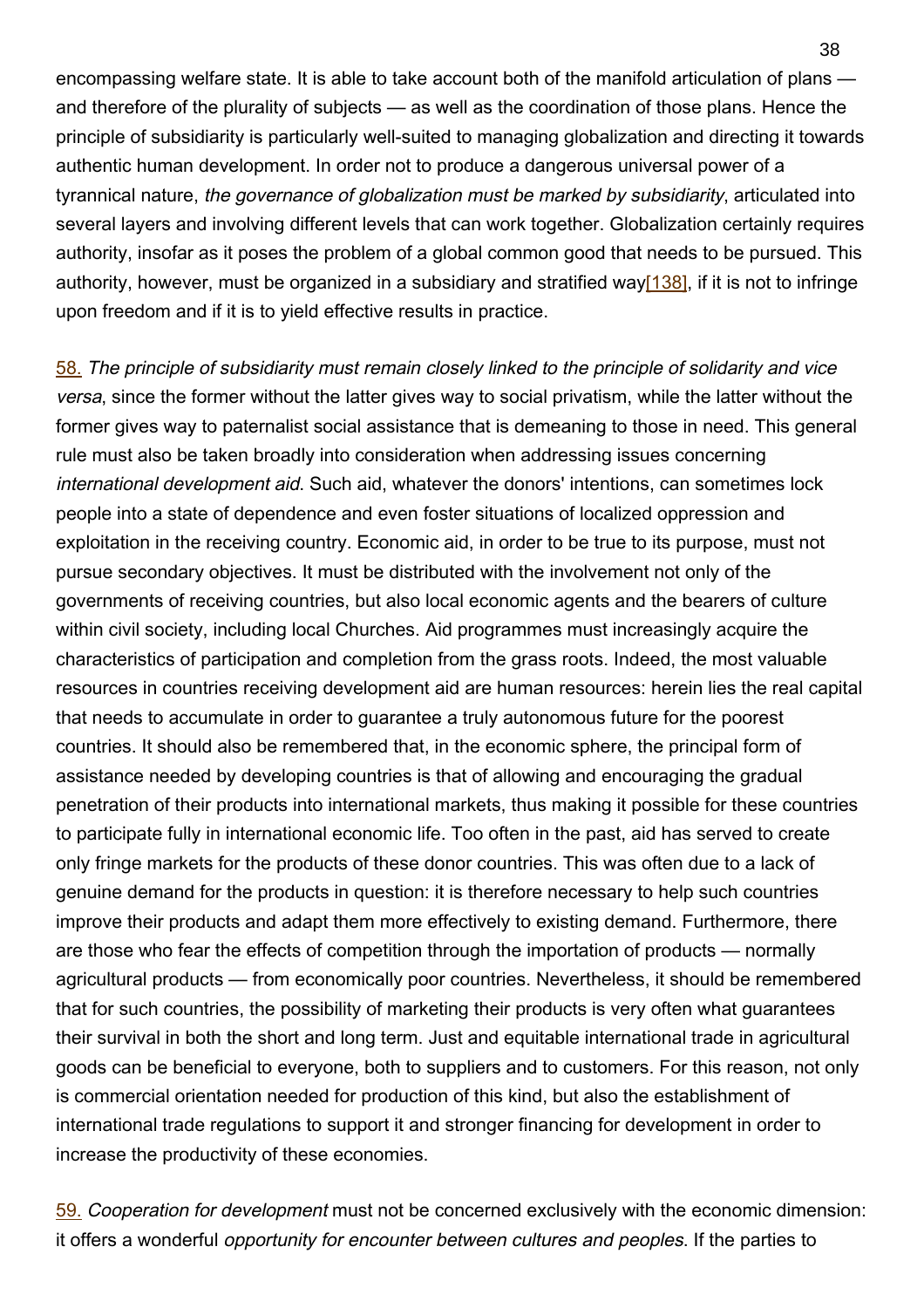cooperation on the side of economically developed countries — as occasionally happens — fail to take account of their own or others' cultural identity, or the human values that shape it, they cannot enter into meaningful dialogue with the citizens of poor countries. If the latter, in their turn, are uncritically and indiscriminately open to every cultural proposal, they will not be in a position to assume responsibility for their own authentic development<sup>[139]</sup>. Technologically advanced societies must not confuse their own technological development with a presumed cultural superiority, but must rather rediscover within themselves the oft-forgotten virtues which made it possible for them to flourish throughout their history. Evolving societies must remain faithful to all that is truly human in their traditions, avoiding the temptation to overlay them automatically with the mechanisms of a globalized technological civilization. In all cultures there are examples of ethical convergence, some isolated, some interrelated, as an expression of the one human nature, willed by the Creator; the tradition of ethical wisdom knows this as the natural law[140]. This universal moral law provides a sound basis for all cultural, religious and political dialogue, and it ensures that the multi-faceted pluralism of cultural diversity does not detach itself from the common quest for truth, goodness and God. Thus adherence to the law etched on human hearts is the precondition for all constructive social cooperation. Every culture has burdens from which it must be freed and shadows from which it must emerge. The Christian faith, by becoming incarnate in cultures and at the same time transcending them, can help them grow in universal brotherhood and solidarity, for the advancement of global and community development.

60. In the search for solutions to the current economic crisis, development aid for poor countries must be considered a valid means of creating wealth for all. What aid programme is there that can hold out such significant growth prospects — even from the point of view of the world economy as the support of populations that are still in the initial or early phases of economic development? From this perspective, more economically developed nations should do all they can to allocate larger portions of their gross domestic product to development aid, thus respecting the obligations that the international community has undertaken in this regard. One way of doing so is by reviewing their internal social assistance and welfare policies, applying the principle of subsidiarity and creating better integrated welfare systems, with the active participation of private individuals and civil society. In this way, it is actually possible to improve social services and welfare programmes, and at the same time to save resources — by eliminating waste and rejecting fraudulent claims — which could then be allocated to international solidarity. A more devolved and organic system of social solidarity, less bureaucratic but no less coordinated, would make it possible to harness much dormant energy, for the benefit of solidarity between peoples.

One possible approach to development aid would be to apply effectively what is known as fiscal subsidiarity, allowing citizens to decide how to allocate a portion of the taxes they pay to the State. Provided it does not degenerate into the promotion of special interests, this can help to stimulate forms of welfare solidarity from below, with obvious benefits in the area of solidarity for development as well.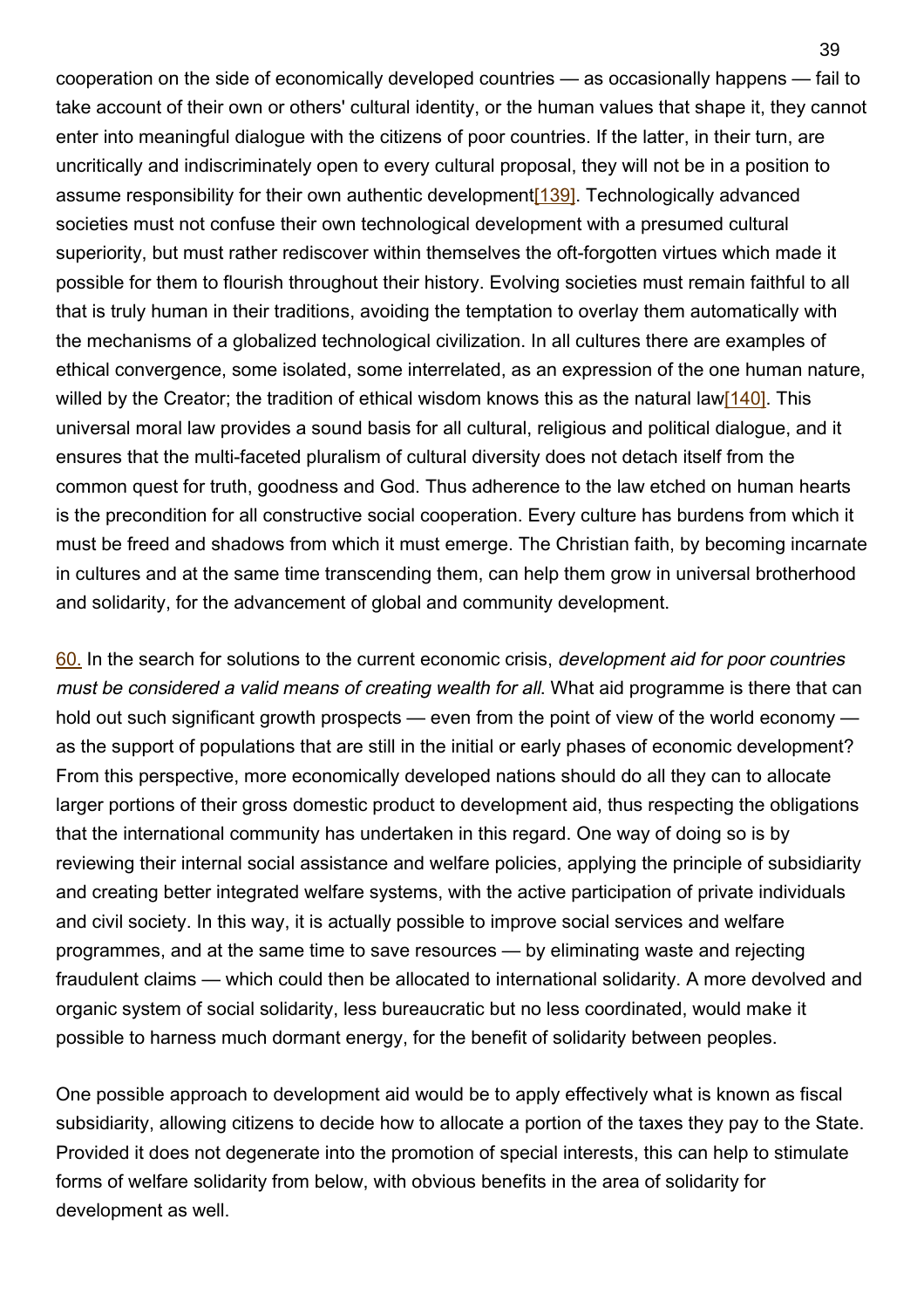61. Greater solidarity at the international level is seen especially in the ongoing promotion — even in the midst of economic crisis — of greater access to education, which is at the same time an essential precondition for effective international cooperation. The term "education" refers not only to classroom teaching and vocational training — both of which are important factors in development — but to the complete formation of the person. In this regard, there is a problem that should be highlighted: in order to educate, it is necessary to know the nature of the human person, to know who he or she is. The increasing prominence of a relativistic understanding of that nature presents serious problems for education, especially moral education, jeopardizing its universal extension. Yielding to this kind of relativism makes everyone poorer and has a negative impact on the effectiveness of aid to the most needy populations, who lack not only economic and technical means, but also educational methods and resources to assist people in realizing their full human potential.

An illustration of the significance of this problem is offered by the phenomenon of international tourism[141], which can be a major factor in economic development and cultural growth, but can also become an occasion for exploitation and moral degradation. The current situation offers unique opportunities for the economic aspects of development — that is to say the flow of money and the emergence of a significant amount of local enterprise — to be combined with the cultural aspects, chief among which is education. In many cases this is what happens, but in other cases international tourism has a negative educational impact both for the tourist and the local populace. The latter are often exposed to immoral or even perverted forms of conduct, as in the case of socalled sex tourism, to which many human beings are sacrificed even at a tender age. It is sad to note that this activity often takes place with the support of local governments, with silence from those in the tourists' countries of origin, and with the complicity of many of the tour operators. Even in less extreme cases, international tourism often follows a consumerist and hedonistic pattern, as a form of escapism planned in a manner typical of the countries of origin, and therefore not conducive to authentic encounter between persons and cultures. We need, therefore, to develop a different type of tourism that has the ability to promote genuine mutual understanding, without taking away from the element of rest and healthy recreation. Tourism of this type needs to increase, partly through closer coordination with the experience gained from international cooperation and enterprise for development.

62. Another aspect of integral human development that is worthy of attention is the phenomenon of migration. This is a striking phenomenon because of the sheer numbers of people involved, the social, economic, political, cultural and religious problems it raises, and the dramatic challenges it poses to nations and the international community. We can say that we are facing a social phenomenon of epoch-making proportions that requires bold, forward-looking policies of international cooperation if it is to be handled effectively. Such policies should set out from close collaboration between the migrants' countries of origin and their countries of destination; it should be accompanied by adequate international norms able to coordinate different legislative systems with a view to safeguarding the needs and rights of individual migrants and their families, and at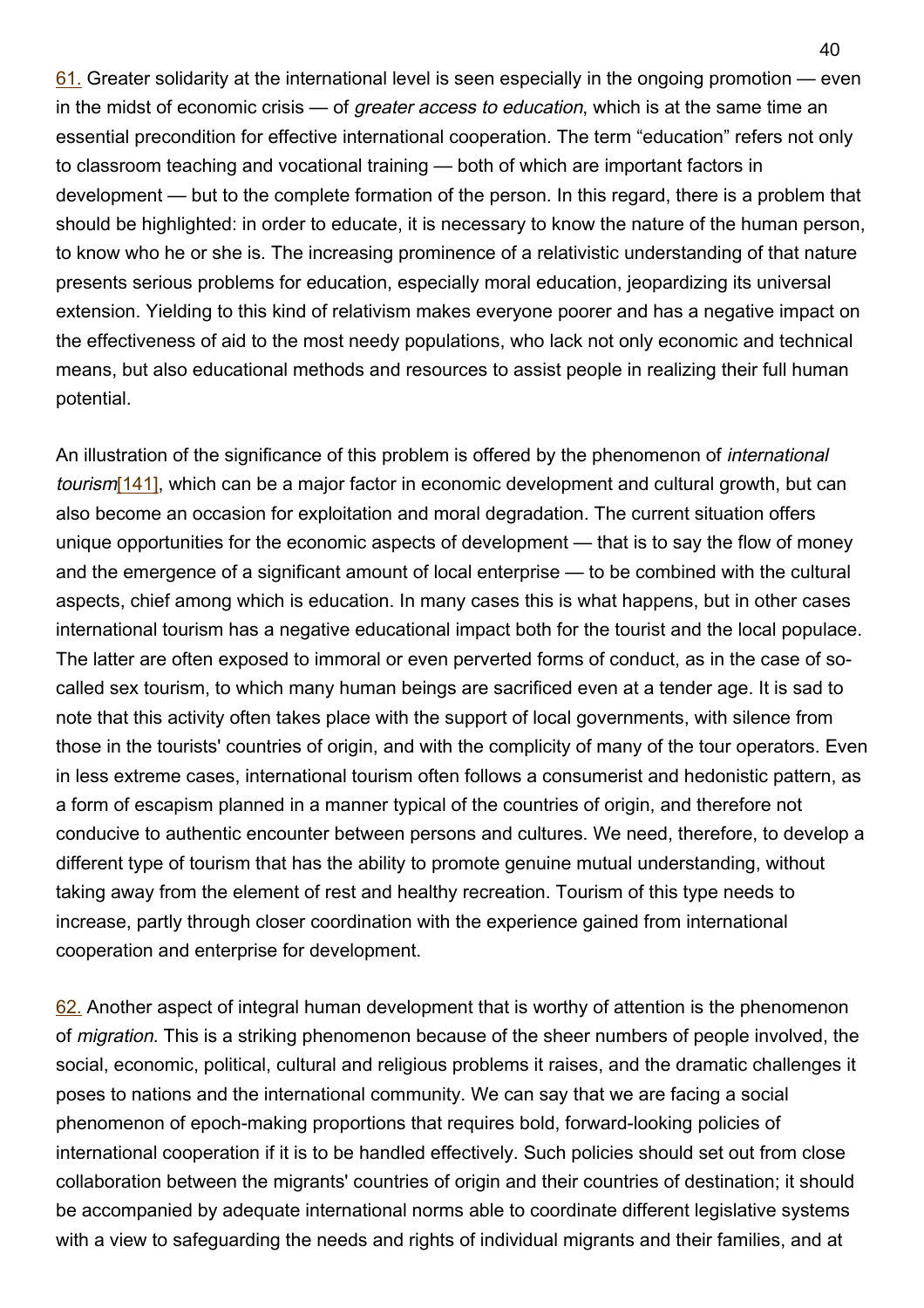the same time, those of the host countries. No country can be expected to address today's problems of migration by itself. We are all witnesses of the burden of suffering, the dislocation and the aspirations that accompany the flow of migrants. The phenomenon, as everyone knows, is difficult to manage; but there is no doubt that foreign workers, despite any difficulties concerning integration, make a significant contribution to the economic development of the host country through their labour, besides that which they make to their country of origin through the money they send home. Obviously, these labourers cannot be considered as a commodity or a mere workforce. They must not, therefore, be treated like any other factor of production. Every migrant is a human person who, as such, possesses fundamental, inalienable rights that must be respected by everyone and in every circumstance<sup>[142]</sup>.

63. No consideration of the problems associated with development could fail to highlight the direct link between *poverty and unemployment*. In many cases, poverty results from a *violation of the* dignity of human work, either because work opportunities are limited (through unemployment or underemployment), or "because a low value is put on work and the rights that flow from it, especially the right to a just wage and to the personal security of the worker and his or her family"[143]. For this reason, on 1 May 2000 on the occasion of the Jubilee of Workers, my venerable predecessor Pope John Paul II issued an appeal for "a global coalition in favour of 'decent work"'[144], supporting the strategy of the International Labour Organization. In this way, he gave a strong moral impetus to this objective, seeing it as an aspiration of families in every country of the world. What is meant by the word "decent" in regard to work? It means work that expresses the essential dignity of every man and woman in the context of their particular society: work that is freely chosen, effectively associating workers, both men and women, with the development of their community; work that enables the worker to be respected and free from any form of discrimination; work that makes it possible for families to meet their needs and provide schooling for their children, without the children themselves being forced into labour; work that permits the workers to organize themselves freely, and to make their voices heard; work that leaves enough room for rediscovering one's roots at a personal, familial and spiritual level; work that guarantees those who have retired a decent standard of living.

64. While reflecting on the theme of work, it is appropriate to recall how important it is that labour unions — which have always been encouraged and supported by the Church — should be open to the new perspectives that are emerging in the world of work. Looking to wider concerns than the specific category of labour for which they were formed, union organizations are called to address some of the new questions arising in our society: I am thinking, for example, of the complex of issues that social scientists describe in terms of a conflict between worker and consumer. Without necessarily endorsing the thesis that the central focus on the worker has given way to a central focus on the consumer, this would still appear to constitute new ground for unions to explore creatively. The global context in which work takes place also demands that national labour unions, which tend to limit themselves to defending the interests of their registered members, should turn their attention to those outside their membership, and in particular to workers in developing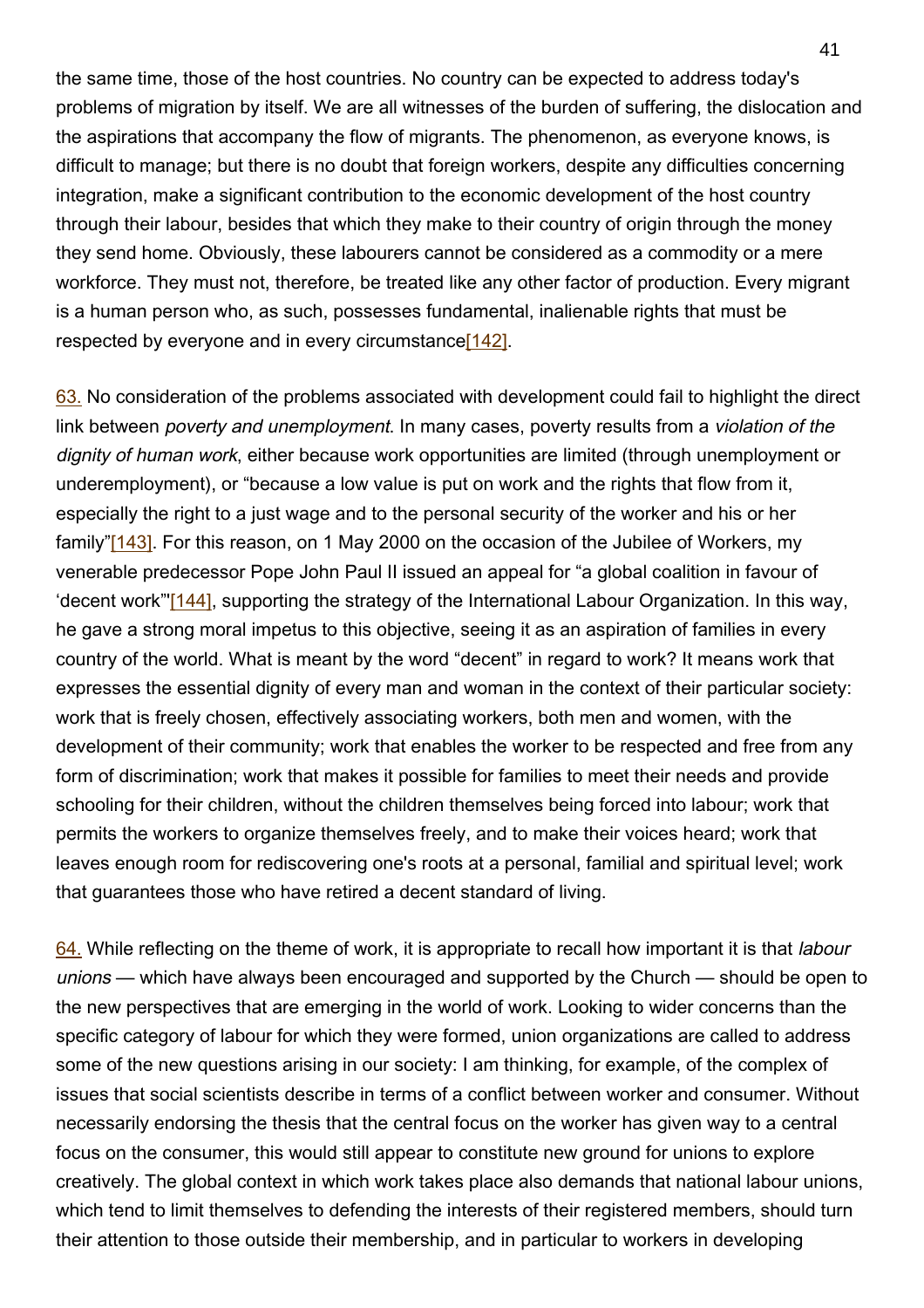countries where social rights are often violated. The protection of these workers, partly achieved through appropriate initiatives aimed at their countries of origin, will enable trade unions to demonstrate the authentic ethical and cultural motivations that made it possible for them, in a different social and labour context, to play a decisive role in development. The Church's traditional teaching makes a valid distinction between the respective roles and functions of trade unions and politics. This distinction allows unions to identify civil society as the proper setting for their necessary activity of defending and promoting labour, especially on behalf of exploited and unrepresented workers, whose woeful condition is often ignored by the distracted eye of society.

 $65.$  Finance, therefore — through the renewed structures and operating methods that have to be designed after its misuse, which wreaked such havoc on the real economy — now needs to go back to being an instrument directed towards improved wealth creation and development. Insofar as they are instruments, the entire economy and finance, not just certain sectors, must be used in an ethical way so as to create suitable conditions for human development and for the development of peoples. It is certainly useful, and in some circumstances imperative, to launch financial initiatives in which the humanitarian dimension predominates. However, this must not obscure the fact that the entire financial system has to be aimed at sustaining true development. Above all, the intention to do good must not be considered incompatible with the effective capacity to produce goods. Financiers must rediscover the genuinely ethical foundation of their activity, so as not to abuse the sophisticated instruments which can serve to betray the interests of savers. Right intention, transparency, and the search for positive results are mutually compatible and must never be detached from one another. If love is wise, it can find ways of working in accordance with provident and just expediency, as is illustrated in a significant way by much of the experience of credit unions.

Both the regulation of the financial sector, so as to safeguard weaker parties and discourage scandalous speculation, and experimentation with new forms of finance, designed to support development projects, are positive experiences that should be further explored and encouraged, highlighting the responsibility of the investor. Furthermore, the experience of micro-finance, which has its roots in the thinking and activity of the civil humanists — I am thinking especially of the birth of pawnbroking — should be strengthened and fine-tuned. This is all the more necessary in these days when financial difficulties can become severe for many of the more vulnerable sectors of the population, who should be protected from the risk of usury and from despair. The weakest members of society should be helped to defend themselves against usury, just as poor peoples should be helped to derive real benefit from micro-credit, in order to discourage the exploitation that is possible in these two areas. Since rich countries are also experiencing new forms of poverty, micro-finance can give practical assistance by launching new initiatives and opening up new sectors for the benefit of the weaker elements in society, even at a time of general economic downturn.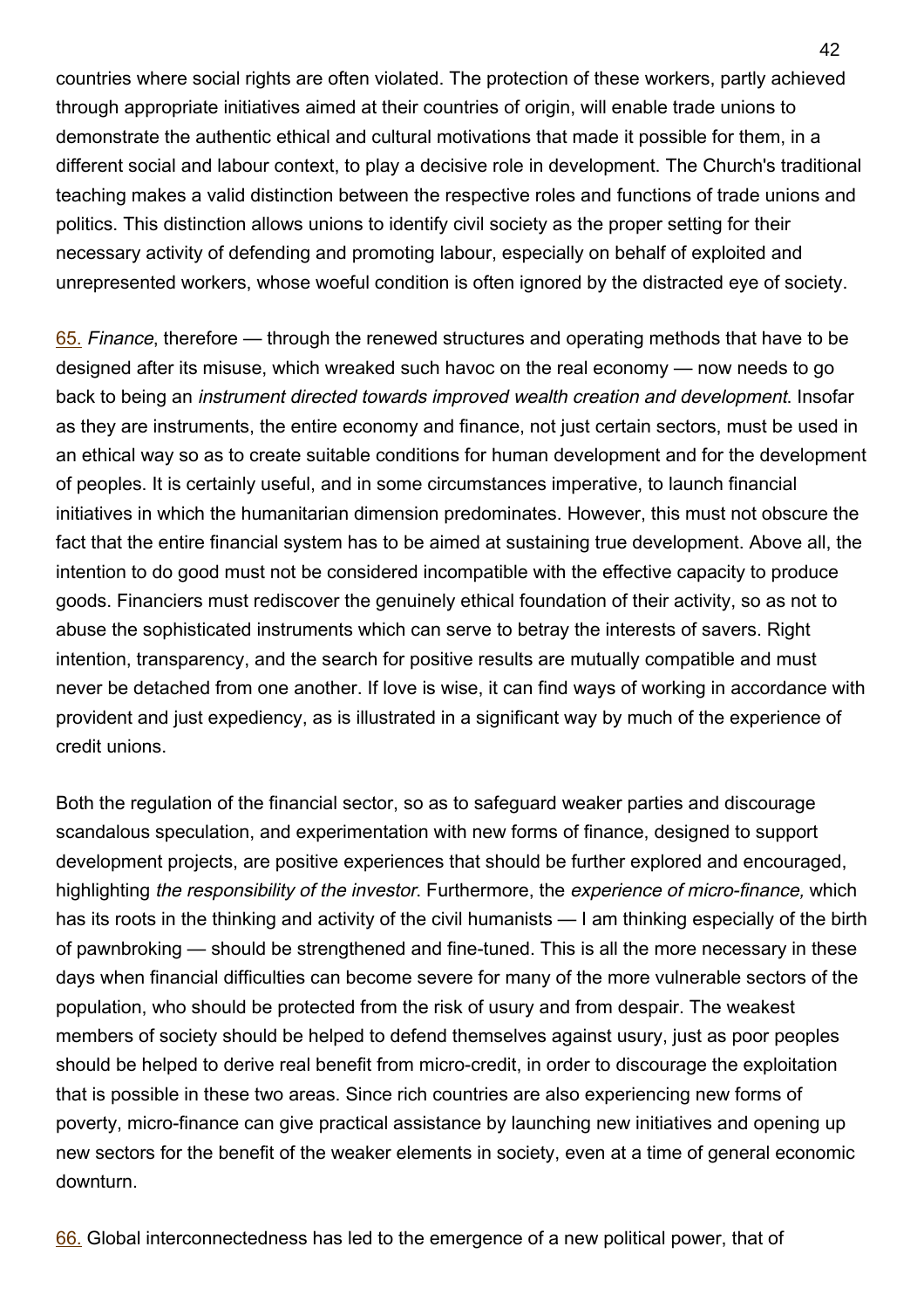consumers and their associations. This is a phenomenon that needs to be further explored, as it contains positive elements to be encouraged as well as excesses to be avoided. It is good for people to realize that purchasing is always a moral — and not simply economic — act. Hence the consumer has a specific social responsibility, which goes hand-in- hand with the social responsibility of the enterprise. Consumers should be continually educated<sup>[145]</sup> regarding their daily role, which can be exercised with respect for moral principles without diminishing the intrinsic economic rationality of the act of purchasing. In the retail industry, particularly at times like the present when purchasing power has diminished and people must live more frugally, it is necessary to explore other paths: for example, forms of cooperative purchasing like the consumer cooperatives that have been in operation since the nineteenth century, partly through the initiative of Catholics. In addition, it can be helpful to promote new ways of marketing products from deprived areas of the world, so as to guarantee their producers a decent return. However, certain conditions need to be met: the market should be genuinely transparent; the producers, as well as increasing their profit margins, should also receive improved formation in professional skills and technology; and finally, trade of this kind must not become hostage to partisan ideologies. A more incisive role for consumers, as long as they themselves are not manipulated by associations that do not truly represent them, is a desirable element for building economic democracy.

 $67$ . In the face of the unrelenting growth of global interdependence, there is a strongly felt need, even in the midst of a global recession, for a reform of the United Nations Organization, and likewise of economic institutions and international finance, so that the concept of the family of nations can acquire real teeth. One also senses the urgent need to find innovative ways of implementing the principle of the responsibility to protect<sup>[146]</sup> and of giving poorer nations an effective voice in shared decision-making. This seems necessary in order to arrive at a political, juridical and economic order which can increase and give direction to international cooperation for the development of all peoples in solidarity. To manage the global economy; to revive economies hit by the crisis; to avoid any deterioration of the present crisis and the greater imbalances that would result; to bring about integral and timely disarmament, food security and peace; to guarantee the protection of the environment and to regulate migration: for all this, there is urgent need of a true world political authority, as my predecessor Blessed John XXIII indicated some years ago. Such an authority would need to be regulated by law, to observe consistently the principles of subsidiarity and solidarity, to seek to establish the common good  $[147]$ , and to make a commitment to securing authentic integral human development inspired by the values of charity in truth. Furthermore, such an authority would need to be universally recognized and to be vested with the effective power to ensure security for all, regard for justice, and respect for rights [148]. Obviously it would have to have the authority to ensure compliance with its decisions from all parties, and also with the coordinated measures adopted in various international forums. Without this, despite the great progress accomplished in various sectors, international law would risk being conditioned by the balance of power among the strongest nations. The integral development of peoples and international cooperation require the establishment of a greater degree of international ordering, marked by subsidiarity, for the management of globalization [149]. They also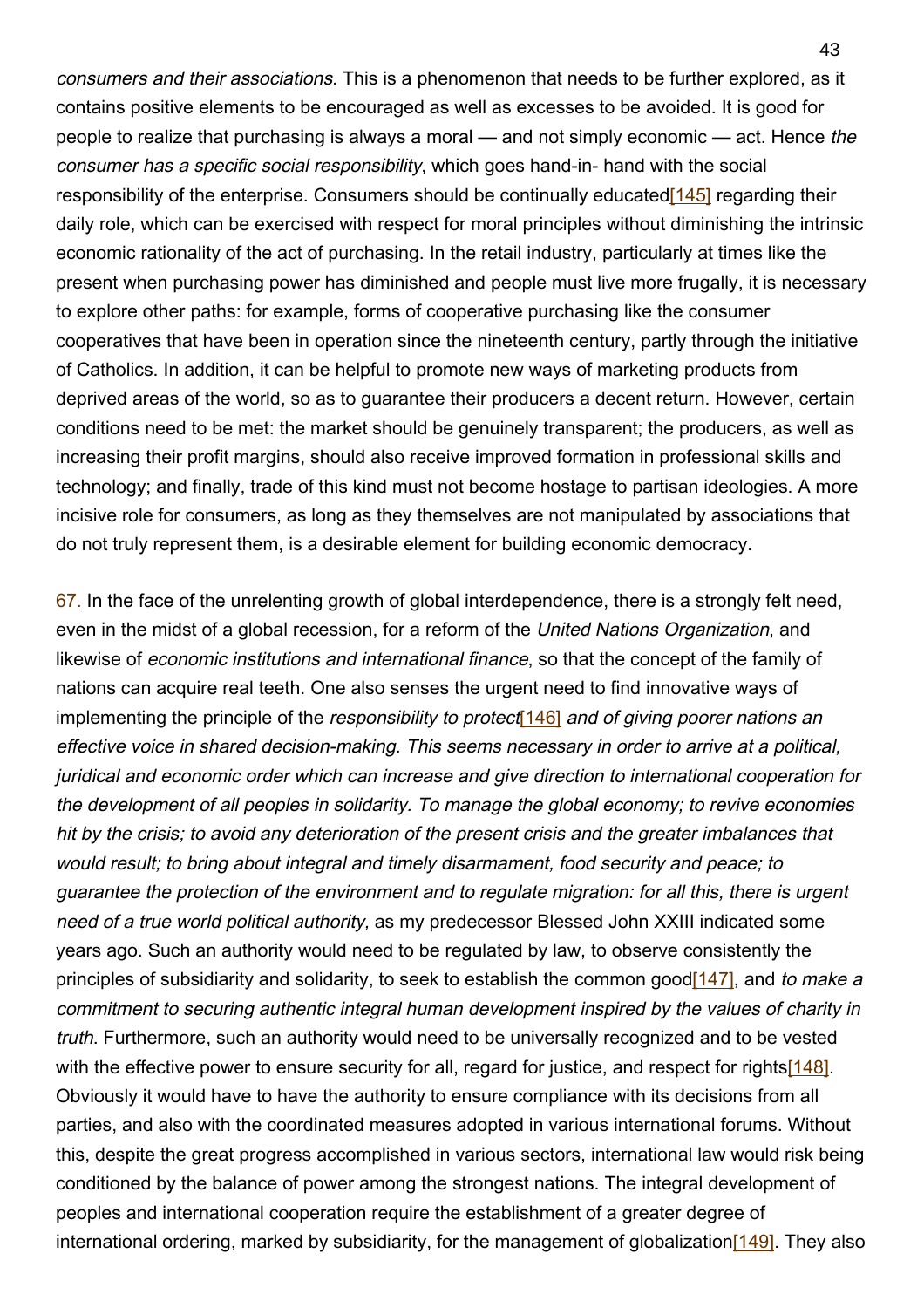require the construction of a social order that at last conforms to the moral order, to the interconnection between moral and social spheres, and to the link between politics and the economic and civil spheres, as envisaged by the Charter of the United Nations.

#### CHAPTER SIX

## THE DEVELOPMENT OF PEOPLES AND TECHNOLOGY

68. The development of peoples is intimately linked to the development of individuals. The human person by nature is actively involved in his own development. The development in question is not simply the result of natural mechanisms, since as everybody knows, we are all capable of making free and responsible choices. Nor is it merely at the mercy of our caprice, since we all know that we are a gift, not something self-generated. Our freedom is profoundly shaped by our being, and by its limits. No one shapes his own conscience arbitrarily, but we all build our own "I" on the basis of a "self" which is given to us. Not only are other persons outside our control, but each one of us is outside his or her own control. A person's development is compromised, if he claims to be solely responsible for producing what he becomes. By analogy, the development of peoples goes awry if humanity thinks it can re-create itself through the "wonders" of technology, just as economic development is exposed as a destructive sham if it relies on the "wonders" of finance in order to sustain unnatural and consumerist growth. In the face of such Promethean presumption, we must fortify our love for a freedom that is not merely arbitrary, but is rendered truly human by acknowledgment of the good that underlies it. To this end, man needs to look inside himself in order to recognize the fundamental norms of the natural moral law which God has written on our hearts.

69. The challenge of development today is closely linked to *technological progress*, with its astounding applications in the field of biology. Technology — it is worth emphasizing — is a profoundly human reality, linked to the autonomy and freedom of man. In technology we express and confirm the hegemony of the spirit over matter. "The human spirit, 'increasingly free of its bondage to creatures, can be more easily drawn to the worship and contemplation of the Creator"[150]. Technology enables us to exercise dominion over matter, to reduce risks, to save labour, to improve our conditions of life. It touches the heart of the vocation of human labour: in technology, seen as the product of his genius, man recognizes himself and forges his own humanity. Technology is the objective side of human action [151] whose origin and raison d'etre is found in the subjective element: the worker himself. For this reason, technology is never merely technology. It reveals man and his aspirations towards development, it expresses the inner tension that impels him gradually to overcome material limitations. Technology, in this sense, is a response to God's command to till and to keep the land (cf. Gen 2:15) that he has entrusted to humanity, and it must serve to reinforce the covenant between human beings and the environment, a covenant that should mirror God's creative love.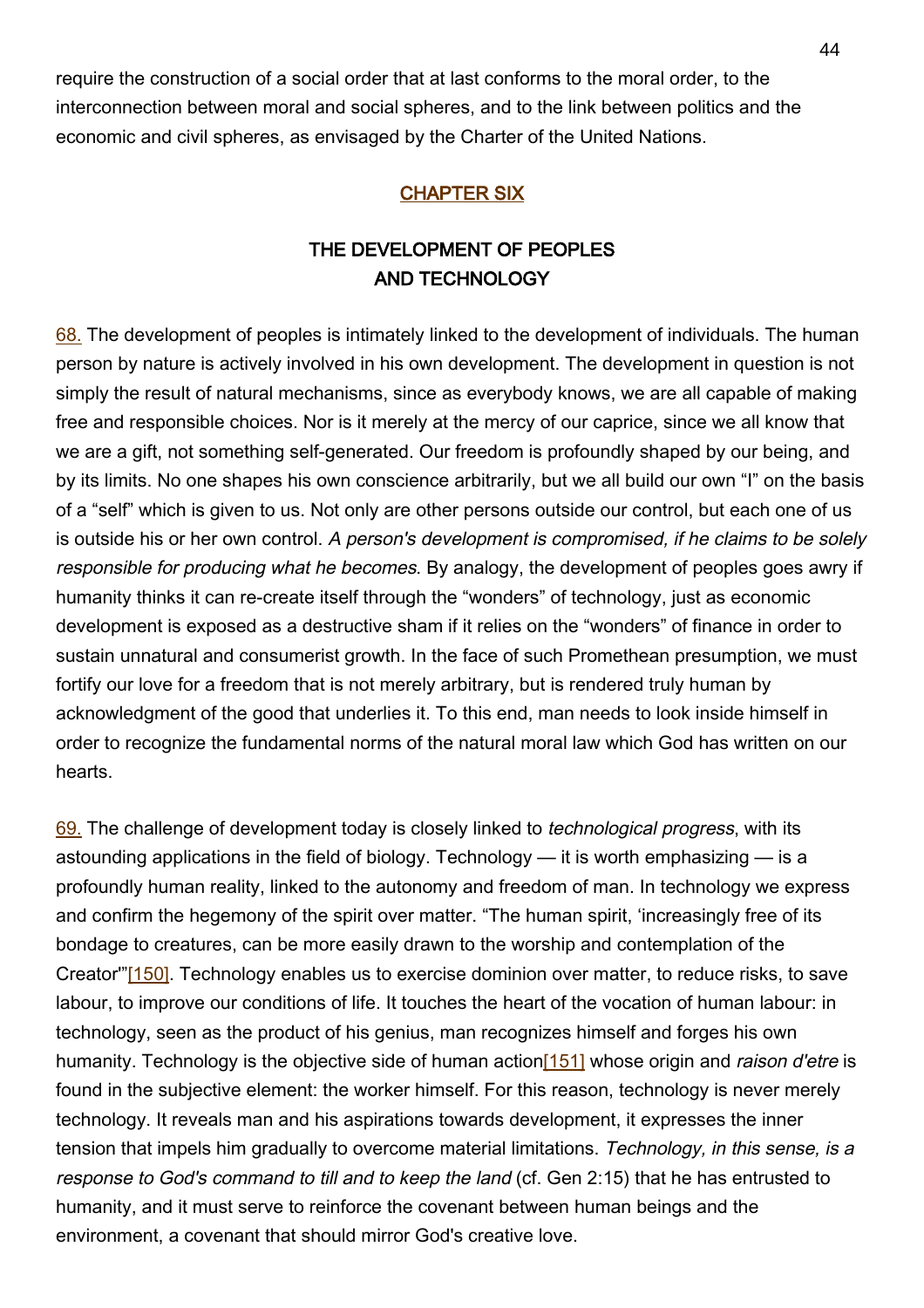70. Technological development can give rise to the idea that technology is self-sufficient when too much attention is given to the "how" questions, and not enough to the many "why" questions underlying human activity. For this reason technology can appear ambivalent. Produced through human creativity as a tool of personal freedom, technology can be understood as a manifestation of absolute freedom, the freedom that seeks to prescind from the limits inherent in things. The process of globalization could replace ideologies with technology<sup>[152]</sup>, allowing the latter to become an ideological power that threatens to confine us within an a priori that holds us back from encountering being and truth. Were that to happen, we would all know, evaluate and make decisions about our life situations from within a technocratic cultural perspective to which we would belong structurally, without ever being able to discover a meaning that is not of our own making. The "technical" worldview that follows from this vision is now so dominant that truth has come to be seen as coinciding with the possible. But when the sole criterion of truth is efficiency and utility, development is automatically denied. True development does not consist primarily in "doing". The key to development is a mind capable of thinking in technological terms and grasping the fully human meaning of human activities, within the context of the holistic meaning of the individual's being. Even when we work through satellites or through remote electronic impulses, our actions always remain human, an expression of our responsible freedom. Technology is highly attractive because it draws us out of our physical limitations and broadens our horizon. But human freedom is authentic only when it responds to the fascination of technology with decisions that are the fruit of moral responsibility. Hence the pressing need for formation in an ethically responsible use of technology. Moving beyond the fascination that technology exerts, we must reappropriate the true meaning of freedom, which is not an intoxication with total autonomy, but a response to the call of being, beginning with our own personal being.

 $71$ . This deviation from solid humanistic principles that a technical mindset can produce is seen today in certain technological applications in the fields of development and peace. Often the development of peoples is considered a matter of financial engineering, the freeing up of markets, the removal of tariffs, investment in production, and institutional reforms — in other words, a purely technical matter. All these factors are of great importance, but we have to ask why technical choices made thus far have yielded rather mixed results. We need to think hard about the cause. Development will never be fully guaranteed through automatic or impersonal forces, whether they derive from the market or from international politics. Development is impossible without upright men and women, without financiers and politicians whose consciences are finely attuned to the requirements of the common good. Both professional competence and moral consistency are necessary. When technology is allowed to take over, the result is confusion between ends and means, such that the sole criterion for action in business is thought to be the maximization of profit, in politics the consolidation of power, and in science the findings of research. Often, underneath the intricacies of economic, financial and political interconnections, there remain misunderstandings, hardships and injustice. The flow of technological know-how increases, but it is those in possession of it who benefit, while the situation on the ground for the peoples who live in its shadow remains unchanged: for them there is little chance of emancipation.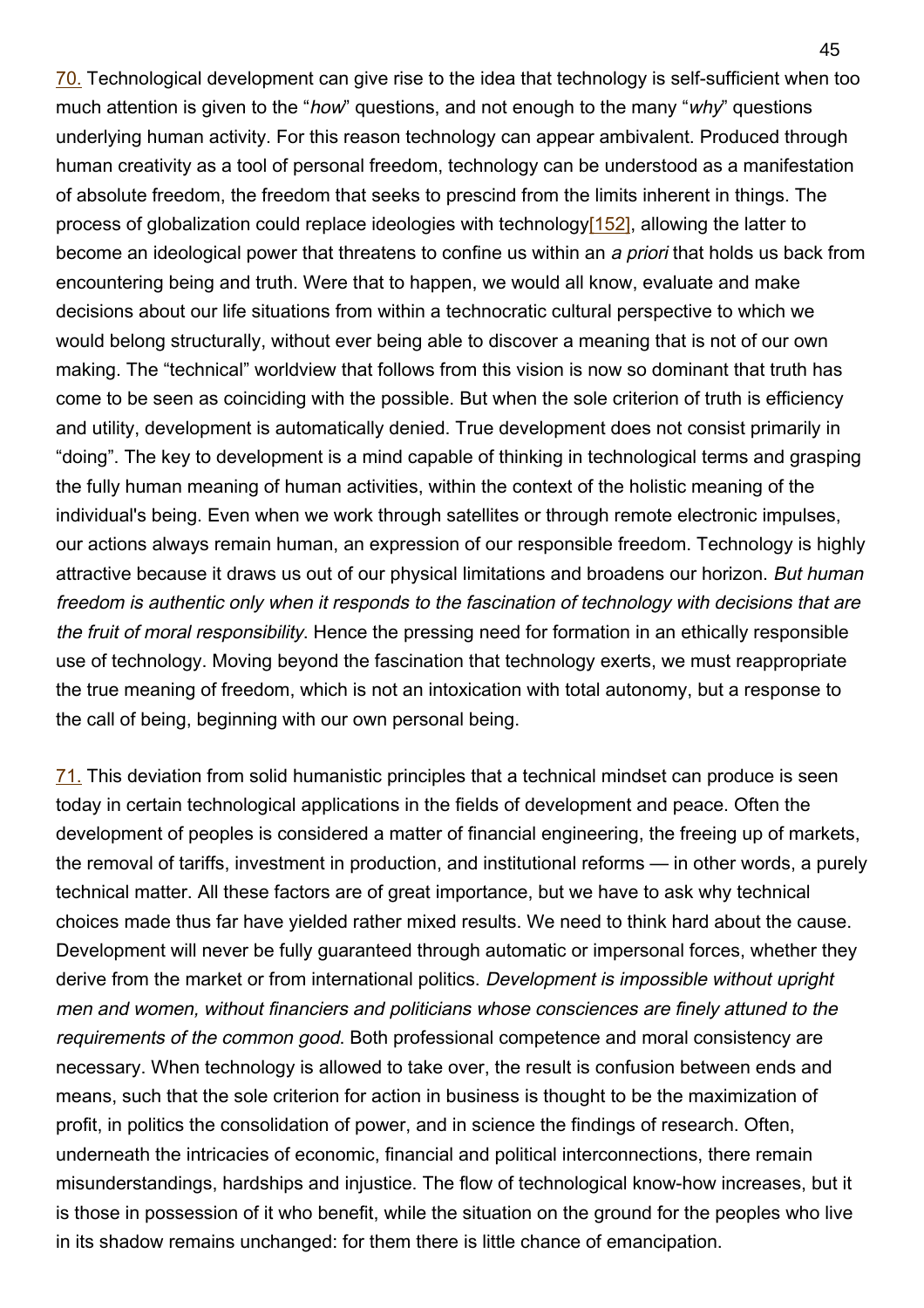72. Even peace can run the risk of being considered a technical product, merely the outcome of agreements between governments or of initiatives aimed at ensuring effective economic aid. It is true that peace-building requires the constant interplay of diplomatic contacts, economic, technological and cultural exchanges, agreements on common projects, as well as joint strategies to curb the threat of military conflict and to root out the underlying causes of terrorism. Nevertheless, if such efforts are to have lasting effects, they must be based on values rooted in the truth of human life. That is, the voice of the peoples affected must be heard and their situation must be taken into consideration, if their expectations are to be correctly interpreted. One must align oneself, so to speak, with the unsung efforts of so many individuals deeply committed to bringing peoples together and to facilitating development on the basis of love and mutual understanding. Among them are members of the Christian faithful, involved in the great task of upholding the fully human dimension of development and peace.

73. Linked to technological development is the increasingly pervasive presence of the means of social communications. It is almost impossible today to imagine the life of the human family without them. For better or for worse, they are so integral a part of life today that it seems quite absurd to maintain that they are neutral — and hence unaffected by any moral considerations concerning people. Often such views, stressing the strictly technical nature of the media, effectively support their subordination to economic interests intent on dominating the market and, not least, to attempts to impose cultural models that serve ideological and political agendas. Given the media's fundamental importance in engineering changes in attitude towards reality and the human person, we must reflect carefully on their influence, especially in regard to the ethicalcultural dimension of globalization and the development of peoples in solidarity. Mirroring what is required for an ethical approach to globalization and development, so too the meaning and purpose of the media must be sought within an anthropological perspective. This means that they can have a civilizing effect not only when, thanks to technological development, they increase the possibilities of communicating information, but above all when they are geared towards a vision of the person and the common good that reflects truly universal values. Just because social communications increase the possibilities of interconnection and the dissemination of ideas, it does not follow that they promote freedom or internationalize development and democracy for all. To achieve goals of this kind, they need to focus on promoting the dignity of persons and peoples, they need to be clearly inspired by charity and placed at the service of truth, of the good, and of natural and supernatural fraternity. In fact, human freedom is intrinsically linked with these higher values. The media can make an important contribution towards the growth in communion of the human family and the *ethos* of society when they are used to promote universal participation in the common search for what is just.

74. A particularly crucial battleground in today's cultural struggle between the supremacy of technology and human moral responsibility is the field of *bioethics*, where the very possibility of integral human development is radically called into question. In this most delicate and critical area, the fundamental question asserts itself force-fully: is man the product of his own labours or does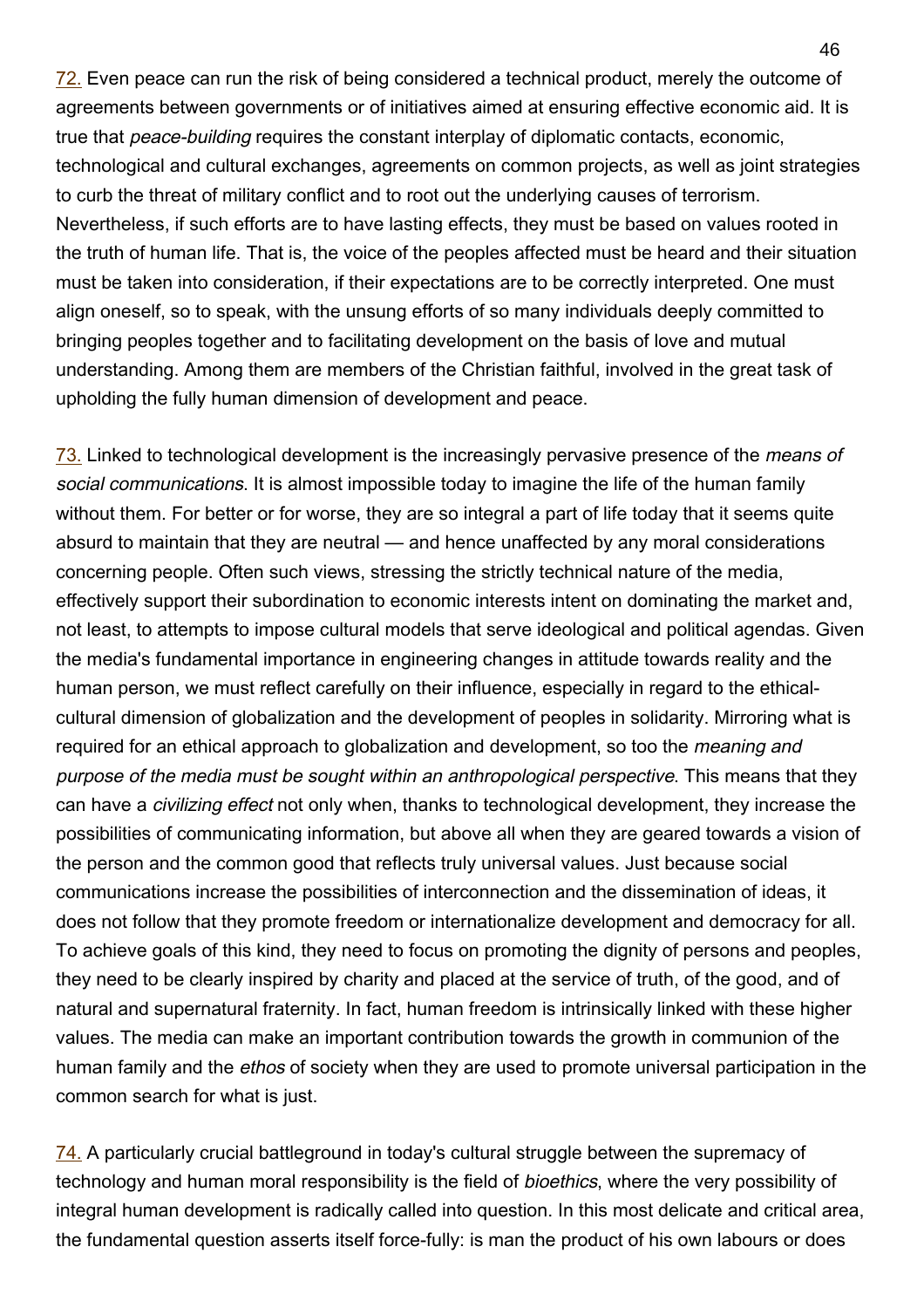he depend on God? Scientific discoveries in this field and the possibilities of technological intervention seem so advanced as to force a choice between two types of reasoning: reason open to transcendence or reason closed within immanence. We are presented with a clear either/ or. Yet the rationality of a self-centred use of technology proves to be irrational because it implies a decisive rejection of meaning and value. It is no coincidence that closing the door to transcendence brings one up short against a difficulty: how could being emerge from nothing, how could intelligence be born from chance?[153] Faced with these dramatic questions, reason and faith can come to each other's assistance. Only together will they save man. *Entranced by an* exclusive reliance on technology, reason without faith is doomed to flounder in an illusion of its own omnipotence. Faith without reason risks being cut off from everyday life<sup>[154]</sup>.

75. Paul VI had already recognized and drawn attention to the global dimension of the social question<sup>[155]</sup>. Following his lead, we need to affirm today that the social question has become a radically anthropological question, in the sense that it concerns not just how life is conceived but also how it is manipulated, as bio-technology places it increasingly under man's control. In vitro fertilization, embryo research, the possibility of manufacturing clones and human hybrids: all this is now emerging and being promoted in today's highly disillusioned culture, which believes it has mastered every mystery, because the origin of life is now within our grasp. Here we see the clearest expression of technology's supremacy. In this type of culture, the conscience is simply invited to take note of technological possibilities. Yet we must not underestimate the disturbing scenarios that threaten our future, or the powerful new instruments that the "culture of death" has at its disposal. To the tragic and widespread scourge of abortion we may well have to add in the future — indeed it is already surreptiously present — the systematic eugenic programming of births. At the other end of the spectrum, a pro-euthanasia mindset is making inroads as an equally damaging assertion of control over life that under certain circumstances is deemed no longer worth living. Underlying these scenarios are cultural viewpoints that deny human dignity. These practices in turn foster a materialistic and mechanistic understanding of human life. Who could measure the negative effects of this kind of mentality for development? How can we be surprised by the indifference shown towards situations of human degradation, when such indifference extends even to our attitude towards what is and is not human? What is astonishing is the arbitrary and selective determination of what to put forward today as worthy of respect. Insignificant matters are considered shocking, yet unprecedented injustices seem to be widely tolerated. While the poor of the world continue knocking on the doors of the rich, the world of affluence runs the risk of no longer hearing those knocks, on account of a conscience that can no longer distinguish what is human. God reveals man to himself; reason and faith work hand in hand to demonstrate to us what is good, provided we want to see it; the natural law, in which creative Reason shines forth, reveals our greatness, but also our wretchedness insofar as we fail to recognize the call to moral truth.

76. One aspect of the contemporary technological mindset is the tendency to consider the problems and emotions of the interior life from a purely psychological point of view, even to the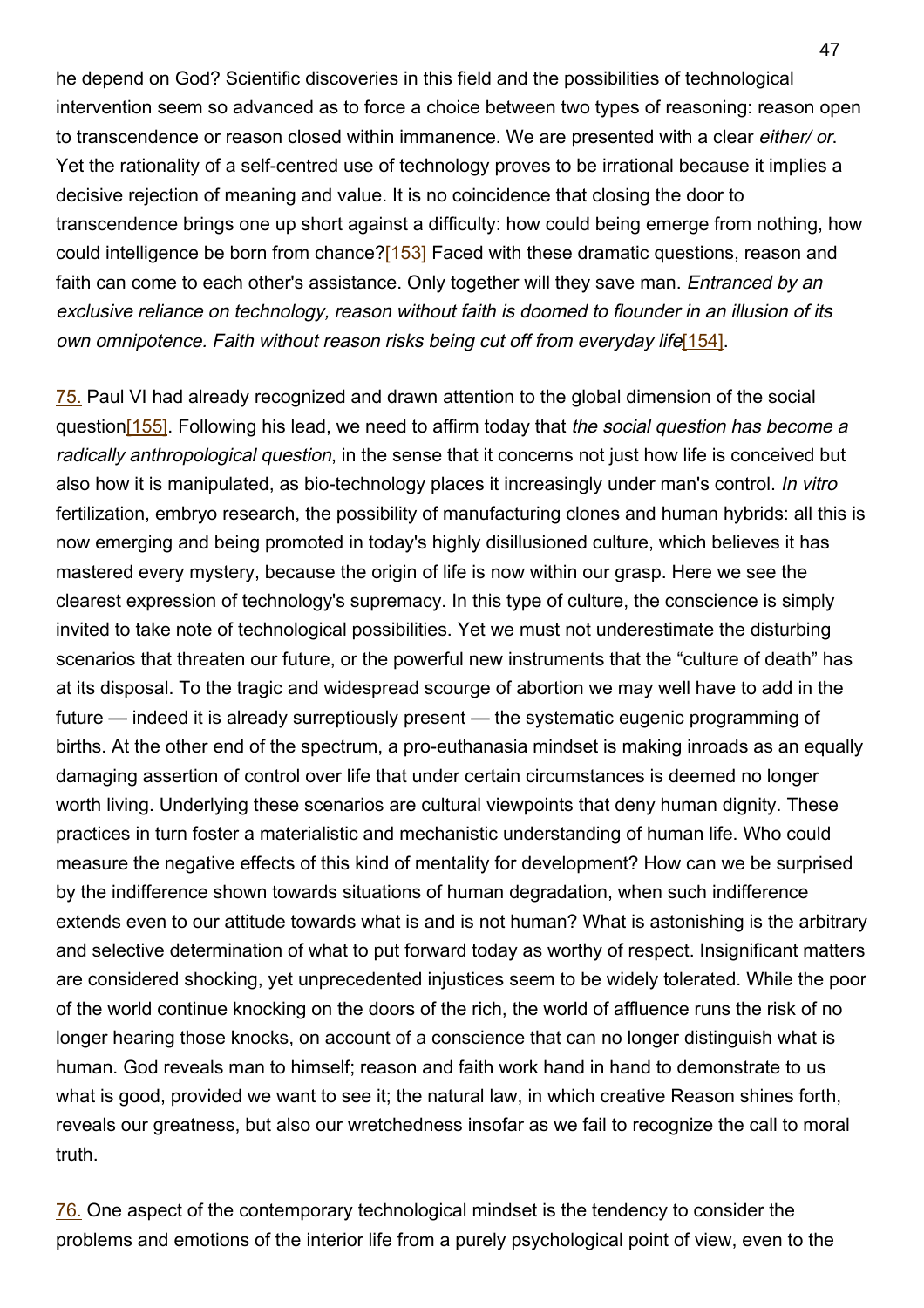point of neurological reductionism. In this way man's interiority is emptied of its meaning and gradually our awareness of the human soul's ontological depths, as probed by the saints, is lost. The question of development is closely bound up with our understanding of the human soul, insofar as we often reduce the self to the psyche and confuse the soul's health with emotional well-being. These over-simplifications stem from a profound failure to understand the spiritual life, and they obscure the fact that the development of individuals and peoples depends partly on the resolution of problems of a spiritual nature. Development must include not just material growth but also spiritual growth, since the human person is a "unity of body and soul"[156], born of God's creative love and destined for eternal life. The human being develops when he grows in the spirit, when his soul comes to know itself and the truths that God has implanted deep within, when he enters into dialogue with himself and his Creator. When he is far away from God, man is unsettled and ill at ease. Social and psychological alienation and the many neuroses that afflict affluent societies are attributable in part to spiritual factors. A prosperous society, highly developed in material terms but weighing heavily on the soul, is not of itself conducive to authentic development. The new forms of slavery to drugs and the lack of hope into which so many people fall can be explained not only in sociological and psychological terms but also in essentially spiritual terms. The emptiness in which the soul feels abandoned, despite the availability of countless therapies for body and psyche, leads to suffering. There cannot be holistic development and universal common good unless people's spiritual and moral welfare is taken into account, considered in their totality as body and soul.

77. The supremacy of technology tends to prevent people from recognizing anything that cannot be explained in terms of matter alone. Yet everyone experiences the many immaterial and spiritual dimensions of life. Knowing is not simply a material act, since the object that is known always conceals something beyond the empirical datum. All our knowledge, even the most simple, is always a minor miracle, since it can never be fully explained by the material instruments that we apply to it. In every truth there is something more than we would have expected, in the love that we receive there is always an element that surprises us. We should never cease to marvel at these things. In all knowledge and in every act of love the human soul experiences something "over and above", which seems very much like a gift that we receive, or a height to which we are raised. The development of individuals and peoples is likewise located on a height, if we consider the spiritual dimension that must be present if such development is to be authentic. It requires new eyes and a new heart, capable of rising above a materialistic vision of human events, capable of glimpsing in development the "beyond" that technology cannot give. By following this path, it is possible to pursue the integral human development that takes its direction from the driving force of charity in truth.

#### **CONCLUSION**

78. Without God man neither knows which way to go, nor even understands who he is. In the face of the enormous problems surrounding the development of peoples, which almost make us yield to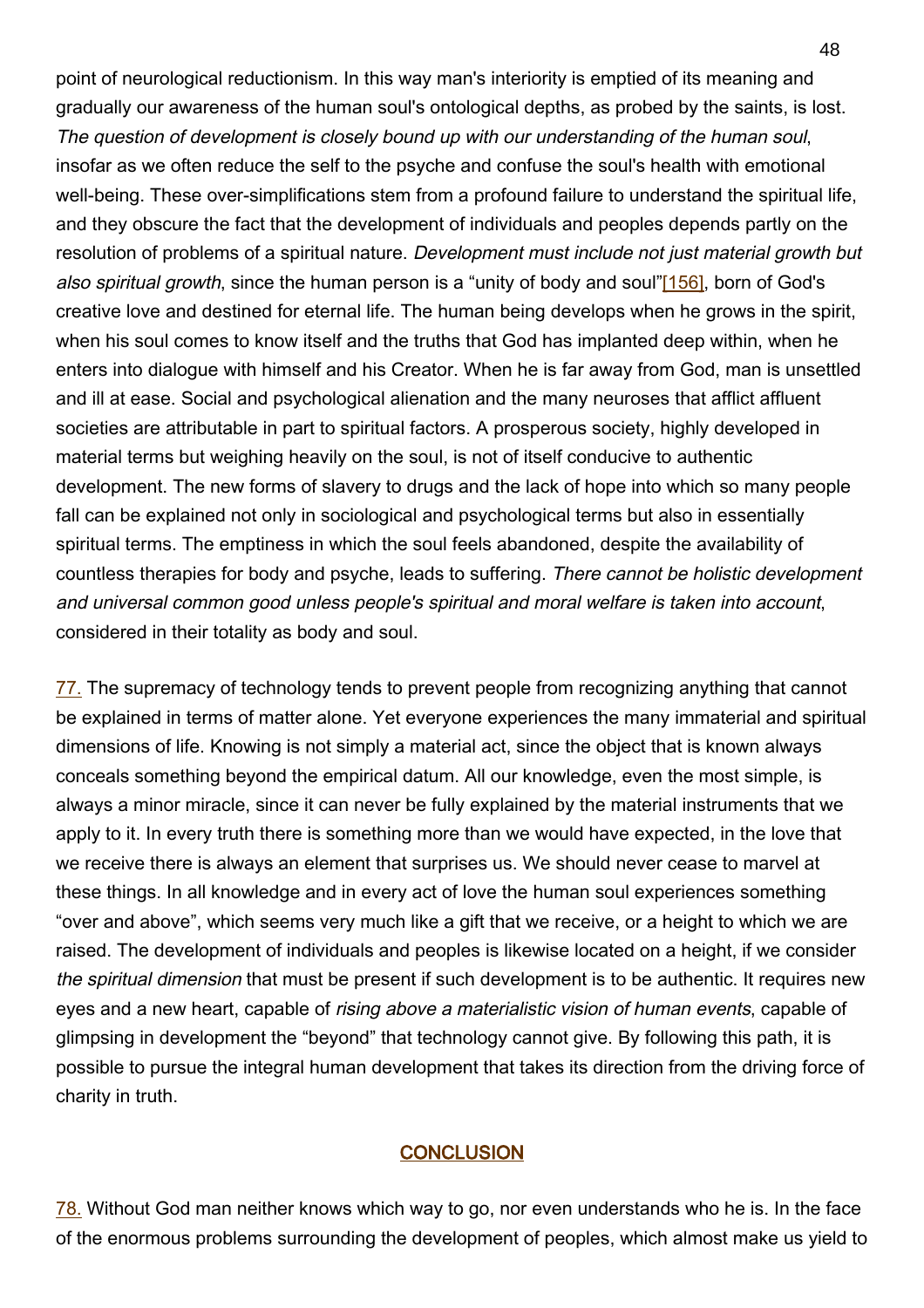discouragement, we find solace in the sayings of our Lord Jesus Christ, who teaches us: "Apart from me you can do nothing" (Jn 15:5) and then encourages us: "I am with you always, to the close of the age" (Mt 28:20). As we contemplate the vast amount of work to be done, we are sustained by our faith that God is present alongside those who come together in his name to work for justice. Paul VI recalled in *[Populorum Progressio](http://w2.vatican.va/content/paul-vi/en/encyclicals/documents/hf_p-vi_enc_26031967_populorum.html)* that man cannot bring about his own progress unaided, because by himself he cannot establish an authentic humanism. Only if we are aware of our calling, as individuals and as a community, to be part of God's family as his sons and daughters, will we be able to generate a new vision and muster new energy in the service of a truly integral humanism. The greatest service to development, then, is a Christian humanism[157] that enkindles charity and takes its lead from truth, accepting both as a lasting gift from God. Openness to God makes us open towards our brothers and sisters and towards an understanding of life as a joyful task to be accomplished in a spirit of solidarity. On the other hand, ideological rejection of God and an atheism of indifference, oblivious to the Creator and at risk of becoming equally oblivious to human values, constitute some of the chief obstacles to development today. A humanism which excludes God is an inhuman humanism. Only a humanism open to the Absolute can guide us in the promotion and building of forms of social and civic life — structures, institutions, culture and ethos — without exposing us to the risk of becoming ensnared by the fashions of the moment. Awareness of God's undying love sustains us in our laborious and stimulating work for justice and the development of peoples, amid successes and failures, in the ceaseless pursuit of a just ordering of human affairs. God's love calls us to move beyond the limited and the ephemeral, it gives us the courage to continue seeking and working for the benefit of all, even if this cannot be achieved immediately and if what we are able to achieve, alongside political authorities and those working in the field of economics, is always less than we might wish $[158]$ . God gives us the strength to fight and to suffer for love of the common good, because he is our All, our greatest hope.

79. Development needs Christians with their arms raised towards God in prayer, Christians moved by the knowledge that truth-filled love, *caritas in veritate*, from which authentic development proceeds, is not produced by us, but given to us. For this reason, even in the most difficult and complex times, besides recognizing what is happening, we must above all else turn to God's love. Development requires attention to the spiritual life, a serious consideration of the experiences of trust in God, spiritual fellowship in Christ, reliance upon God's providence and mercy, love and forgiveness, self-denial, acceptance of others, justice and peace. All this is essential if "hearts of stone" are to be transformed into "hearts of flesh" (Ezek 36:26), rendering life on earth "divine" and thus more worthy of humanity. All this is of man, because man is the subject of his own existence; and at the same time it is of God, because God is at the beginning and end of all that is good, all that leads to salvation: "the world or life or death or the present or the future, all are yours; and you are Christ's; and Christ is God's" (1 Cor 3:22-23). Christians long for the entire human family to call upon God as "Our Father!" In union with the only-begotten Son, may all people learn to pray to the Father and to ask him, in the words that Jesus himself taught us, for the grace to glorify him by living according to his will, to receive the daily bread that we need, to be understanding and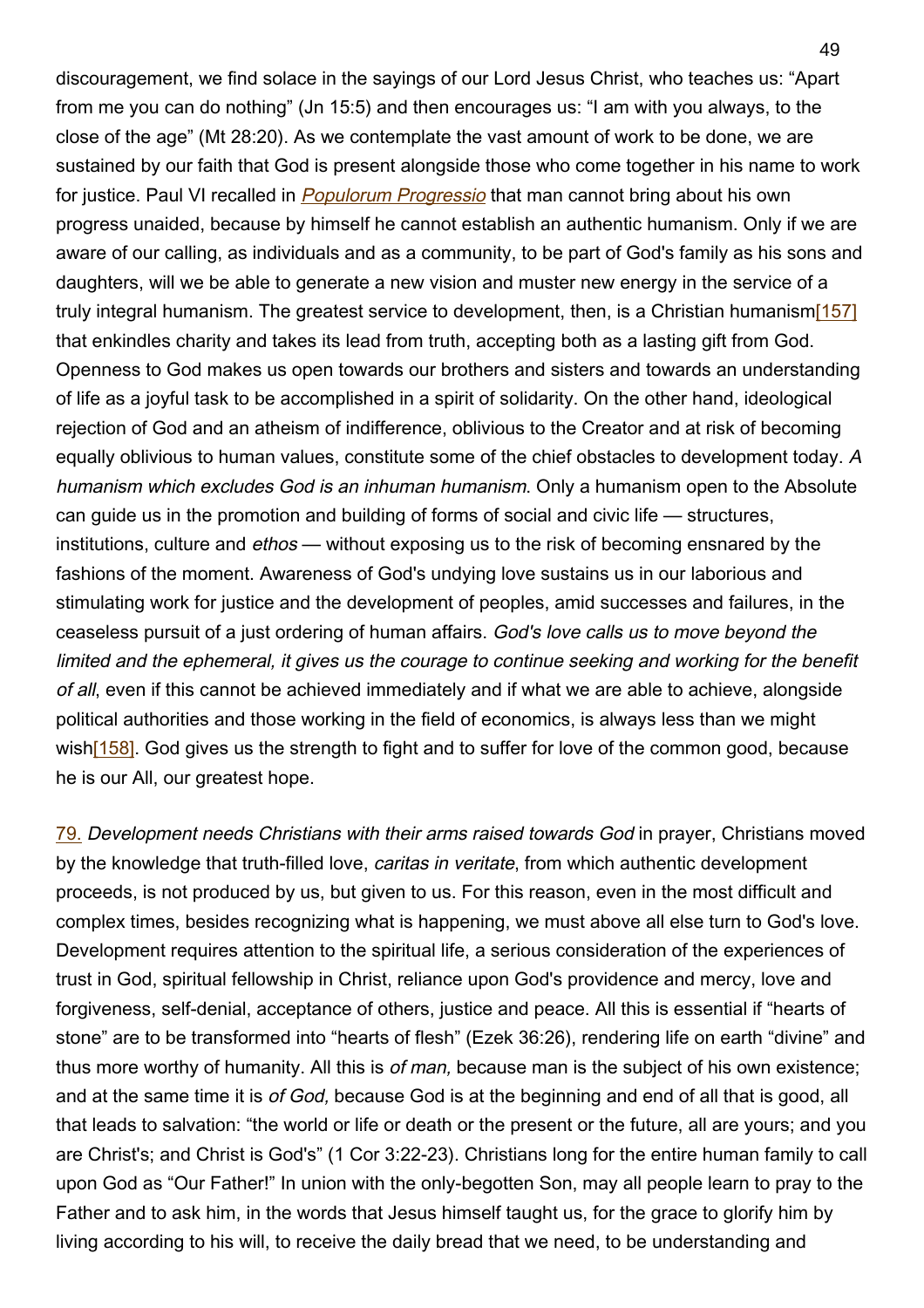generous towards our debtors, not to be tempted beyond our limits, and to be delivered from evil (cf. Mt 6:9-13).

At the conclusion of the Pauline Year, I gladly express this hope in the Apostle's own words, taken from the Letter to the Romans: "Let love be genuine; hate what is evil, hold fast to what is good; love one another with brotherly affection; outdo one another in showing honour" (Rom 12:9-10). May the Virgin Mary — proclaimed Mater Ecclesiae by Paul VI and honoured by Christians as Speculum Iustitiae and Regina Pacis — protect us and obtain for us, through her heavenly intercession, the strength, hope and joy necessary to continue to dedicate ourselves with generosity to the task of bringing about the "*development of the whole man and of all men*<sup>"[159]</sup>.

Given in Rome, at Saint Peter's, on 29 June, the Solemnity of the Holy Apostles Peter and Paul, in the year 2009, the fifth of my Pontificate.

## BENEDICTUS PP. XVI

[1] Cf. Paul VI, Encyclical Letter *[Populorum Progressio](http://w2.vatican.va/content/paul-vi/en/encyclicals/documents/hf_p-vi_enc_26031967_populorum.html)* (26 March 1967), 22: AAS 59 (1967), 268; Second Vatican Ecumenical Council, Pastoral Constitution on the Church in the Modern World [Gaudium et Spes](http://www.vatican.va/archive/hist_councils/ii_vatican_council/documents/vat-ii_const_19651207_gaudium-et-spes_en.html), 69.

[2] Address for the Day of Development (23 August 1968): AAS 60 (1968), 626-627.

[3] Cf. John Paul II, [Message for the 2002 World Day of Peace](http://w2.vatican.va/content/john-paul-ii/en/messages/peace/documents/hf_jp-ii_mes_20011211_xxxv-world-day-for-peace.html): AAS 94 (2002), 132-140.

[4] Cf. Second Vatican Ecumenical Council, Pastoral Constitution on the Church in the Modern World [Gaudium et Spes](http://www.vatican.va/archive/hist_councils/ii_vatican_council/documents/vat-ii_const_19651207_gaudium-et-spes_en.html), 26.

[5] Cf. John XXIII, Encyclical Letter *[Pacem in Terris](http://w2.vatican.va/content/john-xxiii/en/encyclicals/documents/hf_j-xxiii_enc_11041963_pacem.html)* (11 April 1963): AAS 55 (1963), 268-270.

[6] Cf. no. 16: *loc. cit.*, 265.

[7] Cf. *ibid.*, 82: loc. cit., 297.

[8] Ibid., 42: loc. cit., 278.

[9] *Ibid.*, 20: *loc. cit.*, 267.

[10] Cf. Second Vatican Ecumenical Council, Pastoral Constitution on the Church in the Modern World [Gaudium et Spes](http://www.vatican.va/archive/hist_councils/ii_vatican_council/documents/vat-ii_const_19651207_gaudium-et-spes_en.html), 36; Paul VI, Apostolic Letter [Octogesima Adveniens](http://w2.vatican.va/content/paul-vi/en/apost_letters/documents/hf_p-vi_apl_19710514_octogesima-adveniens.html) (14 May 1971), 4: AAS 63 (1971), 403-404; John Paul II, Encyclical Letter [Centesimus Annus](http://www.vatican.va/edocs/ENG0214/__P6.HTM) [\(1 May 1991\), 43](http://www.vatican.va/edocs/ENG0214/__P6.HTM): AAS 83 (1991), 847.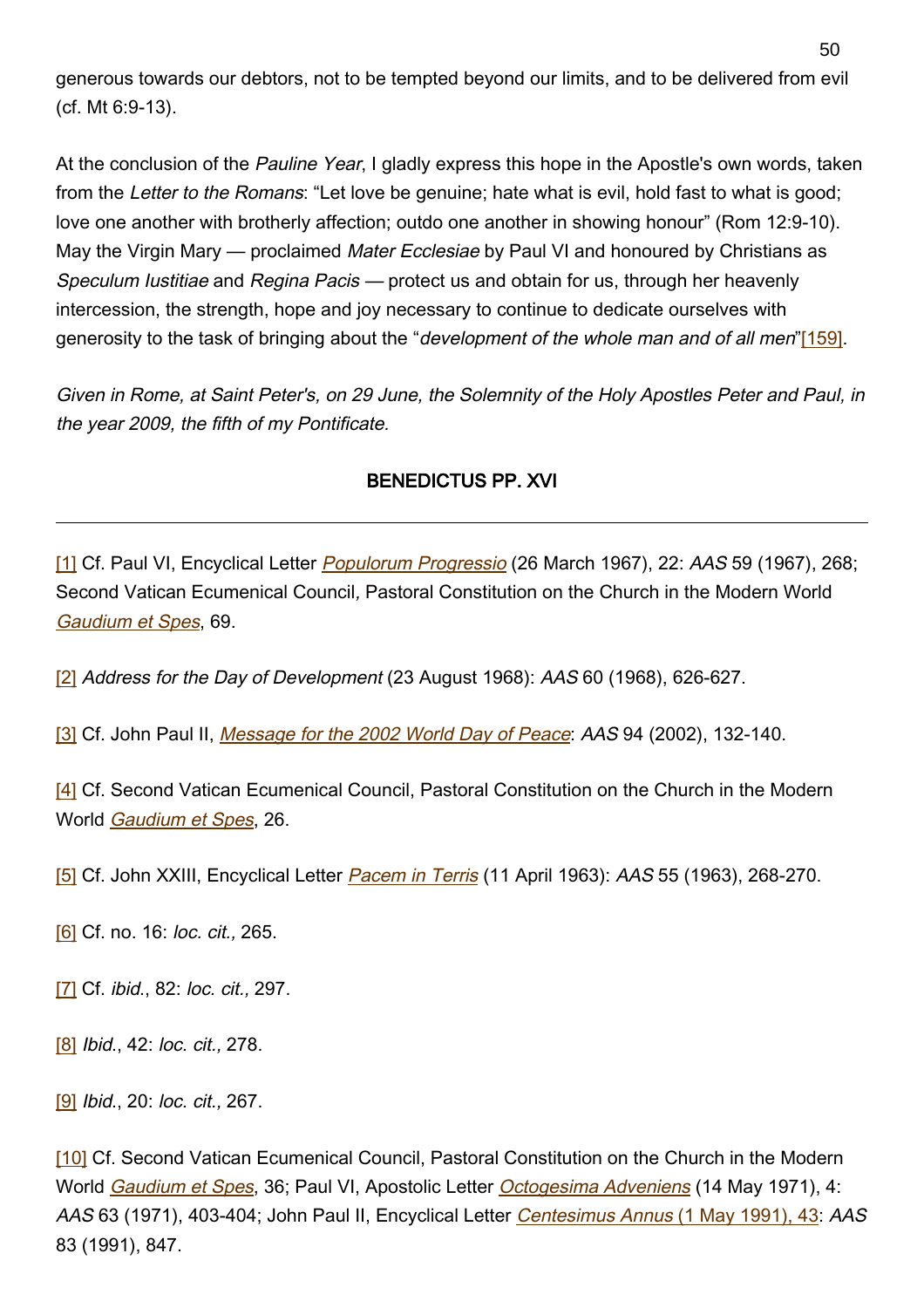[11] Paul VI, Encyclical Letter [Populorum Progressio](http://w2.vatican.va/content/paul-vi/en/encyclicals/documents/hf_p-vi_enc_26031967_populorum.html), 13: loc. cit., 263-264.

[12] Cf. Pontifical Council for Justice and Peace, [Compendium of the Social Doctrine of the](http://www.vatican.va/roman_curia/pontifical_councils/justpeace/documents/rc_pc_justpeace_doc_20060526_compendio-dott-soc_en.html#In%20friendly%20dialogue%20with%20all%20branches%20of%20knowledge) [Church](http://www.vatican.va/roman_curia/pontifical_councils/justpeace/documents/rc_pc_justpeace_doc_20060526_compendio-dott-soc_en.html#In%20friendly%20dialogue%20with%20all%20branches%20of%20knowledge), 76.

[13] Cf. Benedict XVI, [Address at the Inauguration of the Fifth General Conference of the Bishops](http://w2.vatican.va/content/benedict-xvi/en/speeches/2007/may/documents/hf_ben-xvi_spe_20070513_conference-aparecida.html) [of Latin America and the Caribbean](http://w2.vatican.va/content/benedict-xvi/en/speeches/2007/may/documents/hf_ben-xvi_spe_20070513_conference-aparecida.html) (Aparecida, 13 May 2007).

[14] Cf. nos. 3-5: *loc. cit.*, 258-260.

[15] Cf. John Paul II, Encyclical Letter Sollicitudo Rei Socialis [\(30 December 1987\), 6-7:](http://www.vatican.va/edocs/ENG0223/__P3.HTM) AAS 80 (1988), 517-519.

[16] Cf. Paul VI, Encyclical Letter *[Populorum Progressio](http://w2.vatican.va/content/paul-vi/en/encyclicals/documents/hf_p-vi_enc_26031967_populorum.html)*, 14: loc. cit., 264.

[17] Cf. Benedict XVI, Encyclical Letter *[Deus Caritas Est](http://w2.vatican.va/content/benedict-xvi/en/encyclicals/documents/hf_ben-xvi_enc_20051225_deus-caritas-est.html)* (25 December 2005), 18: AAS 98 (2006), 232.

[18] Ibid., 6: loc cit., 222.

[19] Cf. Benedict XVI, [Christmas Address to the Roman Curia](http://w2.vatican.va/content/benedict-xvi/en/speeches/2005/december/documents/hf_ben_xvi_spe_20051222_roman-curia.html), 22 December 2005.

[20] Cf. John Paul II, Encyclical Letter [Sollicitudo Rei Socialis](http://w2.vatican.va/content/john-paul-ii/en/encyclicals/documents/hf_jp-ii_enc_30121987_sollicitudo-rei-socialis.html)[, 3](http://w2.vatican.va/content/john-paul-ii/en/encyclicals/documents/hf_jp-ii_enc_30121987_sollicitudo-rei-socialis.html): loc. cit., 515.

[21] Cf. ibid., 1: loc. cit., 513-514.

[22] Cf. *ibid.*, 3: *loc. cit.*, 515.

<u>[23</u>] Cf. John Paul II, Encyclical Letter <u>[Laborem Exercens](http://www.vatican.va/edocs/ENG0217/__P4.HTM) [\(14 September 1981\), 3](http://www.vatican.va/edocs/ENG0217/__P4.HTM)</u>: AAS 73 (1981), 583-584.

[24] Cf. John Paul II, Encyclical Letter [Centesimus Annus](http://www.vatican.va/edocs/ENG0214/__P2.HTM)[, 3:](http://www.vatican.va/edocs/ENG0214/__P2.HTM) loc. cit., 794-796.

[25] Cf. Encyclical Letter [Populorum Progressio](http://w2.vatican.va/content/paul-vi/en/encyclicals/documents/hf_p-vi_enc_26031967_populorum.html), 3: loc. cit., 258.

[26] Cf. ibid., 34: loc. cit., 274.

[27] Cf. nos. 8-9: AAS 60 (1968), 485-487; Benedict XVI, [Address to the participants at the](http://w2.vatican.va/content/benedict-xvi/en/speeches/2008/may/documents/hf_ben-xvi_spe_20080510_humanae-vitae.html) [International Congress promoted by the Pontifical Lateran University on the fortieth anniversary of](http://w2.vatican.va/content/benedict-xvi/en/speeches/2008/may/documents/hf_ben-xvi_spe_20080510_humanae-vitae.html) [Paul VI's Encyclical "Humanae Vitae](http://w2.vatican.va/content/benedict-xvi/en/speeches/2008/may/documents/hf_ben-xvi_spe_20080510_humanae-vitae.html)", 10 May 2008.

[28] Cf. Encyclical Letter [Evangelium Vitae](http://w2.vatican.va/content/john-paul-ii/en/encyclicals/documents/hf_jp-ii_enc_25031995_evangelium-vitae.html) (25 March 1995), 93: AAS 87 (1995), 507-508.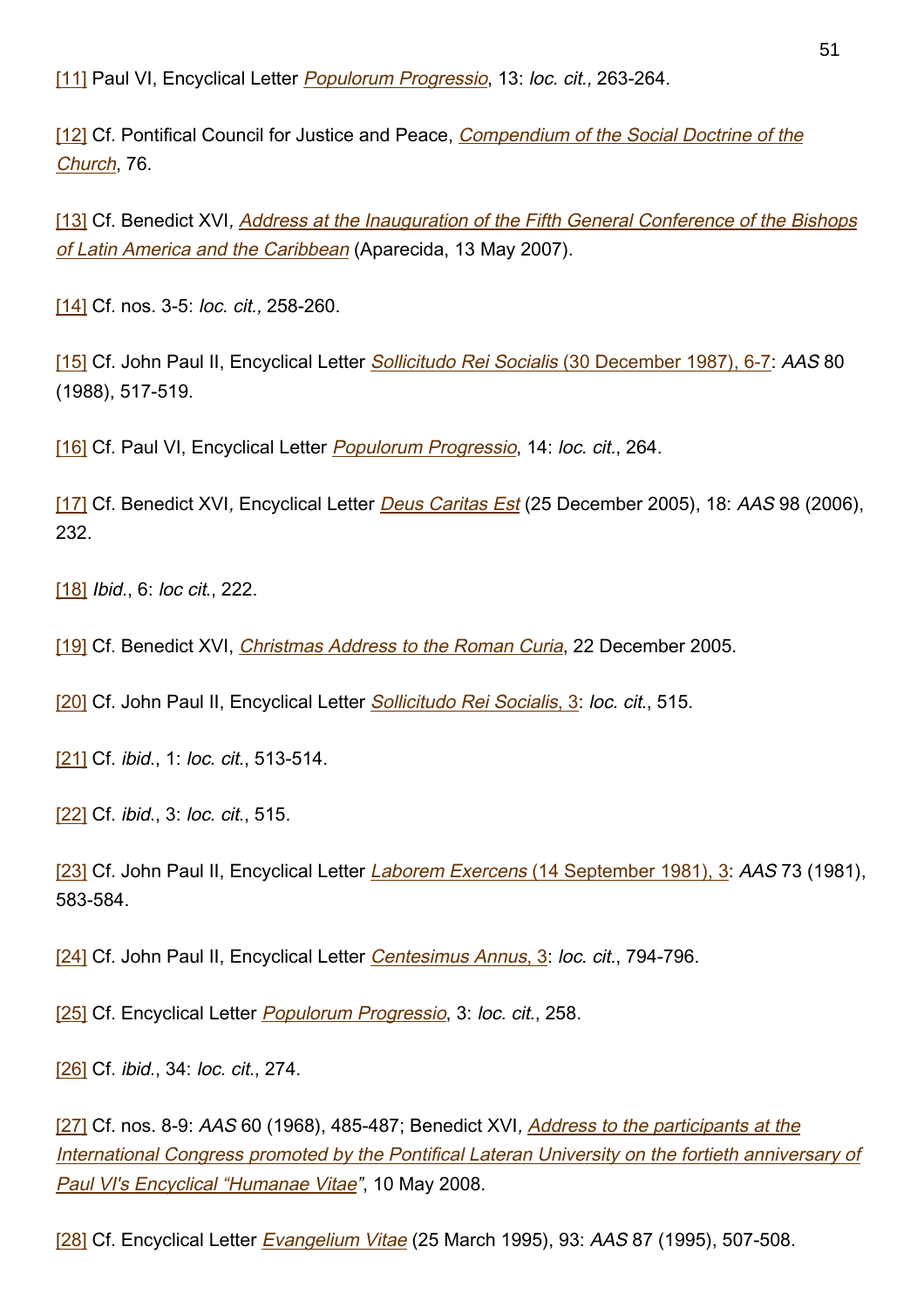[29] Ibid., 101: loc. cit., 516-518.

[30] No. 29: AAS 68 (1976), 25.

[31] Ibid., 31: loc. cit., 26.

[32] Cf. John Paul II, Encyclical Letter Sollicitudo Rei Socialis[, 41](http://www.vatican.va/edocs/ENG0223/__P7.HTM): loc. cit., 570-572.

[33] Cf. *ibid.*; Id., Encyclical Letter *Centesimus Annus*, [5](http://www.vatican.va/edocs/ENG0214/__P3.HTM), [54](http://www.vatican.va/edocs/ENG0214/__P8.HTM): loc. cit., 799, 859-860.

[34] No. 15: loc. cit., 265.

[35] Cf. ibid., 2: loc. cit., 258; Leo XIII, Encyclical Letter [Rerum Novarum](http://w2.vatican.va/content/leo-xiii/en/encyclicals/documents/hf_l-xiii_enc_15051891_rerum-novarum.html) (15 May 1891): Leonis XIII P.M. Acta, XI, Romae 1892, 97-144; John Paul II, Encyclical Letter Sollicitudo Rei Socialis[, 8:](http://www.vatican.va/edocs/ENG0223/__P3.HTM) loc. cit., 519-520; Id., Encyclical Letter [Centesimus Annus](http://www.vatican.va/edocs/ENG0214/__P3.HTM)[, 5](http://www.vatican.va/edocs/ENG0214/__P3.HTM): loc. cit., 799.

[36] Cf. Encyclical Letter *[Populorum Progressio](http://w2.vatican.va/content/paul-vi/en/encyclicals/documents/hf_p-vi_enc_26031967_populorum.html)*, 2, 13: *loc. cit.*, 258, 263-264.

[37] Ibid., 42: loc. cit., 278.

[38] Ibid., 11: loc. cit., 262; cf. John Paul II, Encyclical Letter Centesimus Annus[, 25](http://www.vatican.va/edocs/ENG0214/__P5.HTM): loc. cit., 822-824.

[39] Encyclical Letter *[Populorum Progressio](http://w2.vatican.va/content/paul-vi/en/encyclicals/documents/hf_p-vi_enc_26031967_populorum.html)*, 15: loc. cit., 265.

[40] Ibid., 3: loc. cit., 258.

[41] Ibid., 6: loc. cit., 260.

[42] Ibid., 14: loc. cit., 264.

[43] Ibid.; cf. John Paul II, Encyclical Letter [Centesimus Annus](http://www.vatican.va/edocs/ENG0214/__P8.HTM)[, 53-62](http://www.vatican.va/edocs/ENG0214/__P8.HTM): loc. cit., 859-867; Id., Encyclical Letter [Redemptor Hominis](http://www.vatican.va/edocs/ENG0218/__PE.HTM) [\(4 March 1979\), 13-14:](http://www.vatican.va/edocs/ENG0218/__PE.HTM) AAS 71 (1979), 282-286.

[44] Cf. Paul VI, Encyclical Letter *[Populorum Progressio](http://w2.vatican.va/content/paul-vi/en/encyclicals/documents/hf_p-vi_enc_26031967_populorum.html)*, 12: loc. cit., 262-263.

[45] Second Vatican Ecumenical Council, Pastoral Constitution on the Church in the Modern World [Gaudium et Spes](http://www.vatican.va/archive/hist_councils/ii_vatican_council/documents/vat-ii_const_19651207_gaudium-et-spes_en.html), 22.

[46] Paul VI, Encyclical Letter [Populorum Progressio](http://w2.vatican.va/content/paul-vi/en/encyclicals/documents/hf_p-vi_enc_26031967_populorum.html), 13: loc. cit., 263-264.

[47] Cf. Benedict XVI, [Address to the Participants in the Fourth National Congress of the Church in](http://w2.vatican.va/content/benedict-xvi/en/speeches/2006/october/documents/hf_ben-xvi_spe_20061019_convegno-verona.html)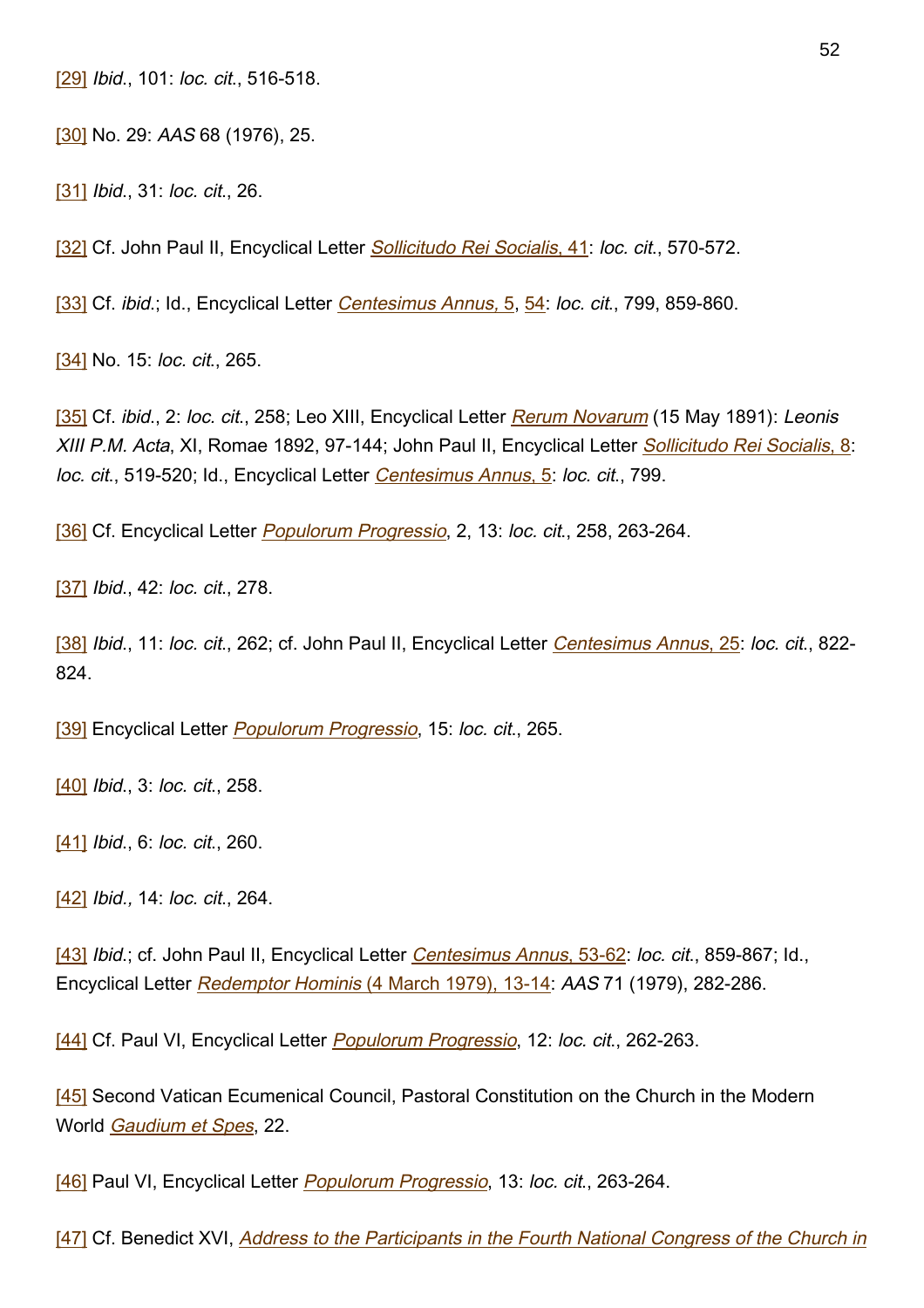[48] Cf. Paul VI, Encyclical Letter [Populorum Progressio](http://w2.vatican.va/content/paul-vi/en/encyclicals/documents/hf_p-vi_enc_26031967_populorum.html), 16: loc. cit., 265.

[49] *Ibid.* 

[50] Benedict XVI, *[Address to young people at Barangaroo](http://w2.vatican.va/content/benedict-xvi/en/speeches/2008/july/documents/hf_ben-xvi_spe_20080717_barangaroo.html)*, Sydney, 17 July 2008.

[51] Paul VI, Encyclical Letter *[Populorum Progressio](http://w2.vatican.va/content/paul-vi/en/encyclicals/documents/hf_p-vi_enc_26031967_populorum.html)*, 20: loc. cit., 267.

[52] Ibid., 66: loc. cit., 289-290.

[53] Ibid., 21: loc. cit., 267-268.

[54] Cf. nos. 3, 29, 32: loc. cit., 258, 272, 273.

[55] Cf. Encyclical Letter, [Sollicitudo Rei Socialis](http://www.vatican.va/edocs/ENG0223/__P5.HTM)[, 28:](http://www.vatican.va/edocs/ENG0223/__P5.HTM) loc. cit., 548-550.

[56] Paul VI, Encyclical Letter [Populorum Progressio](http://w2.vatican.va/content/paul-vi/en/encyclicals/documents/hf_p-vi_enc_26031967_populorum.html), 9: loc. cit., 261-262.

[57] Cf. Encyclical Letter Sollicitudo Rei Socialis[, 20](http://www.vatican.va/edocs/ENG0223/__P4.HTM): loc. cit., 536-537.

[58] Cf. John Paul II, Encyclical Letter [Centesimus Annus](http://www.vatican.va/edocs/ENG0214/__P5.HTM)[, 22-29:](http://www.vatican.va/edocs/ENG0214/__P5.HTM) loc. cit., 819-830.

[59] Cf. nos. 23, 33: loc. cit., 268-269, 273-274.

[60] Cf. loc. cit., 135.

[61] Second Vatican Ecumenical Council, Pastoral Constitution on the Church in the Modern World [Gaudium et Spes](http://www.vatican.va/archive/hist_councils/ii_vatican_council/documents/vat-ii_const_19651207_gaudium-et-spes_en.html), 63.

[62] Cf. John Paul II, Encyclical Letter *[Centesimus Annus](http://www.vatican.va/edocs/ENG0214/__P5.HTM)*[, 24](http://www.vatican.va/edocs/ENG0214/__P5.HTM): loc. cit., 821-822.

[63] Cf. John Paul II, Encyclical Letter [Veritatis Splendor](http://www.vatican.va/edocs/ENG0222/__P4.HTM) [\(6 August 1993\), 33,](http://www.vatican.va/edocs/ENG0222/__P4.HTM) [46,](http://www.vatican.va/edocs/ENG0222/__P5.HTM) [51:](http://www.vatican.va/edocs/ENG0222/__P5.HTM) AAS 85 (1993), 1160, 1169-1171, 1174-1175; Id., Address to the Assembly of the United Nations, 5 October 1995, 3.

[64] Cf. Encyclical Letter *[Populorum Progressio](http://w2.vatican.va/content/paul-vi/en/encyclicals/documents/hf_p-vi_enc_26031967_populorum.html)*, 47: loc. cit., 280-281; John Paul II, Encyclical Letter [Sollicitudo Rei Socialis](http://www.vatican.va/edocs/ENG0223/__P7.HTM)[, 42:](http://www.vatican.va/edocs/ENG0223/__P7.HTM) loc. cit., 572-574.

[65] Cf. Benedict XVI, *[Message for the 2007 World Food Day](http://w2.vatican.va/content/benedict-xvi/en/messages/food/documents/hf_ben-xvi_mes_20071004_world-food-day-2007.html)*: AAS 99 (2007), 933-935.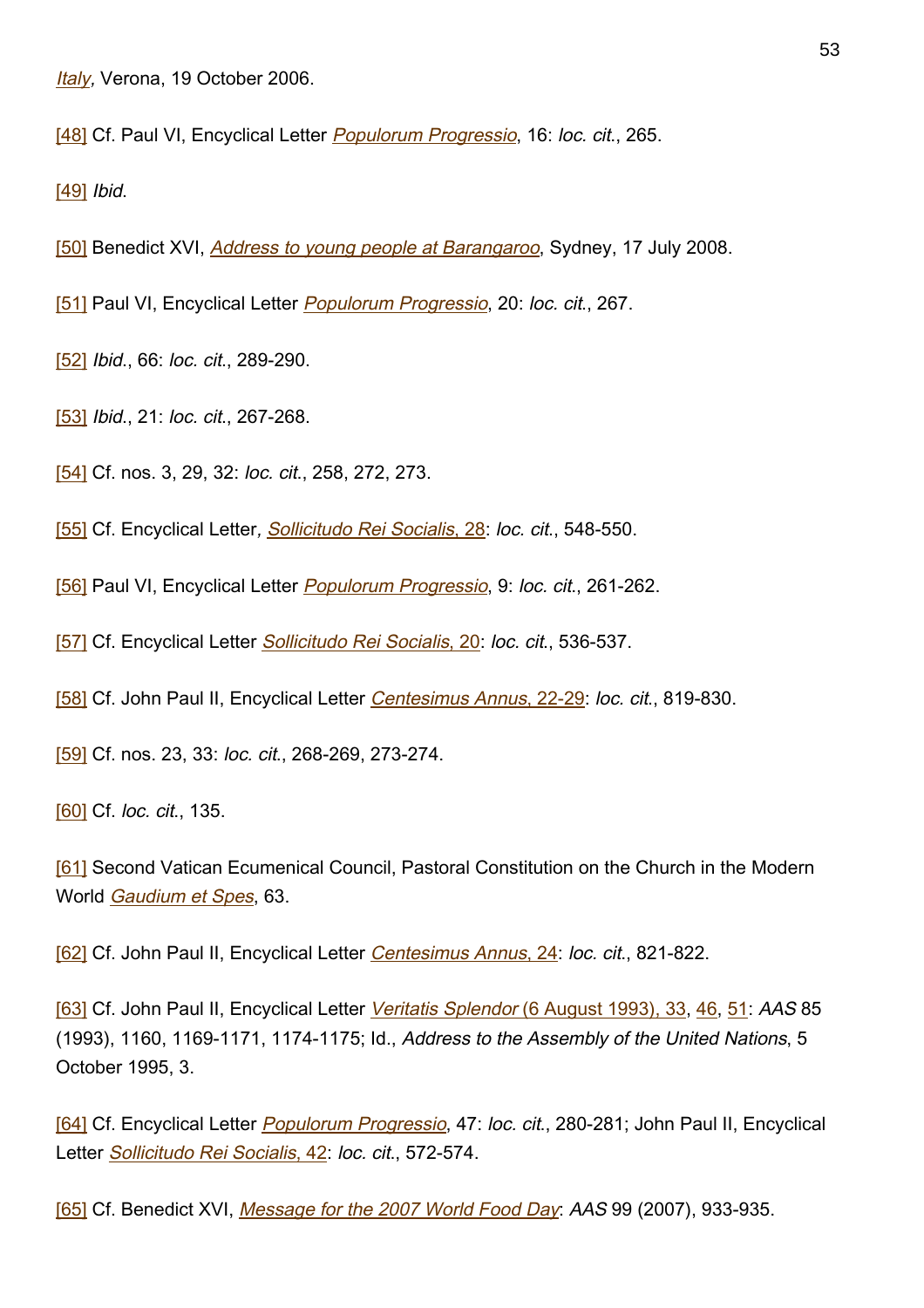[66] Cf. John Paul II, Encyclical Letter [Evangelium Vitae](http://w2.vatican.va/content/john-paul-ii/en/encyclicals/documents/hf_jp-ii_enc_25031995_evangelium-vitae.html), 18, 59, 63-64: loc. cit., 419-421, 467-468, 472-475.

[67] Cf. Benedict XVI, [Message for the 2007 World Day of Peace](http://w2.vatican.va/content/benedict-xvi/en/messages/peace/documents/hf_ben-xvi_mes_20061208_xl-world-day-peace.html), 5.

[68] Cf. John Paul II, [Message for the 2002 World Day of Peace](http://w2.vatican.va/content/john-paul-ii/en/messages/peace/documents/hf_jp-ii_mes_20011211_xxxv-world-day-for-peace.html), 4-7, 12-15: AAS 94 (2002), 134-136, 138-140; Id., [Message for the 2004 World Day of Peace](http://w2.vatican.va/content/john-paul-ii/en/messages/peace/documents/hf_jp-ii_mes_20031216_xxxvii-world-day-for-peace.html), 8: AAS 96 (2004), 119; Id., [Message for the 2005 World Day of Peace](http://w2.vatican.va/content/john-paul-ii/en/messages/peace/documents/hf_jp-ii_mes_20041216_xxxviii-world-day-for-peace.html), 4: AAS 97 (2005), 177-178; Benedict XVI, [Message](http://w2.vatican.va/content/benedict-xvi/en/messages/peace/documents/hf_ben-xvi_mes_20051213_xxxix-world-day-peace.html) [for the 2006 World Day of Peace](http://w2.vatican.va/content/benedict-xvi/en/messages/peace/documents/hf_ben-xvi_mes_20051213_xxxix-world-day-peace.html), 9-10: AAS 98 (2006), 60-61; Id., [Message for the 2007 World](http://w2.vatican.va/content/benedict-xvi/en/messages/peace/documents/hf_ben-xvi_mes_20061208_xl-world-day-peace.html) [Day of Peace](http://w2.vatican.va/content/benedict-xvi/en/messages/peace/documents/hf_ben-xvi_mes_20061208_xl-world-day-peace.html), 5, 14: loc. cit., 778, 782-783.

[69] Cf. John Paul II, [Message for the 2002 World Day of Peace](http://w2.vatican.va/content/john-paul-ii/en/messages/peace/documents/hf_jp-ii_mes_20011211_xxxv-world-day-for-peace.html), 6: loc. cit., 135; Benedict XVI, [Message for the 2006 World Day of Peace](http://w2.vatican.va/content/benedict-xvi/en/messages/peace/documents/hf_ben-xvi_mes_20051213_xxxix-world-day-peace.html), 9-10: loc. cit., 60-61.

[70] Cf. Benedict XVI, *[Homily at Mass](http://w2.vatican.va/content/benedict-xvi/en/homilies/2006/documents/hf_ben-xvi_hom_20060912_regensburg.html)*, Islinger Feld, Regensburg, 12 September 2006.

[71] Cf. Benedict XVI, Encyclical Letter *[Deus Caritas Est](http://w2.vatican.va/content/benedict-xvi/en/encyclicals/documents/hf_ben-xvi_enc_20051225_deus-caritas-est.html)*, 1: loc. cit., 217-218.

[72] John Paul II, Encyclical Letter [Sollicitudo Rei Socialis](http://www.vatican.va/edocs/ENG0223/__P5.HTM)[, 28:](http://www.vatican.va/edocs/ENG0223/__P5.HTM) loc. cit., 548-550.

[73] Paul VI, Encyclical Letter *[Populorum Progressio](http://w2.vatican.va/content/paul-vi/en/encyclicals/documents/hf_p-vi_enc_26031967_populorum.html)*, 19: loc. cit., 266-267.

[74] Ibid., 39: loc. cit., 276-277.

[75] Ibid., 75: loc. cit., 293-294.

[76] Cf. Benedict XVI, Encyclical Letter *[Deus Caritas Est](http://w2.vatican.va/content/benedict-xvi/en/encyclicals/documents/hf_ben-xvi_enc_20051225_deus-caritas-est.html)*, 28: loc. cit., 238-240.

[77] John Paul II, Encyclical Letter *[Centesimus Annus](http://www.vatican.va/edocs/ENG0214/__P8.HTM)*[, 59:](http://www.vatican.va/edocs/ENG0214/__P8.HTM) loc. cit., 864.

[78] Cf. Encyclical Letter *[Populorum Progressio](http://w2.vatican.va/content/paul-vi/en/encyclicals/documents/hf_p-vi_enc_26031967_populorum.html)*, 40, 85: loc. cit., 277, 298-299.

[79] Ibid., 13: loc. cit., 263-264.

[80] Cf. John Paul II, Encyclical Lette[r](http://w2.vatican.va/content/john-paul-ii/en/encyclicals/documents/hf_jp-ii_enc_14091998_fides-et-ratio.html) [Fides et Ratio](http://www.vatican.va/edocs/ENG0216/__PG.HTM) [\(14 September 1998\), 85](http://www.vatican.va/edocs/ENG0216/__PG.HTM): AAS 91 (1999), 72-73.

[81] Cf. ibid., 83: loc. cit., 70-71.

[82] Benedict XVI, [Address at the University of Regensburg](http://w2.vatican.va/content/benedict-xvi/en/speeches/2006/september/documents/hf_ben-xvi_spe_20060912_university-regensburg.html), 12 September 2006.

[83] Cf. Paul VI, Encyclical Letter [Populorum Progressio](http://w2.vatican.va/content/paul-vi/en/encyclicals/documents/hf_p-vi_enc_26031967_populorum.html), 33: loc. cit., 273-274.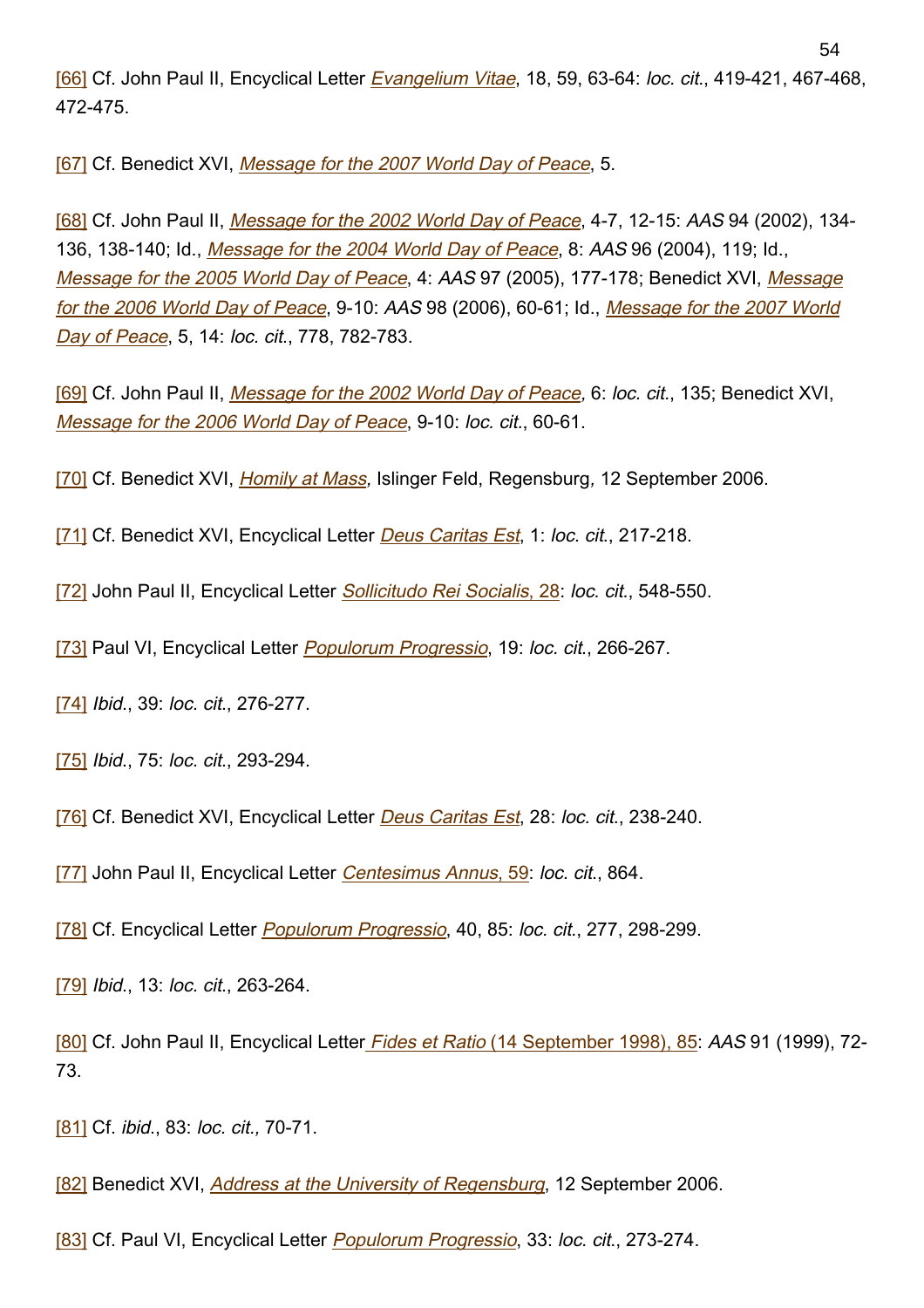[84] Cf. John Paul II, [Message for the 2000 World Day of Peace](http://w2.vatican.va/content/john-paul-ii/en/messages/peace/documents/hf_jp-ii_mes_08121999_xxxiii-world-day-for-peace.html), 15: AAS 92 (2000), 366.

[85] [Catechism of the Catholic Church](http://www.vatican.va/archive/ENG0015/__P1C.HTM)[, 407;](http://www.vatican.va/archive/ENG0015/__P1C.HTM) cf. John Paul II, Encyclical Letter [Centesimus Annus](http://www.vatican.va/edocs/ENG0214/__P5.HTM)[,](http://www.vatican.va/edocs/ENG0214/__P5.HTM) [25](http://www.vatican.va/edocs/ENG0214/__P5.HTM): loc. cit., 822-824.

[86] Cf. no. 17: AAS 99 (2007), 1000.

[87] Cf. *ibid.*, 23: *loc. cit.*, 1004-1005.

[88] Saint Augustine expounds this teaching in detail in his dialogue on free will (De libero arbitrio, II, 3, 8ff.). He indicates the existence within the human soul of an "internal sense". This sense consists in an act that is fulfilled outside the normal functions of reason, an act that is not the result of reflection, but is almost instinctive, through which reason, realizing its transient and fallible nature, admits the existence of something eternal, higher than itself, something absolutely true and certain. The name that Saint Augustine gives to this interior truth is at times the name of God (Confessions X, 24, 35; XII, 25, 35; De libero arbitrio II, 3, 8), more often that of Christ (De magistro 11:38; Confessions VII, 18, 24; XI, 2, 4).

[89] Benedict XVI, Encyclical Letter [Deus Caritas Est](http://w2.vatican.va/content/benedict-xvi/en/encyclicals/documents/hf_ben-xvi_enc_20051225_deus-caritas-est.html), 3: loc. cit., 219.

[90] Cf. no. 49: *loc. cit.*, 281.

[91] John Paul II, Encyclical Letter *[Centesimus Annus](http://www.vatican.va/edocs/ENG0214/__P5.HTM)*[, 28:](http://www.vatican.va/edocs/ENG0214/__P5.HTM) loc. cit., 827-828.

[92] Cf. no. 35: *loc. cit.*, 836-838.

[93] Cf. John Paul II, Encyclical Letter Sollicitudo Rei Socialis[, 38](http://www.vatican.va/edocs/ENG0223/__P6.HTM): loc. cit., 565-566.

[94] No. 44: *loc. cit.*, 279.

[95] Cf. *ibid.*, 24: *loc. cit.*, 269.

[96] Cf. Encyclical Letter *Centesimus Annus*[, 36](http://www.vatican.va/edocs/ENG0214/__P6.HTM): loc. cit., 838-840.

[97] Cf. Paul VI, Encyclical Letter *[Populorum Progressio](http://w2.vatican.va/content/paul-vi/en/encyclicals/documents/hf_p-vi_enc_26031967_populorum.html)*, 24: loc. cit., 269.

[98] Cf. John Paul II, Encyclical Letter Centesimus Annus[, 32](http://www.vatican.va/edocs/ENG0214/__P6.HTM): loc. cit., 832-833; Paul VI, Encyclical Letter [Populorum Progressio](http://w2.vatican.va/content/paul-vi/en/encyclicals/documents/hf_p-vi_enc_26031967_populorum.html), 25: loc. cit., 269-270.

[99] John Paul II, Encyclical Letter *[Laborem Exercens](http://www.vatican.va/edocs/ENG0217/__PP.HTM)*[, 24:](http://www.vatican.va/edocs/ENG0217/__PP.HTM) loc. cit., 637-638.

[100] Ibid., 15: loc. cit., 616-618.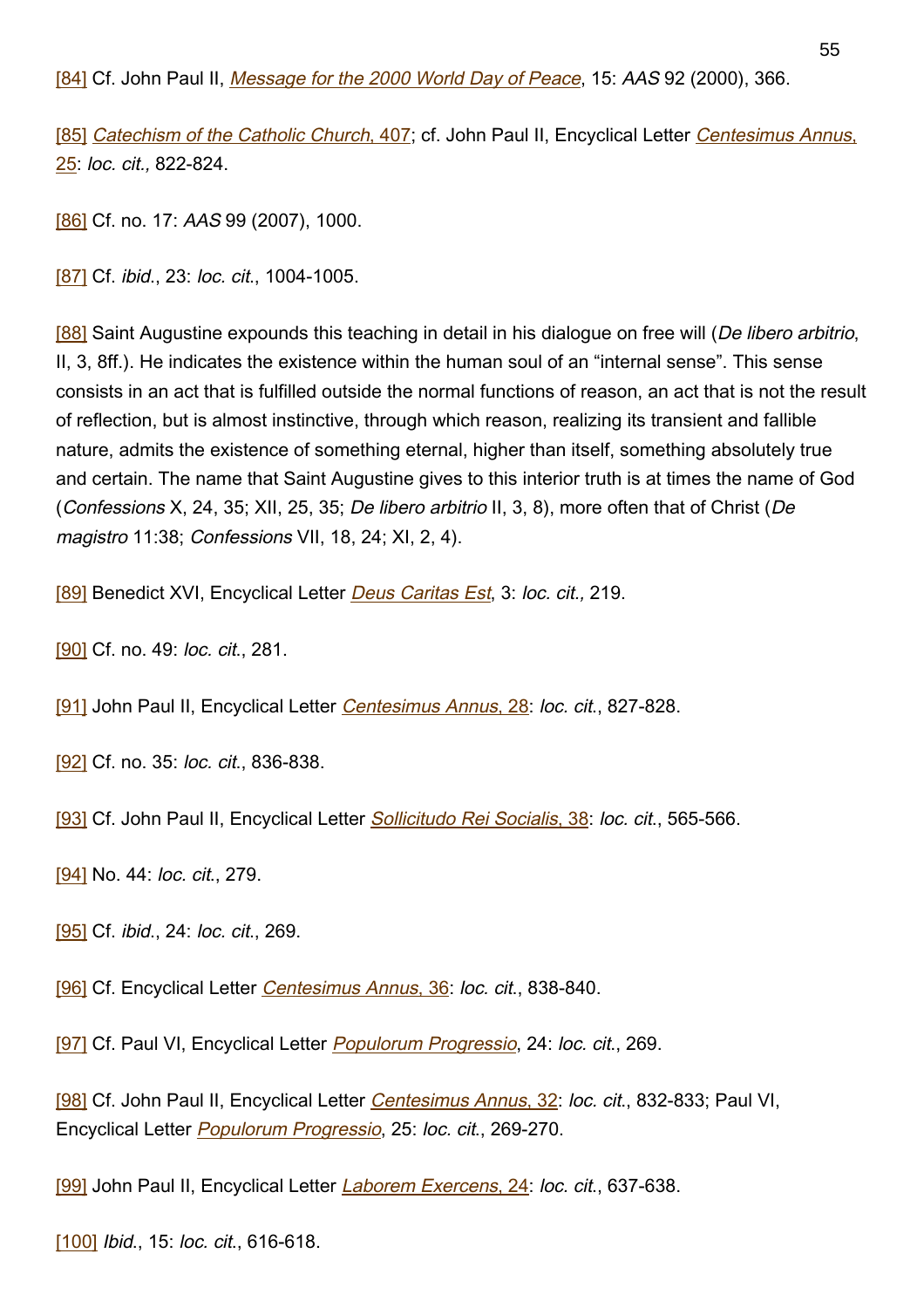[101] Encyclical Letter [Populorum Progressio](http://w2.vatican.va/content/paul-vi/en/encyclicals/documents/hf_p-vi_enc_26031967_populorum.html), 27: loc. cit., 271.

[102] Cf. Congregation for the Doctrine of the Faith, Instruction on Christian Freedom and Liberation [Libertatis Conscientia](http://www.vatican.va/roman_curia/congregations/cfaith/documents/rc_con_cfaith_doc_19860322_freedom-liberation_en.html) (22 March 1987), 74: AAS 79 (1987), 587.

[103] Cf. John Paul II, Interview published in the Catholic daily newspaper La Croix, 20 August 1997.

[104] John Paul II, [Address to the Pontifical Academy of Social Sciences](http://w2.vatican.va/content/john-paul-ii/en/speeches/2001/documents/hf_jp-ii_spe_20010427_pc-social-sciences.html), 27 April 2001.

[105] Paul VI, Encyclical Letter *[Populorum Progressio](http://w2.vatican.va/content/paul-vi/en/encyclicals/documents/hf_p-vi_enc_26031967_populorum.html)*, 17: loc. cit., 265-266.

[106] Cf. John Paul II, [Message for the 2003 World Day of Peace](http://w2.vatican.va/content/john-paul-ii/en/messages/peace/documents/hf_jp-ii_mes_20021217_xxxvi-world-day-for-peace.html), 5: AAS 95 (2003), 343.

[107] Cf. *ibid.* 

[108] Cf. Benedict XVI, [Message for the 2007 World Day of Peace](http://w2.vatican.va/content/benedict-xvi/en/messages/peace/documents/hf_ben-xvi_mes_20061208_xl-world-day-peace.html), 13: loc. cit., 781-782.

[109] Paul VI, Encyclical Letter [Populorum Progressio](http://w2.vatican.va/content/paul-vi/en/encyclicals/documents/hf_p-vi_enc_26031967_populorum.html), 65: loc. cit., 289.

[110] Cf. ibid., 36-37: loc. cit., 275-276.

[111] Cf. *ibid.*, 37: *loc. cit.*, 275-276.

[112] Cf. Second Vatican Ecumenical Council, Decree on the Apostolate of Lay People [Apostolicam Actuositatem](http://www.vatican.va/archive/hist_councils/ii_vatican_council/documents/vat-ii_decree_19651118_apostolicam-actuositatem_en.html), 11.

[113] Cf. Paul VI, Encyclical Letter *[Populorum Progressio](http://w2.vatican.va/content/paul-vi/en/encyclicals/documents/hf_p-vi_enc_26031967_populorum.html)*, 14: loc. cit., 264; John Paul II, Encyclical Letter Centesimus Annus[, 32](http://www.vatican.va/edocs/ENG0214/__P6.HTM): loc. cit., 832-833.

[114] Paul VI, Encyclical Letter [Populorum Progressio](http://w2.vatican.va/content/paul-vi/en/encyclicals/documents/hf_p-vi_enc_26031967_populorum.html), 77: loc. cit., 295.

[115] John Paul II, [Message for the 1990 World Day of Peace](http://w2.vatican.va/content/john-paul-ii/en/messages/peace/documents/hf_jp-ii_mes_19891208_xxiii-world-day-for-peace.html), 6: AAS 82 (1990), 150.

[116] Heraclitus of Ephesus (Ephesus, c. 535 B.C. - c. 475 B.C.), Fragment 22B124, in H. Diels and W. Kranz, Die Fragmente der Vorsokratiker, Weidmann, Berlin, 1952, 6(th) ed.

[117] Pontifical Council for Justice And Peace, [Compendium of the Social Doctrine of the Church](http://www.vatican.va/roman_curia/pontifical_councils/justpeace/documents/rc_pc_justpeace_doc_20060526_compendio-dott-soc_en.html#I.%20BIBLICAL%20ASPECTS), 451-487.

[118] Cf. John Paul II, [Message for the 1990 World Day of Peace](http://w2.vatican.va/content/john-paul-ii/en/messages/peace/documents/hf_jp-ii_mes_19891208_xxiii-world-day-for-peace.html), 10: loc. cit., 152-153.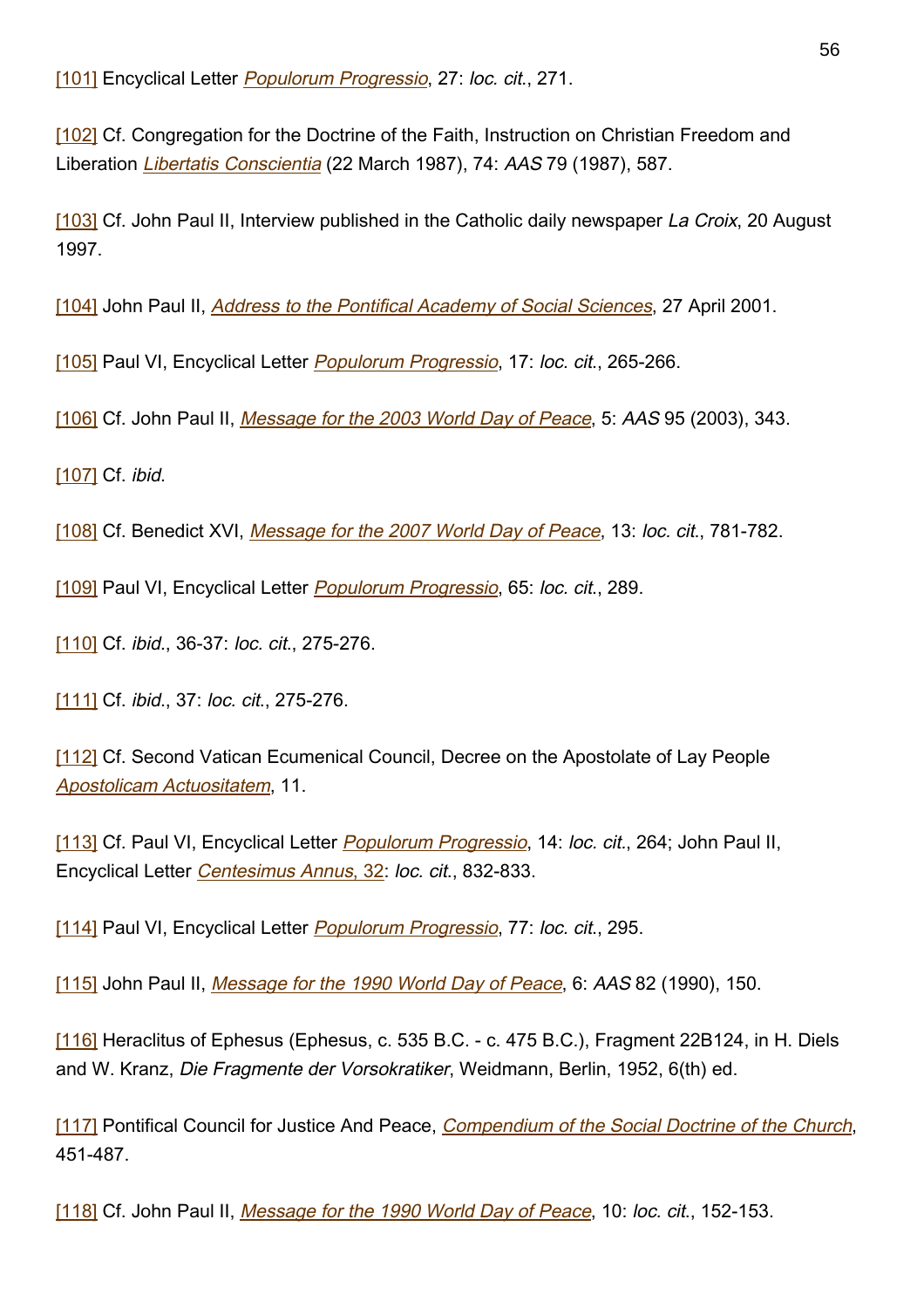[119] Paul VI, Encyclical Letter [Populorum Progressio](http://w2.vatican.va/content/paul-vi/en/encyclicals/documents/hf_p-vi_enc_26031967_populorum.html), 65: loc. cit., 289.

[120] Benedict XVI, [Message for the 2008 World Day of Peace](http://w2.vatican.va/content/benedict-xvi/en/messages/peace/documents/hf_ben-xvi_mes_20071208_xli-world-day-peace.html), 7: AAS 100 (2008), 41.

[121] Cf. Benedict XVI, *[Address to the General Assembly of the United Nations Organization](http://w2.vatican.va/content/benedict-xvi/en/speeches/2008/april/documents/hf_ben-xvi_spe_20080418_un-visit.html)*, New York, 18 April 2008.

[122] Cf. John Paul II, [Message for the 1990 World Day of Peace](http://w2.vatican.va/content/john-paul-ii/en/messages/peace/documents/hf_jp-ii_mes_19891208_xxiii-world-day-for-peace.html), 13: loc. cit., 154-155.

[123] John Paul II, Encyclical Letter [Centesimus Annus](http://www.vatican.va/edocs/ENG0214/__P6.HTM)[, 36](http://www.vatican.va/edocs/ENG0214/__P6.HTM): loc. cit., 838-840.

[124] Ibid., 38: loc. cit., 840-841; Benedict XVI, [Message for the 2007 World Day of Peace](http://w2.vatican.va/content/benedict-xvi/en/messages/peace/documents/hf_ben-xvi_mes_20061208_xl-world-day-peace.html), 8: loc. cit., 779.

[125] Cf. John Paul II, Encyclical Letter [Centesimus Annus](http://www.vatican.va/edocs/ENG0214/__P6.HTM)[, 41:](http://www.vatican.va/edocs/ENG0214/__P6.HTM) loc. cit., 843-845.

[126] Cf. *ibid.* 

[127] Cf. John Paul II, Encyclical Letter [Evangelium Vitae](http://w2.vatican.va/content/john-paul-ii/en/encyclicals/documents/hf_jp-ii_enc_25031995_evangelium-vitae.html), 20: loc. cit., 422-424.

[128] Encyclical Letter [Populorum Progressio](http://w2.vatican.va/content/paul-vi/en/encyclicals/documents/hf_p-vi_enc_26031967_populorum.html), 85: loc. cit., 298-299.

[129] Cf. John Paul II, [Message for the 1998 World Day of Peace](http://w2.vatican.va/content/john-paul-ii/en/messages/peace/documents/hf_jp-ii_mes_08121997_xxxi-world-day-for-peace.html), 3: AAS 90 (1998), 150; [Address](http://w2.vatican.va/content/john-paul-ii/en/speeches/1998/may/documents/hf_jp-ii_spe_09051998_fondazione-cent-annus.html) [to the Members of the Vatican Foundation "Centesimus Annus – Pro Pontifice"](http://w2.vatican.va/content/john-paul-ii/en/speeches/1998/may/documents/hf_jp-ii_spe_09051998_fondazione-cent-annus.html), 9 May 1998, 2; [Address to the Civil Authorities and Diplomatic Corps of Austria](http://w2.vatican.va/content/john-paul-ii/en/speeches/1998/june/documents/hf_jp-ii_spe_19980620_austria-autorita.html), 20 June 1998, 8; [Message to the](http://w2.vatican.va/content/john-paul-ii/en/speeches/2000/apr-jun/documents/hf_jp-ii_spe_20000505_sergio-zaninelli.html) [Catholic University of the Sacred Heart](http://w2.vatican.va/content/john-paul-ii/en/speeches/2000/apr-jun/documents/hf_jp-ii_spe_20000505_sergio-zaninelli.html), 5 May 2000, 6.

[130] According to Saint Thomas "ratio partis contrariatur rationi personae", In III Sent., d. 5, g. 3, a. 2; also "Homo non ordinatur ad communitatem politicam secundum se totum et secundum omnia sua", Summa Theologiae I-II, q. 21, a. 4, ad 3.

[131] Cf. Second Vatican Ecumenical Council, Dogmatic Constitution on the Church *[Lumen](http://www.vatican.va/archive/hist_councils/ii_vatican_council/documents/vat-ii_const_19641121_lumen-gentium_en.html)* [Gentium](http://www.vatican.va/archive/hist_councils/ii_vatican_council/documents/vat-ii_const_19641121_lumen-gentium_en.html), 1.

[132] Cf. John Paul II, [Address to the Sixth Public Session of the Pontifical Academies of Theology](http://w2.vatican.va/content/john-paul-ii/en/speeches/2001/november/documents/hf_jp-ii_spe_20011108_pontificie-accademie.html) [and of Saint Thomas Aquinas](http://w2.vatican.va/content/john-paul-ii/en/speeches/2001/november/documents/hf_jp-ii_spe_20011108_pontificie-accademie.html), 8 November 2001, 3.

[133] Cf. Congregation for the Doctrine of the Faith, Declaration on the Unicity and Salvific Universality of Jesus Christ and the Church *[Dominus Iesus](http://www.vatican.va/roman_curia/congregations/cfaith/documents/rc_con_cfaith_doc_20000806_dominus-iesus_en.html)* (6 August 2000), 22: AAS 92 (2000), 763-764; Id., [Doctrinal Note on some questions regarding the participation of Catholics in political](http://www.vatican.va/roman_curia/congregations/cfaith/documents/rc_con_cfaith_doc_20021124_politica_en.html) [life](http://www.vatican.va/roman_curia/congregations/cfaith/documents/rc_con_cfaith_doc_20021124_politica_en.html) (24 November 2002), 8: AAS 96 (2004), 369-370.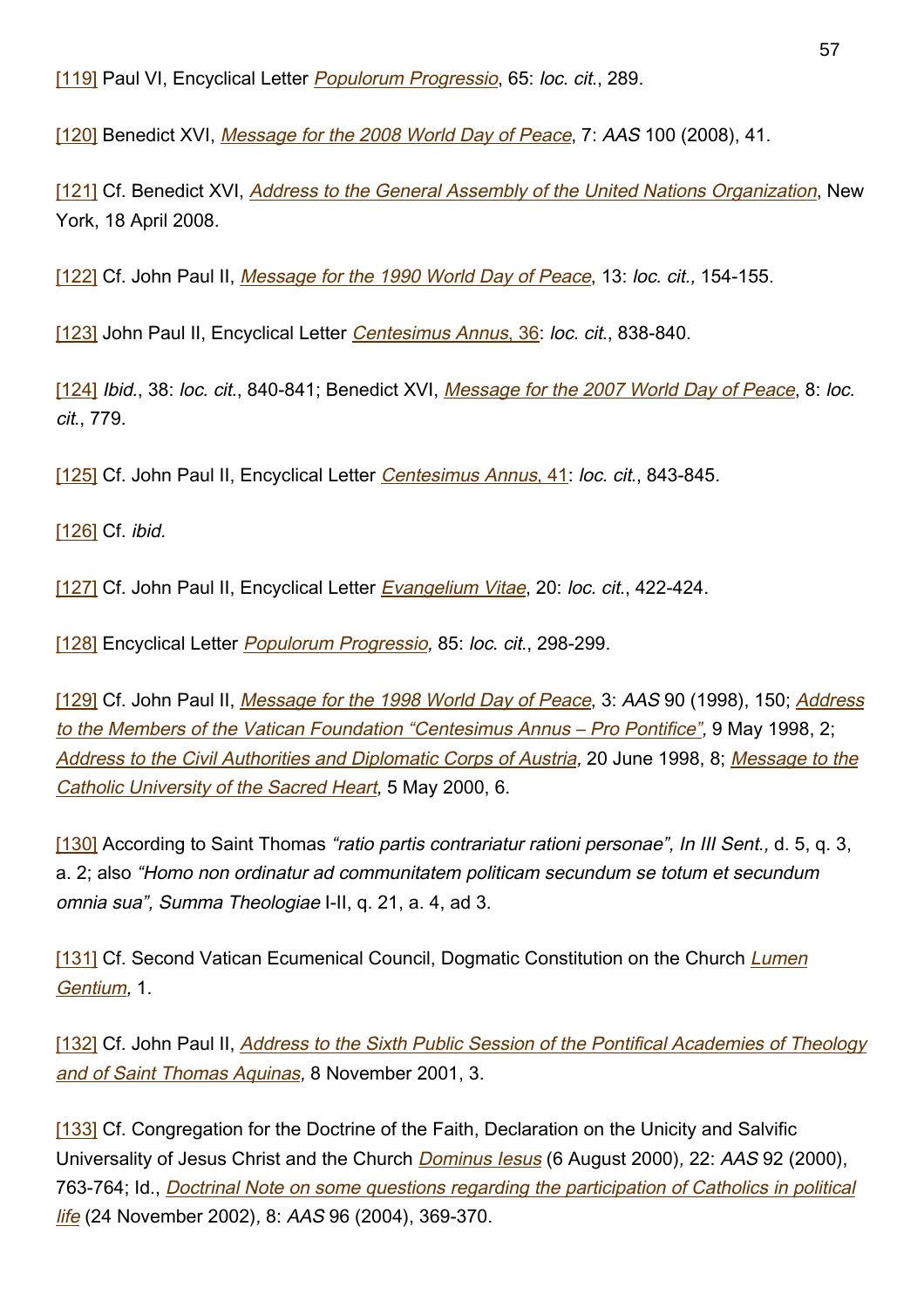[134] Benedict XVI, Encyclical Letter [Spe Salvi](http://w2.vatican.va/content/benedict-xvi/en/encyclicals/documents/hf_ben-xvi_enc_20071130_spe-salvi.html), 31: loc. cit., 1010; [Address to the Participants in](http://w2.vatican.va/content/benedict-xvi/en/speeches/2006/october/documents/hf_ben-xvi_spe_20061019_convegno-verona.html) [the Fourth National Congress of the Church in Italy](http://w2.vatican.va/content/benedict-xvi/en/speeches/2006/october/documents/hf_ben-xvi_spe_20061019_convegno-verona.html), Verona, 19 October 2006.

[135] John Paul II, Encyclical Letter *[Centesimus Annus](http://www.vatican.va/edocs/ENG0214/__P3.HTM)*[, 5:](http://www.vatican.va/edocs/ENG0214/__P3.HTM) loc. cit., 798-800; Benedict XVI, [Address to the Participants in the Fourth National Congress of the Church in Italy](http://w2.vatican.va/content/benedict-xvi/en/speeches/2006/october/documents/hf_ben-xvi_spe_20061019_convegno-verona.html), Verona, 19 October 2006.

[136] No. 12.

[137] Cf. Pius XI, Encyclical Letter *[Quadragesimo Anno](http://w2.vatican.va/content/pius-xi/en/encyclicals/documents/hf_p-xi_enc_19310515_quadragesimo-anno.html)* (15 May 1931): AAS 23 (1931), 203; John Paul II, Encyclical Letter [Centesimus Annus](http://www.vatican.va/edocs/ENG0214/__P7.HTM)[, 48:](http://www.vatican.va/edocs/ENG0214/__P7.HTM) loc. cit., 852-854; [Catechism of the Catholic](http://www.vatican.va/archive/ENG0015/__P6G.HTM) [Church](http://www.vatican.va/archive/ENG0015/__P6G.HTM)[, 1883](http://www.vatican.va/archive/ENG0015/__P6G.HTM).

[138] Cf. John XXIII, Encyclical Letter *[Pacem in Terris](http://w2.vatican.va/content/john-xxiii/en/encyclicals/documents/hf_j-xxiii_enc_11041963_pacem.html)*, loc. cit., 274.

[139] Cf. Paul VI, Encyclical Letter *[Populorum Progressio](http://w2.vatican.va/content/paul-vi/en/encyclicals/documents/hf_p-vi_enc_26031967_populorum.html)*, 10, 41: loc. cit., 262, 277-278.

[140] Cf. Benedict XVI, [Address to Members of the International Theological Commission](http://w2.vatican.va/content/benedict-xvi/en/speeches/2007/october/documents/hf_ben-xvi_spe_20071005_cti.html), 5 October 2007; [Address to the Participants in the International Congress on Natural Moral Law](http://w2.vatican.va/content/benedict-xvi/en/speeches/2007/february/documents/hf_ben-xvi_spe_20070212_pul.html), 12 February 2007.

[141] Cf. Benedict XVI, *[Address to the Bishops of Thailand on their "Ad Limina" Visit](http://w2.vatican.va/content/benedict-xvi/en/speeches/2008/may/documents/hf_ben-xvi_spe_20080516_bishops-thailand.html)*, 16 May 2008.

[142] Cf. Pontifical Council for the Pastoral Care of Migrants and Itinerant People, Instruction *[Erga](http://www.vatican.va/roman_curia/pontifical_councils/migrants/documents/rc_pc_migrants_doc_20040514_erga-migrantes-caritas-christi_en.html)* [Migrantes Caritas Christi](http://www.vatican.va/roman_curia/pontifical_councils/migrants/documents/rc_pc_migrants_doc_20040514_erga-migrantes-caritas-christi_en.html) (3 May 2004): AAS 96 (2004), 762-822.

[143] John Paul II, Encyclical Letter *Laborem Exercens*, [8:](http://www.vatican.va/edocs/ENG0217/__P9.HTM) loc. cit., 594-598.

[144] Jubilee of Workers, [Greeting after Mass](http://w2.vatican.va/content/john-paul-ii/en/speeches/2000/apr-jun/documents/hf_jp-ii_spe_20000501_jub-workers.html), 1 May 2000.

[145] Cf. John Paul II, Encyclical Letter [Centesimus Annus,](http://www.vatican.va/edocs/ENG0214/__P6.HTM) [3](http://www.vatican.va/edocs/ENG0214/__P6.HTM)6: loc. cit., 838-840.

[146] Cf. Benedict XVI, *[Address to the Members of the General Assembly of the United Nations](http://w2.vatican.va/content/benedict-xvi/en/speeches/2008/april/documents/hf_ben-xvi_spe_20080418_un-visit.html)* [Organization](http://w2.vatican.va/content/benedict-xvi/en/speeches/2008/april/documents/hf_ben-xvi_spe_20080418_un-visit.html), New York, 18 April 2008.

[147] Cf. John XXIII, Encyclical Letter *[Pacem in Terris](http://w2.vatican.va/content/john-xxiii/en/encyclicals/documents/hf_j-xxiii_enc_11041963_pacem.html), loc. cit.*, 293; Pontifical Council for Justice and Peace, [Compendium of the Social Doctrine of the Church](http://www.vatican.va/roman_curia/pontifical_councils/justpeace/documents/rc_pc_justpeace_doc_20060526_compendio-dott-soc_en.html), 441.

[148] Cf. Second Vatican Ecumenical Council, Pastoral Constitution on the Church in the Modern World, [Gaudium et Spes](http://www.vatican.va/archive/hist_councils/ii_vatican_council/documents/vat-ii_const_19651207_gaudium-et-spes_en.html), 82.